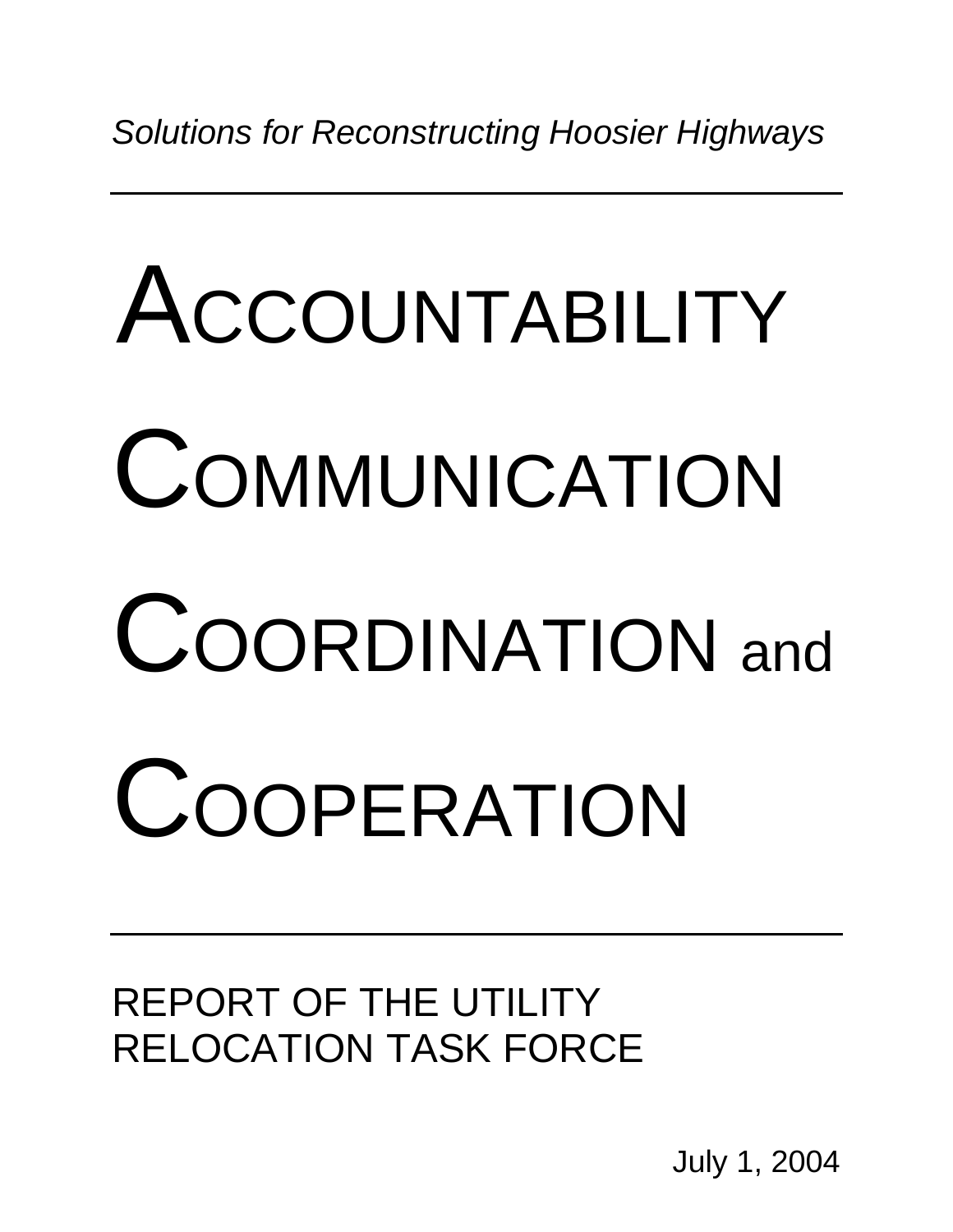# *TABLE OF CONTENTS*

| <b>Task Force Participants</b>                                    |                                                                                                                    | 3   |
|-------------------------------------------------------------------|--------------------------------------------------------------------------------------------------------------------|-----|
| Introduction                                                      |                                                                                                                    | 5   |
| Issue 1:                                                          | Identify Ways to Make Each Party Accountable for Those<br><b>Matters Under Its Control</b>                         | 10  |
| Issue 2:                                                          | Improve the Process of Obtaining Information on the Location<br>of Underground Utility Facilities                  | 14  |
| Issue 3:                                                          | Improve Coordination Among Public Agencies, Designers<br>and Utilities Throughout the Design Process               | 16  |
| Issue 4:                                                          | Modify Highway Design to Minimize Utility Relocations                                                              | 19  |
| Issue 5:                                                          | Obtain Sufficient Right-of-Way to Accommodate Utility<br><b>Relocation Work</b>                                    | 21  |
| Issue 6:                                                          | Streamline the Right-of-Way Acquisition Process                                                                    | 24  |
| Issue 7:                                                          | Include Adequate Utility Relocation Work Plans<br>in Highway Improvement Contract Documents                        | 26  |
| Issue 8:                                                          | Prepare the Right-of-Way To Expedite<br><b>Utility Relocation Work</b>                                             | 28  |
| Issue 9:                                                          | Determine the Role INDOT Should Take in Managing the<br>Public Right-of-Way Along State Highway Corridors          | 31  |
|                                                                   | Issue 10: Improve the Utility Relocation Coordination Process During Construction                                  | 33  |
|                                                                   | Issue 11: Develop a Process for Dealing With Conflicts When<br><b>Unexpected Utility Facilities Are Discovered</b> |     |
|                                                                   | <b>During Construction</b>                                                                                         | 35  |
| Conclusion                                                        |                                                                                                                    | 37  |
| Credits                                                           |                                                                                                                    | 38  |
|                                                                   | Appendix A: Wisconsin Law for Utility Facilities Relocation                                                        | A-1 |
| Appendix B: Wisconsin DOT Rules for Utility Facilities Relocation |                                                                                                                    | B-1 |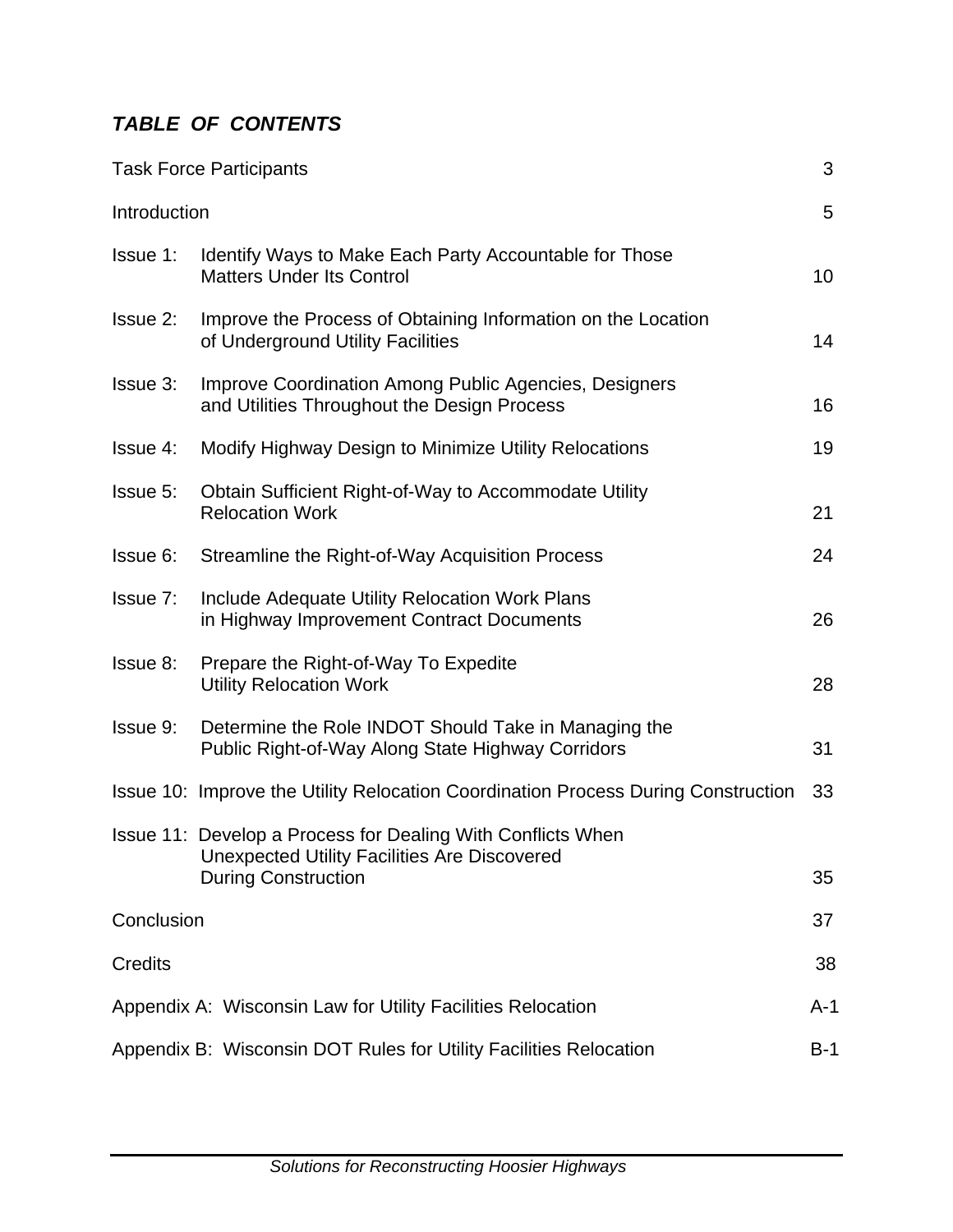# *TASK FORCE PARTICIPANTS*

# **Co-Chairs**

Richard Smutzer Chief Engineer Indiana Department of Transportation

Ted Brunner Senior Vice President Milestone Contractors, L.P. (for Indiana Constructors, Inc.)

John B. Scheidler Senior Counsel Cinergy Services, Inc. (for the utility industries)

Kent D. Downey President & Treasurer United Consulting Engineers & Architects (for American Council of Engineering Companies of Indiana)

## **INDOT Members**

Tim Bertram (retired June 2003) Steven J. Hull

Chief, Contracts and Construction Division Engineering Services Manager, Design Division

Dennis Kuchler **Frank Litherland** Chief, Contracts and Construction Division Utility Coordinator, Vincennes District

LaVon Marshall **Kathy Noland (left INDOT in mid-2004)** Kathy Noland (left INDOT in mid-2004)

Utility Coordinator, Greenfield District Director, Communications & State Legislation

Jack Riggs **Matthew L. Thomas** 

Attorney, Legal Division Utilities Engineer Supervisor, Design Division

## **Utility Companies**

Rex Beck **Richard Harrell** Tipmont REMC **Cinergy Corp.** 

Steve Powell **Steve Rawlinson** Director, Local Government Relations/ Vectren Energy Delivery, Inc. External Affairs, SBC Indiana

Mag Webber Area Manager SBC Indiana

Staking Engineer Manager, Area Engineering

Kevin Johnston **Ronald M. Jourdan** T&D Design West **Manager**, Land Services Cinergy Corp. Vectren Energy Delivery, Inc.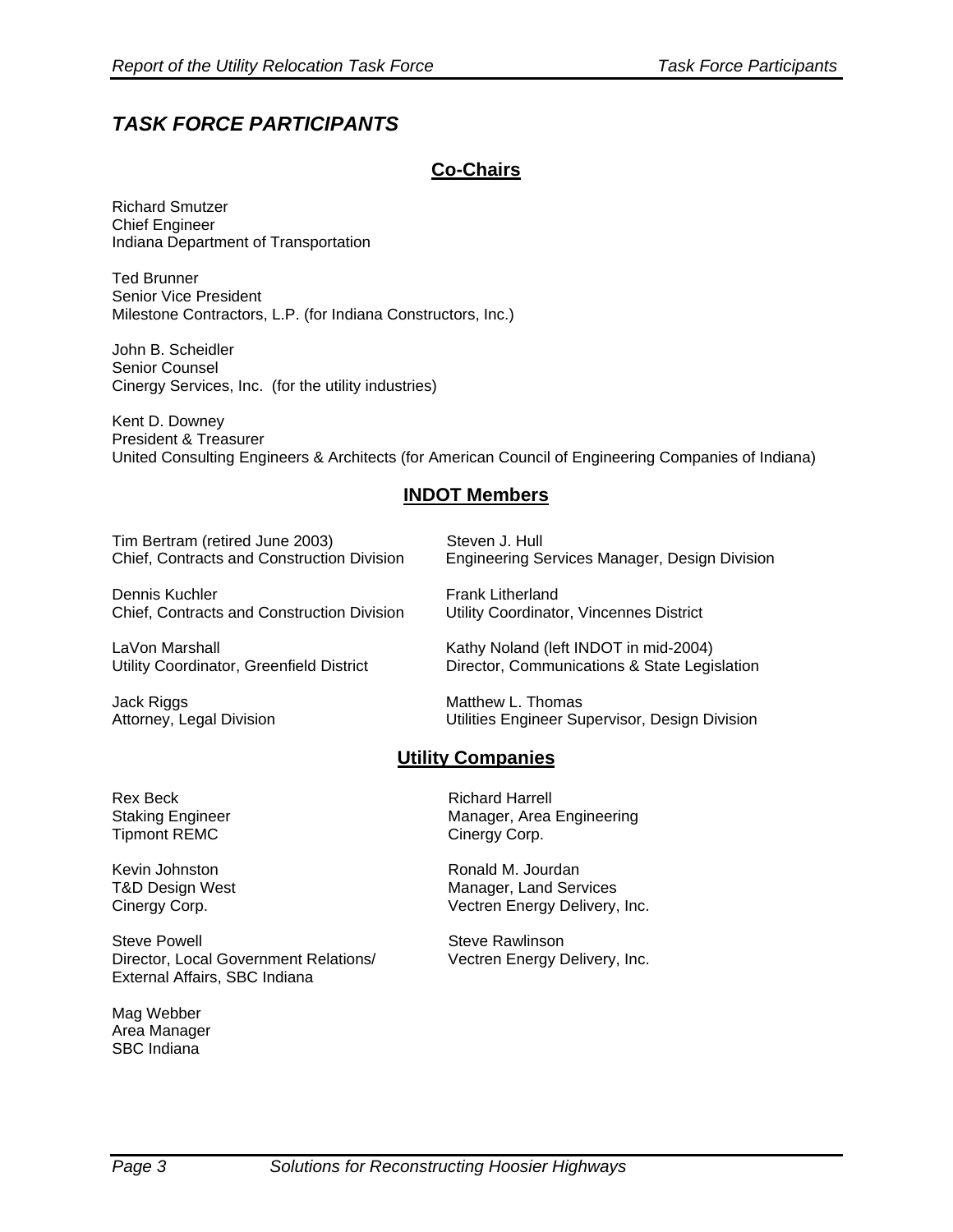# **Contractors**

J. Steve Blair, P.E. **John A. Crone** President Vice President

Alvin C. Evans **David Heyde** Vice President **Area Manager** Area Manager J. H. Rudolph & Co., Inc. E & B Paving, Inc.

Dick Sprinkel Regional Vice President Rieth-Riley Construction Co., Inc.

Feutz Contractors, Inc. The Berns Construction Company, Inc.

## **Consulting Engineers**

Jay Marks (retired mid 2004) Ross E. Snider, P.E. Bernardin Lochmueller & Associates, Inc. Vice President

USI Consultants, Inc.

# **Federal Highway Administration**

Edward K. Ratulowski David Unkefer

Design Engineer **Program Operations Engineer** Program Operations Engineer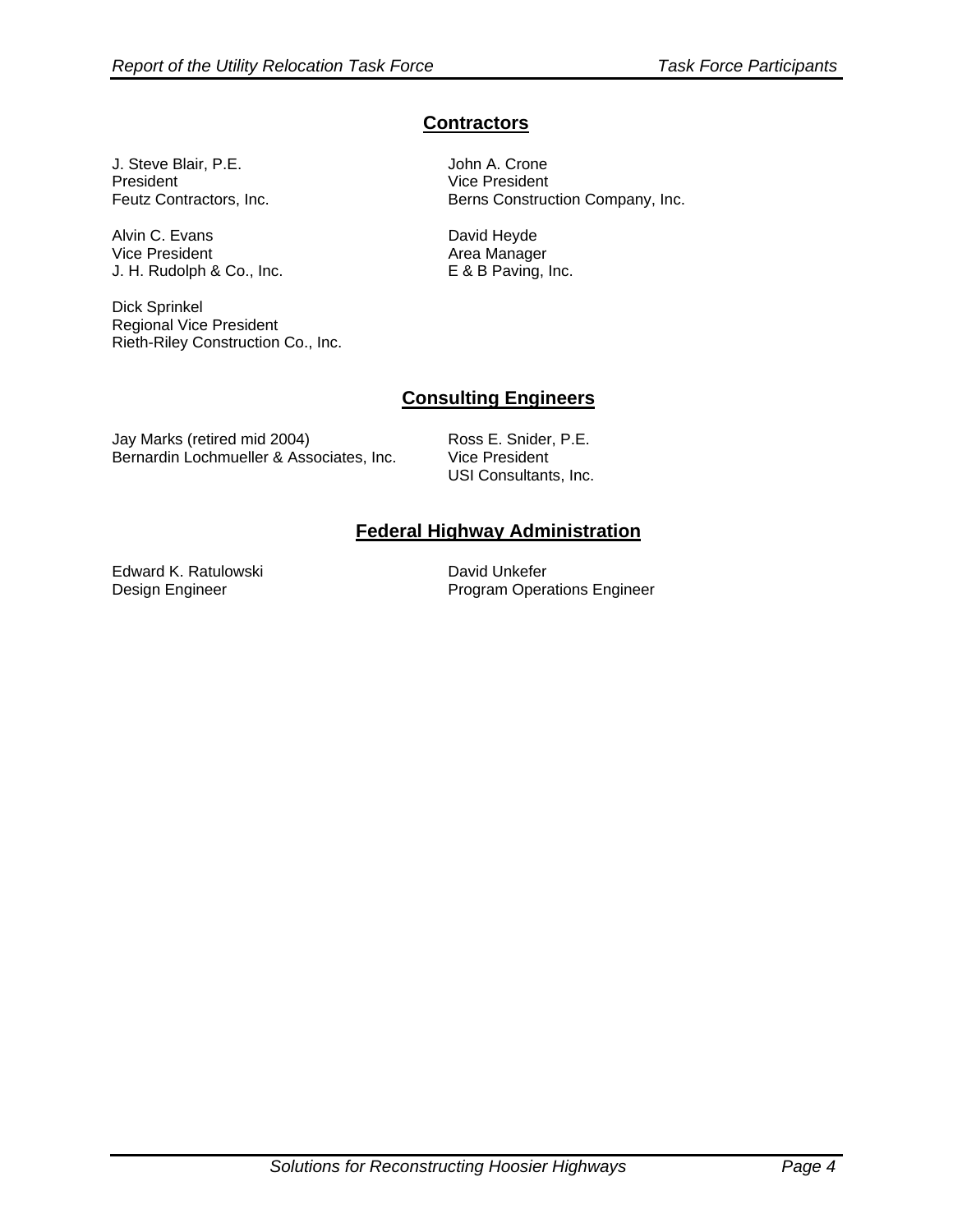# *INTRODUCTION*

When highway improvements and utility relocation are not well coordinated, the public, utilities and highway contractors suffer delays and extra expense. Each year, many state and local highway improvement projects require the relocation of utility facilities. Within the limits of these highway projects lies a complex network of utility lines, including electric, telephone, cable TV, telecommunications, fiber optics, natural gas, water, sanitary and storm sewers. Finding practical solutions for the design and construction of new and expanded highways while minimizing the impact to this utility network is very challenging.

Issues regarding the location, coordination and relocation of utility facilities are a growing concern among public agencies, utility owners, construction contractors and designers. Improved coordination among these four entities is needed to reduce project delays, conflicts, safety risks, traffic congestion and added inconvenience and expense to taxpayers, motorists, contractors, utility companies and adjacent property owners.

These partners in the highway improvement process in the State of Indiana – working together as the Utility Relocation Task Force – have developed this report to identify the problem areas and offer recommendations to improve the current highway improvement process for those projects where utility facilities need to be relocated. The goal is to minimize and eventually eliminate delays and to reduce costs associated with highway improvement projects.

Under Indiana law, utility companies may place their facilities on the public highway right-of-way at no cost, provided those facilities do not interfere with the construction, maintenance or safe operation of the roadway. If relocation of those facilities is necessary to accommodate highway improvements, the facilities are normally moved at the utility company's expense. On the other hand, the relocation of utility facilities from land on which they have an easement or other property interest is paid for by the highway agency when this land is needed for a highway improvement.

The highway/utility relationship has existed for much of the past century. Both parties serve a public interest and find it makes sense to cooperate with one another in accommodating utility facilities within the public right-of-way. However, even with this long history and good intentions on both parts, utility companies and highway agencies do not always agree on their respective rights and responsibilities.

A proliferation of new and competing utilities in congested urban highway corridors, plus an increasing emphasis on the part of both utilities and governments to keep project budgets and staff expenses under tighter control adds further complications. In this environment, it is not entirely surprising that there are an increasing number of conflicts on highway improvement projects where utility facilities need to be relocated. Accommodating utility facilities within the right-of-way has never been a more complex task than presently exists. This Task Force seeks to clarify and redefine the relationship to the mutual benefit of both highway and utility interests, and ultimately to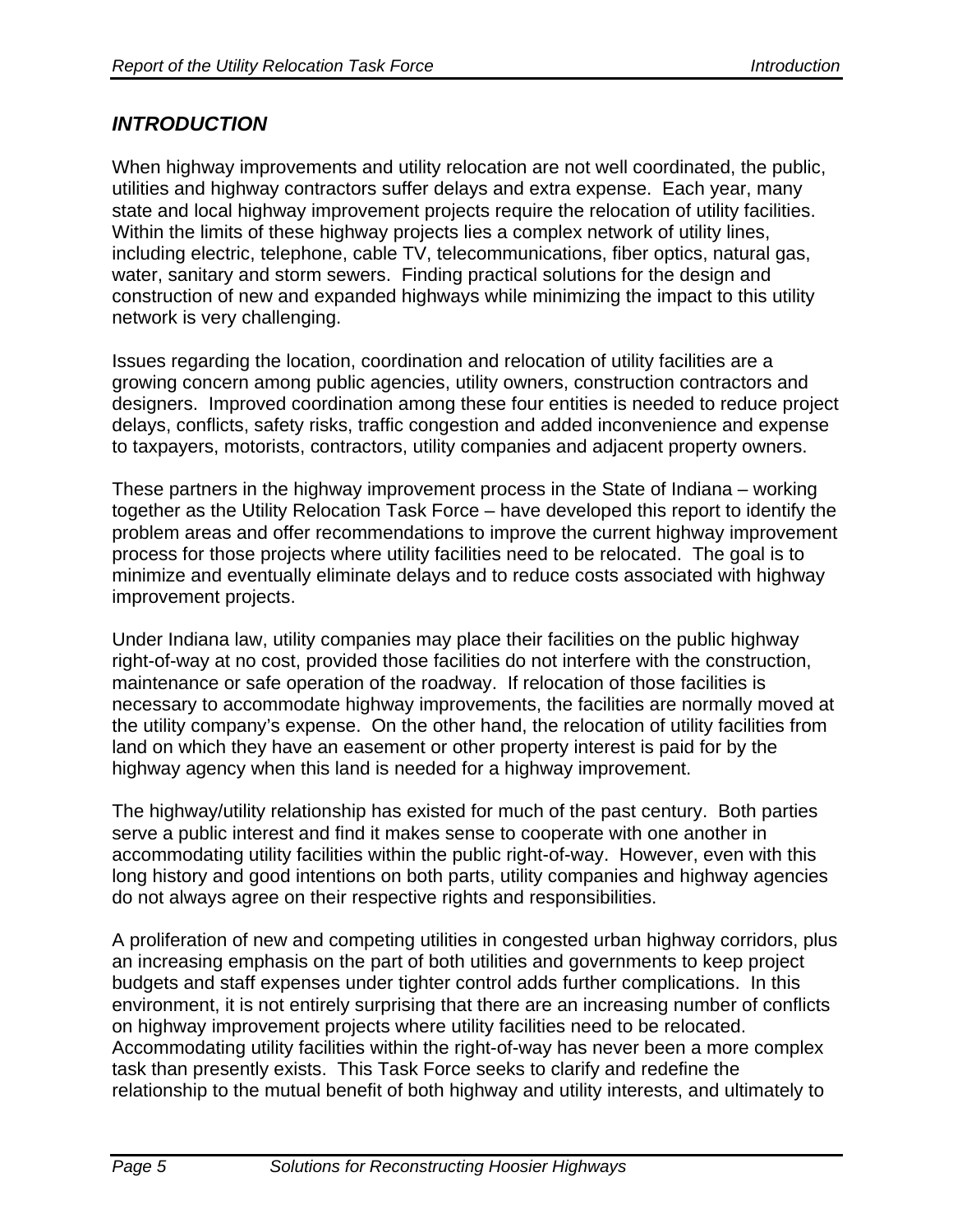better serve the public, many of whom are users of both the highway and utility services.

In the not too distant past, the utility coordination challenges of a highway improvement project were much simpler because emphasis was on the construction of new highways rather than the reconstruction or expansion of existing roads where the right-of-way adjoining the pavement serves as home for a host of above- and below-ground utility services. The number of utilities using the right-of-way has also grown as a result of an ever-growing population, growth of suburban communities, demand for additional services and developments in technology. For example, 33 million miles of fiber cable were installed in the United States in the year 2000 alone.<sup>1</sup>

The current focus on improving and expanding existing highways also means inconvenience and delay for motorists, which, in turn, brings pressure to hasten construction. This environment, therefore, magnifies the impact of any delays when utility facilities need to be relocated.

Competitive pressures, shifts in utility company ownership from locally-based to out-ofstate, and reductions in government and utility company staffs due to budgetary constraints have also contributed to the problems by reducing the staff resources available to address utility relocation issues. Frequent personnel changes, as a result of these factors, have further compounded these issues. All of these ingredients have made it more difficult to maintain communications as construction projects advance through the development process.

Issues arising from highway improvement projects involving the relocation of utility facilities are not unique to Indiana. A June 1999 report by the U.S. General Accounting Office found that about half of all federal-aid highway and bridge projects involved the relocation of utility facilities.<sup>2</sup> A study done by Penn State University for the American Association of State Highway and Transportation Officials (AASHTO) Highway Subcommittee on Construction found that highway improvement projects are more likely to be delayed or cost more than planned when utility facilities need to be relocated.  $3$ Improved coordination, cooperation and communication among public agencies, utility owners, construction contractors and designers are needed to help minimize these delays and additional costs.

All these conditions, plus some highly-publicized events (delays on a very visible project in northwestern Marion County, a gas-line explosion related to road construction in Lafayette and an Indiana Court of Appeals decision regarding damages for delay) and concerns raised by some state legislators brought a diverse group together to form a task force in late 2002. Participants in the Utility Relocation Task Force included representatives from the Indiana Department of Transportation (INDOT), utility company representatives, highway contractors (represented through Indiana Constructors, Inc.), design consultants (represented through the American Council of Engineering Companies of Indiana), and the Federal Highway Administration. (Members of this Task Force are listed on pages three and four.) This joint effort has focused on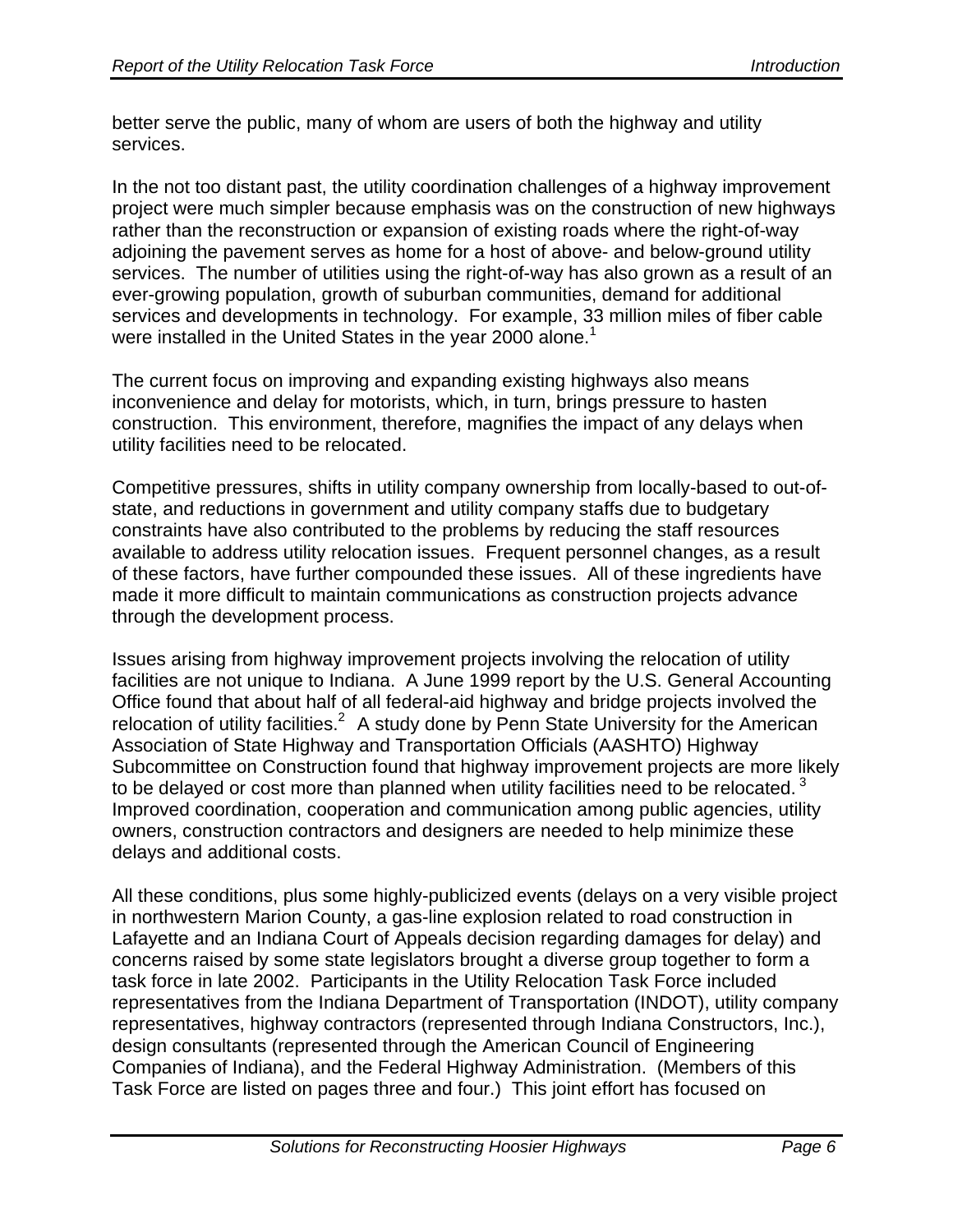identifying problem areas and recommending changes to the current highway improvement process for those projects where utility facilities may need to be relocated. Part of these changes would be to establish accountability standards for all parties.

To foster a common understanding of the purpose for the Utility Relocation Task Force, a problem statement was first developed by the Task Force members as follows:

*Delays in completing highway improvement projects due to utility relocation issues and conflicts create safety risks and traffic congestion, and add inconvenience and expense to taxpayers, motorists, contractors, utilities and adjacent property owners.* 

The Task Force members also agreed to the following mission statement:

*To minimize and eventually eliminate delays in completion of highway improvement projects involving utility relocations and minimize unnecessary expense for contractors, utilities and public owners. Until this is attained, work with INDOT (and other public owners) to assure that contractors are fairly compensated for any delays that do occur and are not the contractor's fault.* 

Initial meetings of the Task Force focused on a thorough review of current procedures used by each partner and a discussion of how those procedures impacted other partners. Evident early in the discussion was that the partners were not fully aware of the processes each other used to address conflicts between existing utility facilities and highway construction plans.

Once the processes were discussed and analyzed, each group identified what it considered to be the key issues. Agreement was then reached on a list of problem areas that needed to be addressed. Those problem areas were grouped into three categories:

- Design/Planning/Project Management
- Right-of-Way Management/Acquisition
- Scheduling/Construction

Subcommittees were then formed to further discuss and analyze the issues in each category and subsequently to offer recommended solutions. This paper is a compilation of that effort.

A highway improvement project typically involves four key stages: (1) planning, (2) design, (3) right-of-way procurement and (4) construction. This paper offers solutions to address shortcomings identified by the Task Force in all four areas. Improved awareness and better communication, coordination and cooperation will suffice to implement some of the Task Force recommendations. Others will require a reengineering of the procedures that are currently being used for these projects. The remaining recommendations may require policy changes or rules promulgated by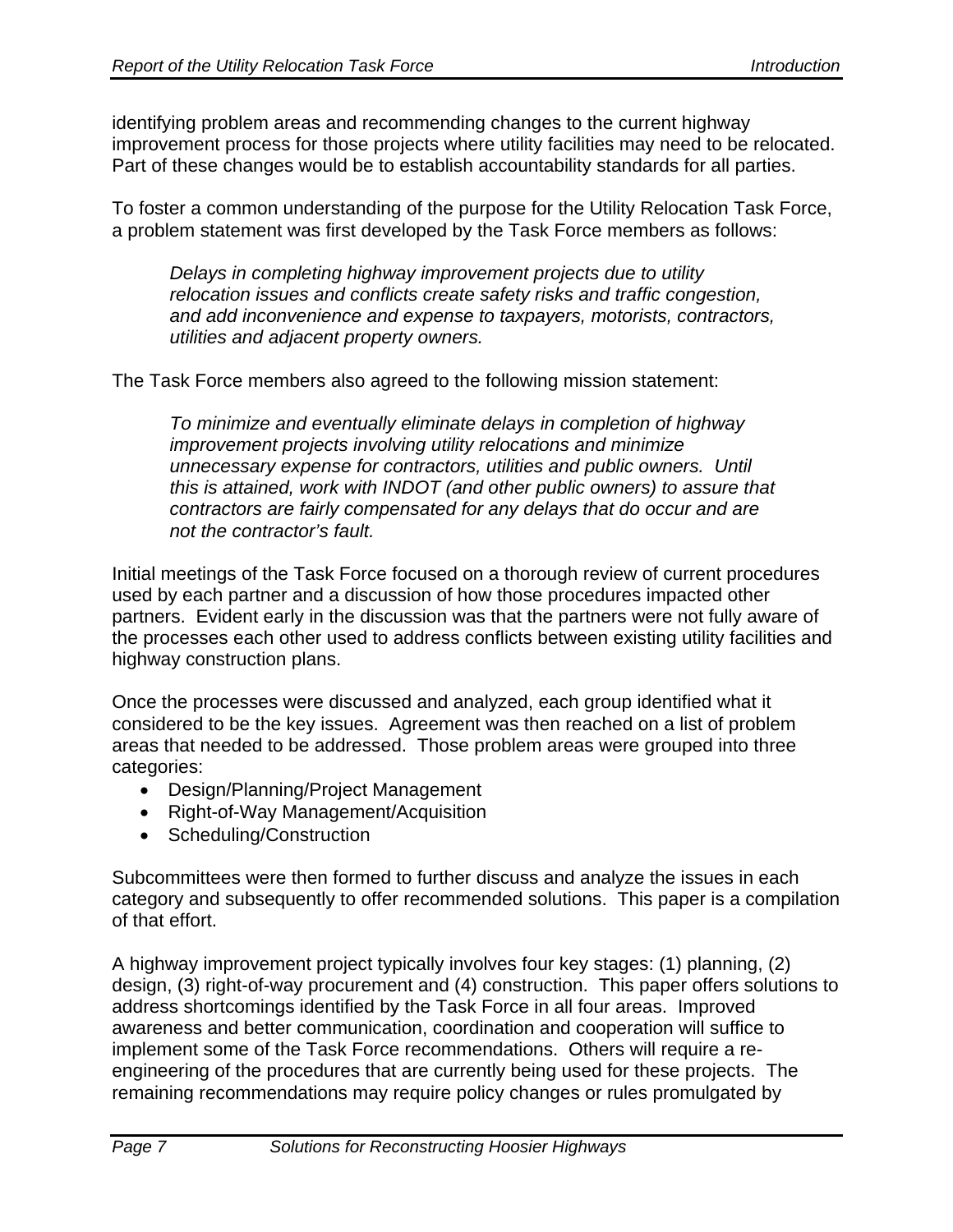INDOT. The latter may especially be true for those recommendations pertaining to accountability and right-of-way acquisition that could have the greatest sustained impact on minimizing or eliminating issues which often plague highway improvement projects when utility facilities need to be relocated.

The recommendations offered in this report are viewed by the Task Force as a starting point for public discussion. While some of these ideas are sufficiently developed for implementation, further study is needed before others can be achieved. As the next step in this process, the Task Force will develop an implementation plan in which these ideas will be refined and developed in greater detail. That plan will also identify the persons or organizations that have the authority to implement the necessary changes. In order to solicit additional ideas and build support for these recommendations, the implementation plan will provide for educating a broader group of people who are impacted by issues regarding highway improvement projects where utility facilities must be relocated. Work on a communications plan has already begun.

While additional work is needed to finalize many of these ideas, **the problem areas detailed in this report are real and, absent any changes in procedures, likely to get worse. Thus there is a sense of urgency that a plan be finalized swiftly so improvements can be implemented as soon as possible**.

While the problem areas addressed in this report impact a wide range of public works improvements, the Task Force focused its efforts on the largest public works agency in the state – the Indiana Department of Transportation. The Task Force hopes that other government agencies in the State of Indiana will recognize the benefits of these recommendations and choose to take similar steps on their public improvement projects.

The recommendations included in this report would, if implemented, affect all INDOTadministered highway projects. These would include projects on state highways, work INDOT performs for other state agencies (such as road improvement projects in state parks for the Indiana Department of Natural Resources) and local road projects partly funded by federal highway dollars – commonly referred to as Local Public Agency (LPA) projects – that are administered by INDOT.

The terms highway, street, road and roadway are used interchangeably in this report. The term utility facility is used in a broad sense to refer to any transmission lines, pipes and other forms of physical equipment that are located in the road right-of-way to move utility services to or from a customer. This includes facilities operated by regulated utilities – gas, electric, telephone and water – as well as facilities of non-regulated entities such as sewers, oil pipelines, cable TV and fiber cable. Both underground and aboveground utility facilities are included. The operator of a utility facility is normally referred to as the utility company or utility owner. The term utility or utilities is sometimes used to refer to both the facilities and the companies that own and operate the facilities.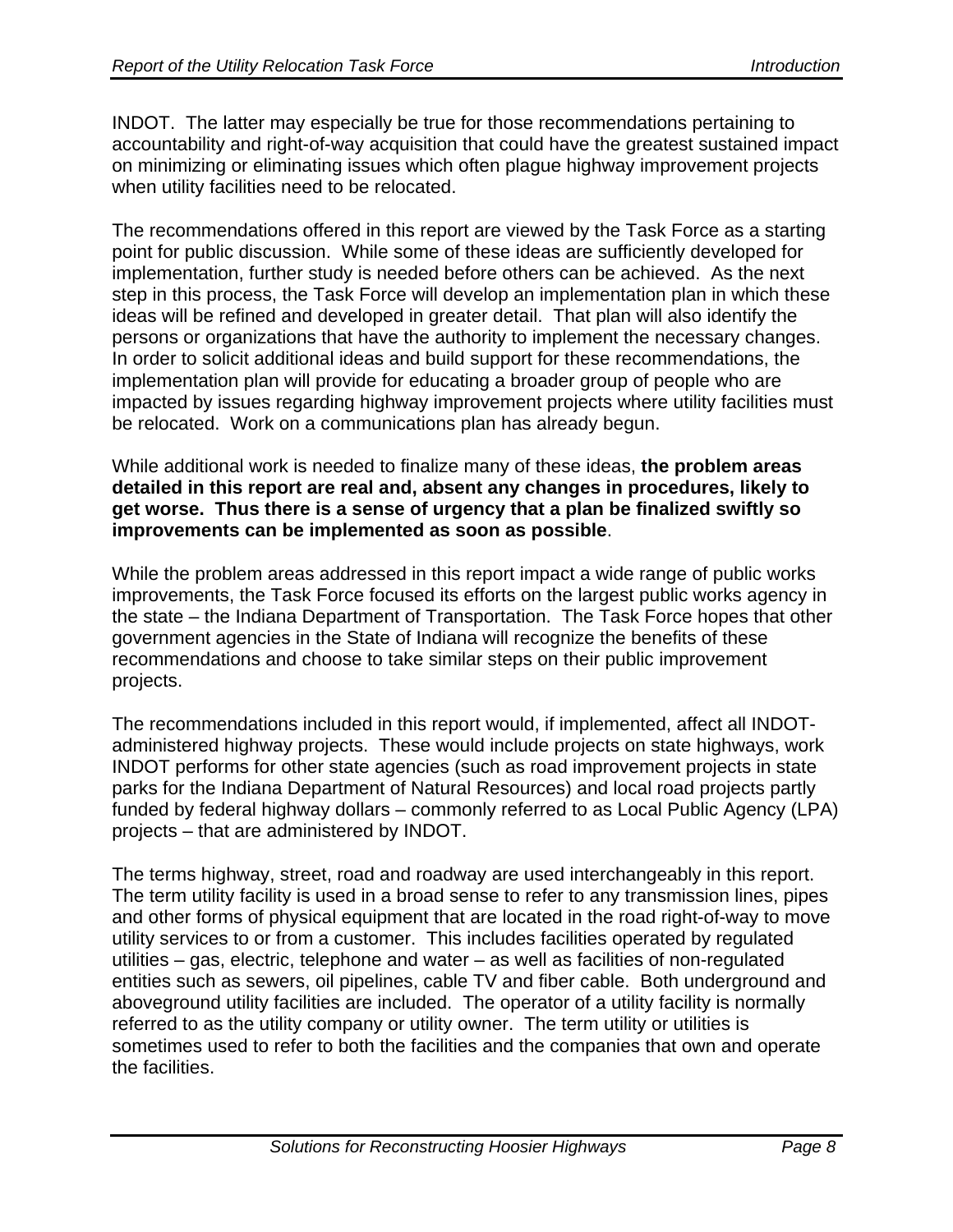The groups involved in the Task Force recognize that the most important stakeholders were not directly involved in this process. These are the motorists, adjoining property owners and taxpayers who suffer when there are delays or added costs in completion of a road improvement project. Travel delays, inconvenience, loss of business and utility service interruptions are some of the problems they face. A key objective of the Task Force's recommendations is to minimize the total time and cost – both direct and indirect – for all stakeholders. While the time and costs of relocating utility facilities for a highway improvement project are important to INDOT (and other public owners), designers, construction contractors and utility companies, these delays and costs are ultimately borne by the general public. Completing highway improvement projects with the least amount of time and expense will best serve the citizens and communities of our state.

This report addresses 11 distinct – yet interrelated – issues. This document should be considered in its entirety. While improvements in one area might be helpful to the highway improvement process, significant improvement can result only if steps are taken to address each of the 11 areas of concern.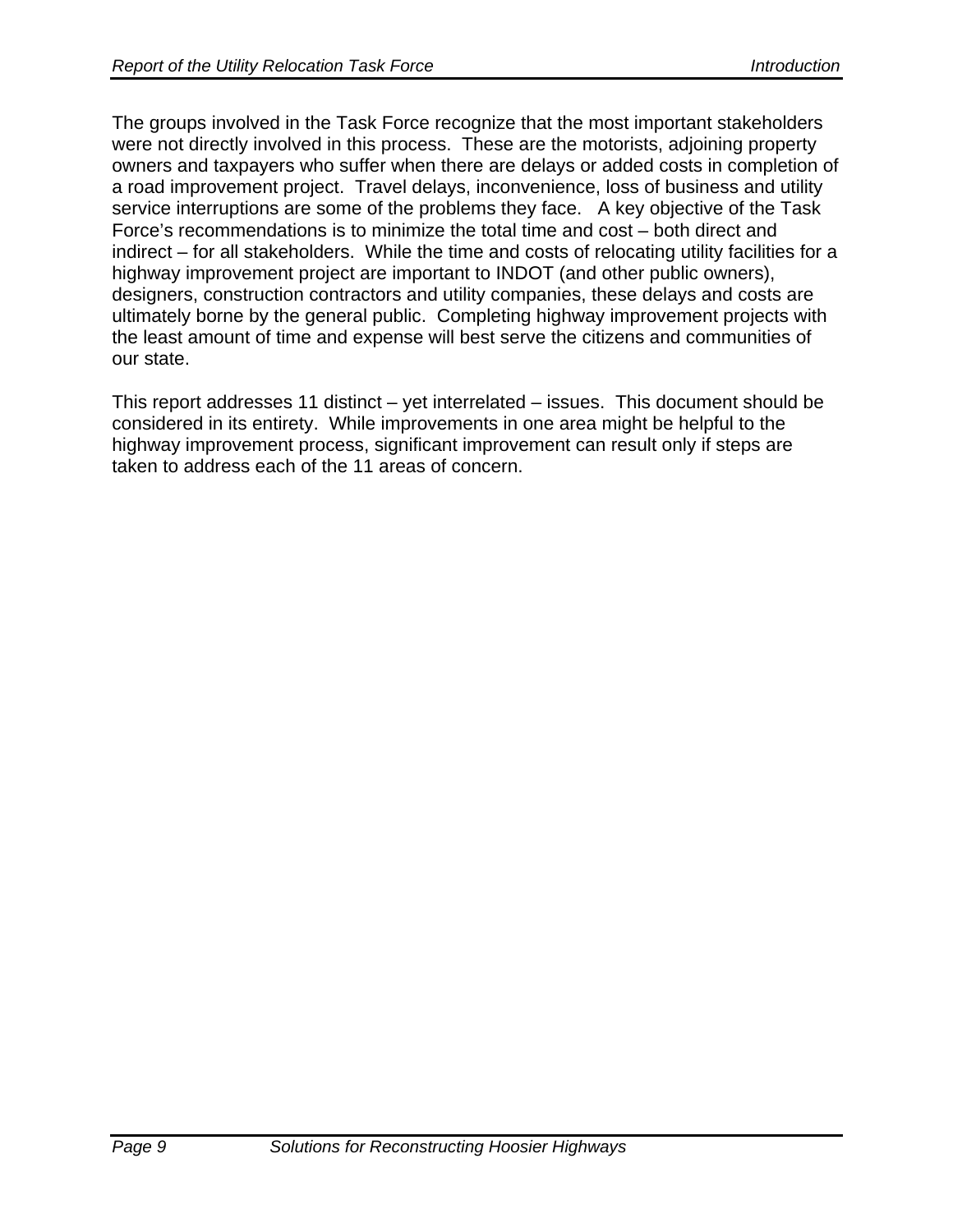# *Issue 1: IDENTIFY WAYS TO MAKE EACH PARTY ACCOUNTABLE FOR THOSE MATTERS UNDER ITS CONTROL*

While the several parties – utility, designer, INDOT, contractor – involved in a highway construction project are dependent on one another for coordination, cooperation and communication, there is no adequate mechanism to hold an entity accountable for failing to fulfill its responsibilities. In some cases, the responsibilities are not even clearly stated. Highway contractors believe that they unfairly shoulder much of the responsibility and costs for delays on projects where utility facilities need to be relocated. INDOT specifications allow contractors extra time for such delays but deny contractors any additional payment for extra costs incurred. INDOT and contractors may request utility companies to provide relocation plans and move facilities in a timely manner but, currently, there is no effective means to make a utility company accountable if the work is not completed in a timely manner.

INDOT sometimes experiences difficulty obtaining relocation plans from utility companies in time for inclusion in the highway contract documents. Utility relocation plans at times are received during or after the contract-bidding phase for a highway project.

Accountability is by no means a one-way street. Actions by INDOT and the contractor can and do impact the ability of a utility company to timely relocate its facilities. These parties need to also be held accountable when their actions cause harm to a utility or when those actions prevent a utility from being able to follow its relocation plan. From the utility's perspective, an unexpected request or order to move a utility facility means unscheduled work and unplanned expense. Even scheduled work on a highway project that is delayed due to a change in the highway department's program or project plan may mean that supplies purchased by a utility for that job can't be used, or equipment is mobilized to the wrong location.<sup>4</sup>

Responsibility for coordinating the utility relocation process needs to be defined. While the highway contractor is responsible by contract to INDOT for the completion of the work within the project time, there is no contractual relationship between the contractor and the utilities to enforce performance. The responsibility for requiring coordination between different utility companies and the highway contractor on the project has not been formally assigned. The legal relationship between INDOT, utility companies and the highway contractor on the project needs to be clarified. The rights and responsibilities of each party need to be clearly stated.

Clarifying responsibilities and defining consequences for failing to take appropriate action will provide accountability and produce positive results. Other states have addressed accountability and the Task Force identified the processes used in Wisconsin as a model. Under Wisconsin law and Wisconsin Department of Transportation rules, the roles of utility facility operators and Wisconsin's highway department in the development, review and approval of utility relocation plans are clearly defined. The Wisconsin processes establish basic ground rules for responsibility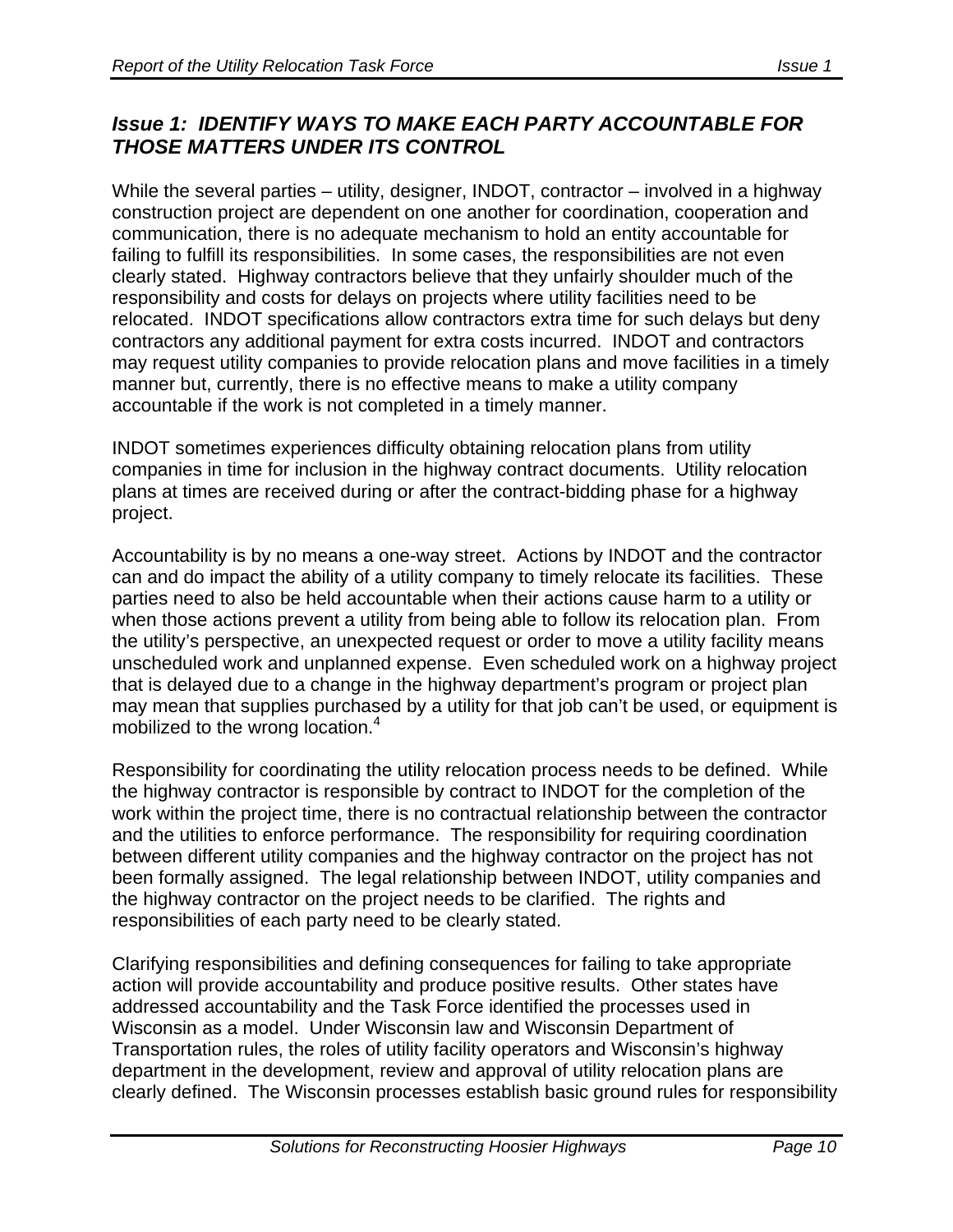and accountability. (Wisconsin's law and the companion Wisconsin DOT rules are shown in Appendices A and B.)

The consequences should include payment of adequate compensation to any party that incurs additional costs due to the failure of another party to perform. Current INDOT specifications hold contractors responsible for performance on a project even though contractors normally have little or no control over the coordination of utility facility relocations. INDOT specifications do not compensate contractors for the costs they incur with unanticipated delays in the relocation of utility facilities, but do allow additional time for completion of the contract based on proper documentation. This can lead to adversarial relationships on these projects.

## *Recommendation 1A:*

INDOT should formalize a policy and promulgate rules for the relocation of utility facilities on state highway projects. These rules should ensure accountability of all parties. If necessary, legislation should be pursued to achieve this goal.

## *Recommendation 1B:*

The role of each party in the design and construction phases of a project should be clearly defined.

## *Recommendation 1C:*

The roles of the respective parties during construction could be clarified along the following lines:

- a) INDOT's Role
- a. The INDOT Project Engineer is responsible for general oversight of the work on the project. The Project Engineer should be responsible for facilitating communications among parties involved with the contract, including the contractor, utility companies, INDOT departments and the affected public. The Project Engineer should seek assistance from the District Utility Engineer regarding issues that arise on the jobsite pertaining to utility facilities and work with that person to pursue solutions.
- b. Each highway district office should have an experienced professional functioning as District Utility Engineer whose duties, as spelled out in a job description, reflect a high level of responsibility. The District Utility Engineer should have the expertise and resources to be able to deal with utility relocation and scheduling issues on projects within that district in support of the Project Engineer.
- c. INDOT should require regular district utility meetings to keep utilities abreast of INDOT's letting schedule.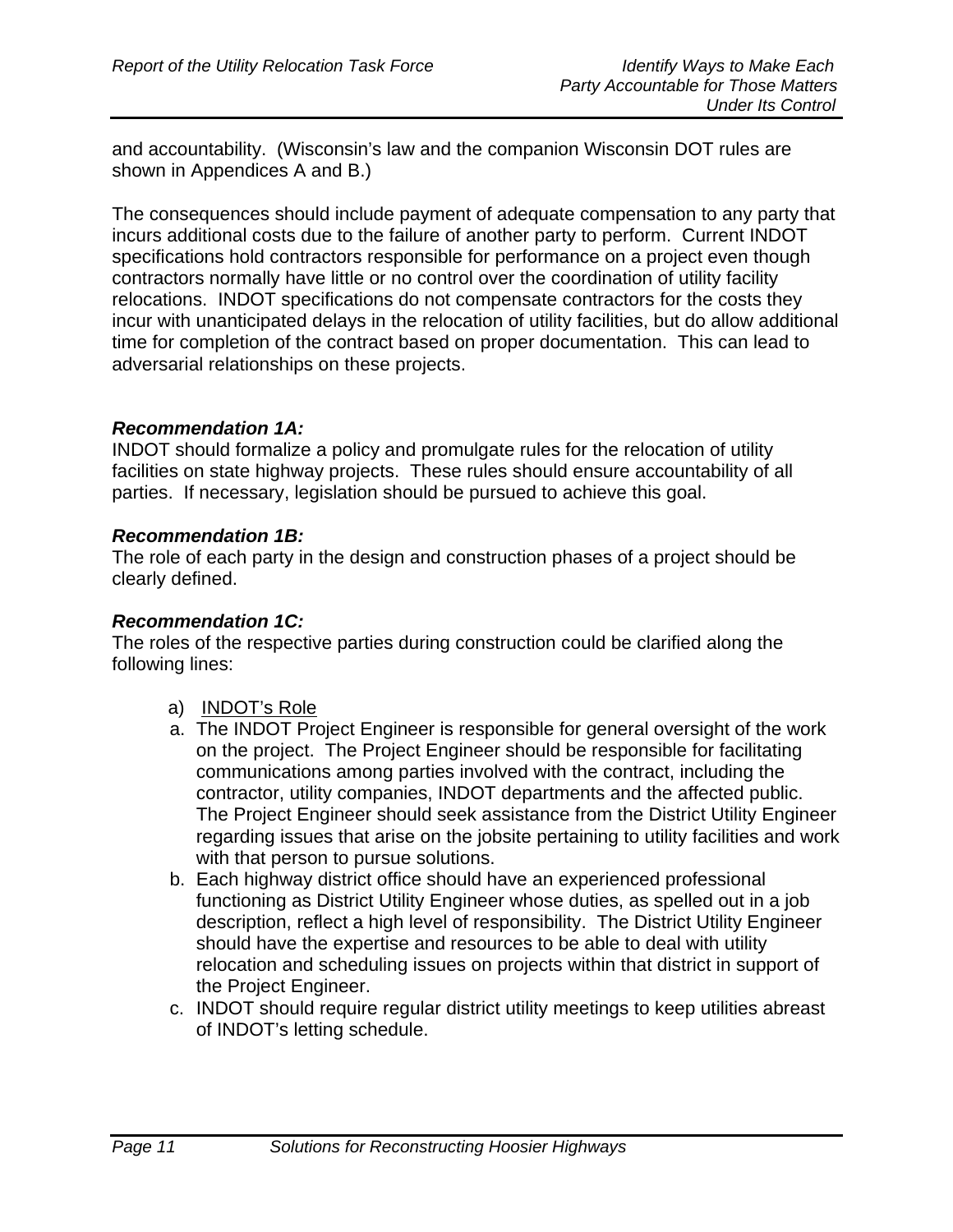# Contractor's Role

- a. The contractor should be responsible for coordinating its means and methods of construction with the utility companies' work plans, and for communicating with all parties in order to determine the most efficient means of construction.
- b. The contractor should be responsible for the preparation and management of a project schedule that identifies the interaction between contract construction work and utility company relocation work.

b)

- c) Utility Company's Role
- a. It should be the responsibility of utility companies involved in the project to develop a suitable work plan that spells out the number of days required to complete the various relocation phases including right-of-way acquisition and permits, if needed.
- b. Utility companies should be responsible for completing their project work plans on schedule.
- c. Utility companies should work closely with the INDOT District Utility Engineers to resolve problems that arise during a construction project.

## *Recommendation 1D:*

INDOT rules should provide a process through which one party can be reimbursed for expenses it incurs due to another party's failure to comply with its clearly-stated responsibilities. This would include compensating contractors for any provable damages when there are delays in the relocation of utility facilities that are beyond the contractor's control. Such provisions must recognize that emergency situations must be given priority. For example, restoring power would be a priority for an electric utility company following a tornado or hurricane and could occupy a significant portion of its available crews for days or even weeks.

- The clear winner of such laws and rules will be the public. Projects should be completed sooner with fewer unexpected delays and at less overall cost to the public.
- INDOT, designers, utility companies and contractors should also benefit from a framework of clearly-defined responsibilities that encourages closer working relationships and cooperation, and provides fair and equitable accountability if things go wrong. Communications and performance should be enhanced when all parties are accountable and consequences are understood.
- Holding regular meetings in the INDOT districts with utility companies should provide those companies with additional time to schedule projects, procure materials and manage the construction schedule.
- Increasing the level of responsibility and authority for INDOT's District Utility Engineer should assist in pre-construction coordination with utility companies, and problem solving during construction.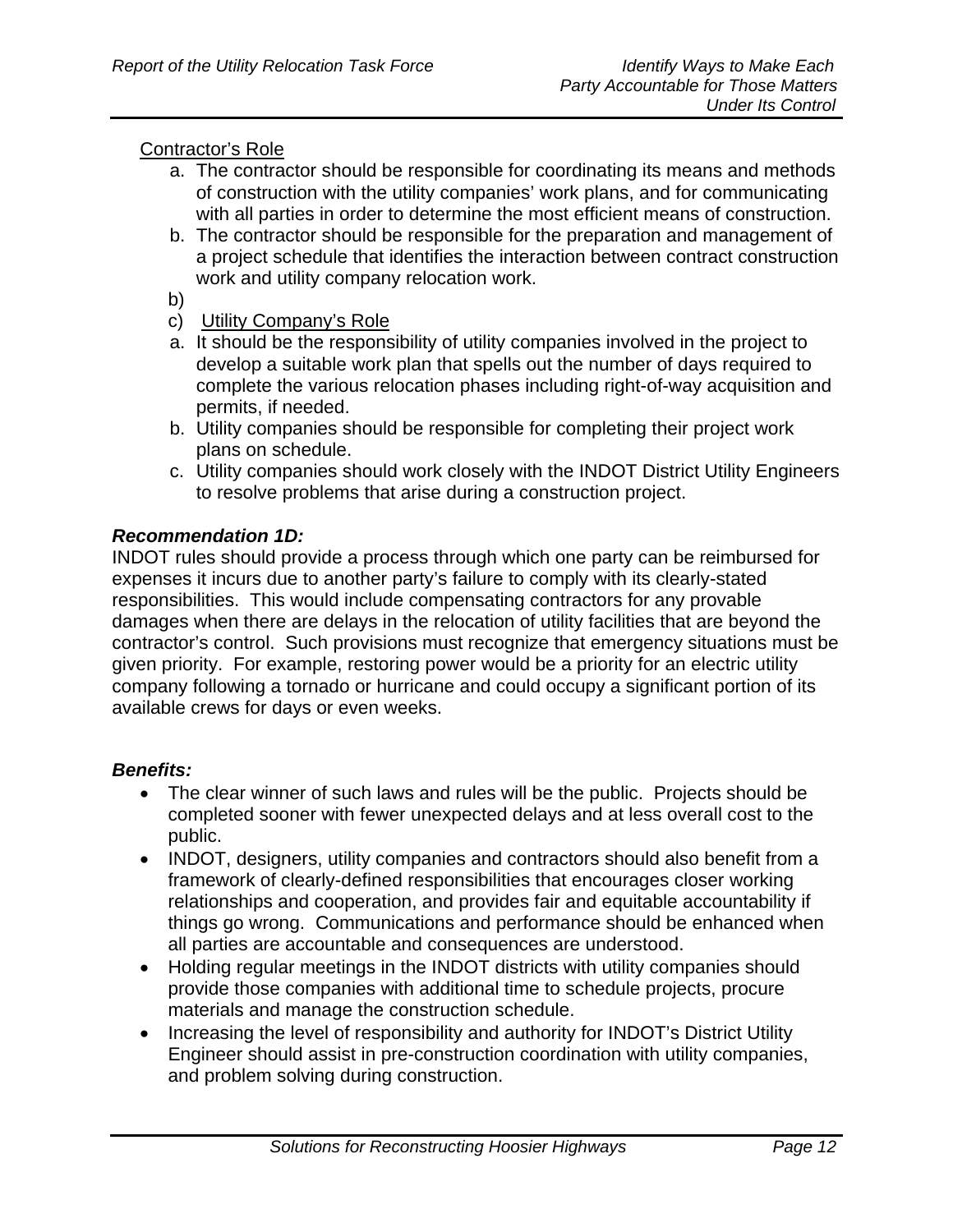• Allowing compensation for losses sustained due to another party's nonperformance should shift liability to the responsible party. The potential of such liability should enhance the likelihood that all parties will focus on their responsibilities.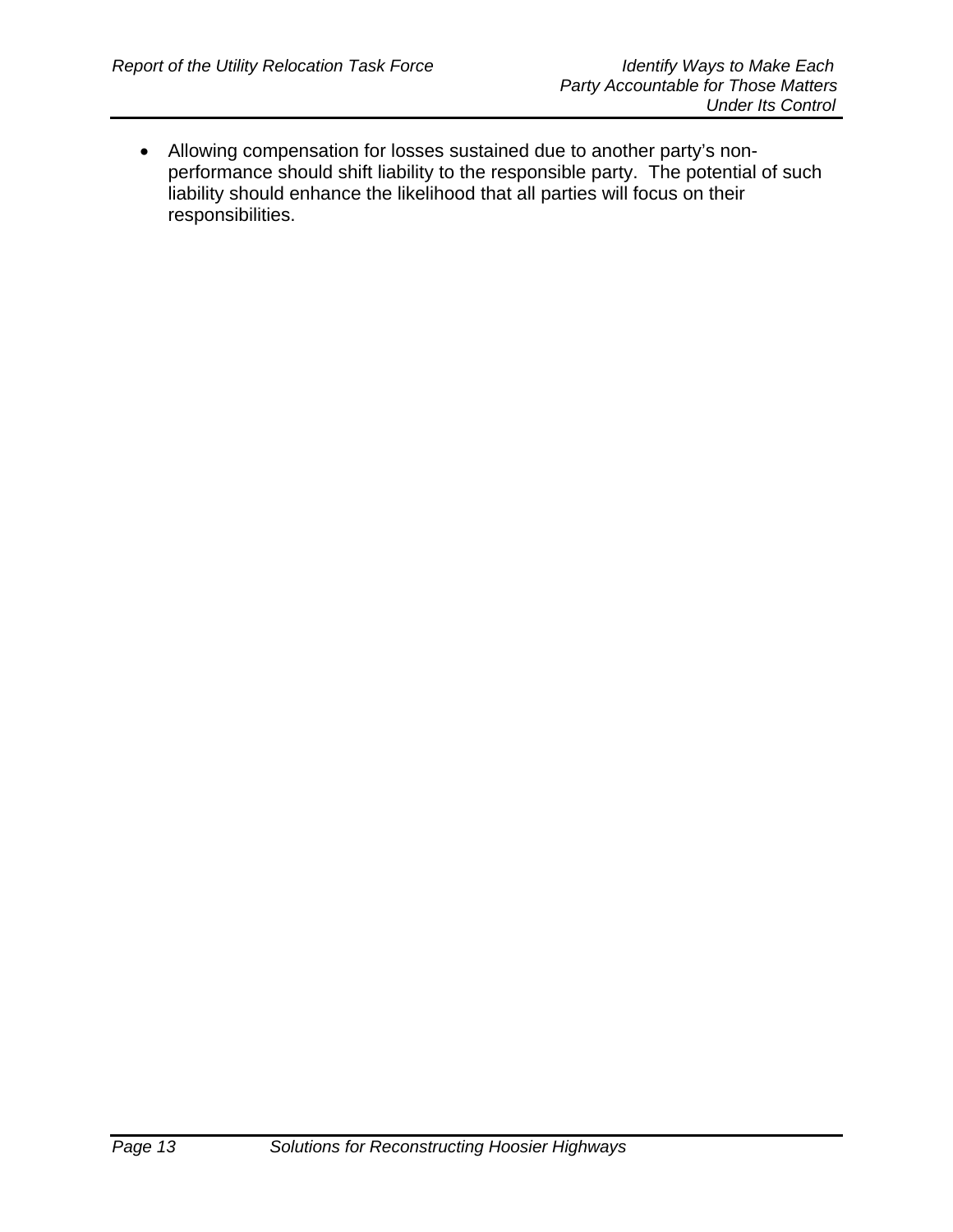# *Issue 2: IMPROVE THE PROCESS OF OBTAINING INFORMATION ON THE LOCATION OF UNDERGROUND UTILITY FACILITIES*

Accurately locating underground utility facilities during the initial design stage of a highway improvement project is vital for coordinating the needs of the highway project with the needs of the underground utility operators.

The current One-Call locate system in the State of Indiana, sometimes referred to as Holey Moley, is managed by the Indiana Underground Plant Protection Service (IUPPS). All requests to mark the location of a utility facility for a highway project start with IUPPS. However, a request for design purposes does not always result in a facility being marked. Many times the request goes unanswered unless digging activities are reported. Priority is given to marking the facilities that will be impacted by construction. Although some utility companies may respond to a design-locate request, there is still no guarantee that all utility facilities in the highway corridor will be located and marked.

The lack of reliable information on the location of utility facilities during the design phase of a public works project may result in the needless relocation of those facilities. Identifying the location of all utility facilities during the early design stages may make it possible to design the highway improvements around those facilities.

In July 2003, the One-Call locate system was enhanced by Senate Enrolled Act (SEA) No. 438. This law requires all underground facility operators to join IUPPS by September 1, 2004. As a result, IUPPS anticipates its membership will triple from approximately 400 members to nearly 1200 members. In addition, IUPPS estimates that the number of calls for all locates – highway projects and other purposes – may increase significantly. (Indiana's One-Call law, including the provisions of SEA 438, can be found on the IUPPS website at [www.iupps.org/Law.htm.](http://www.iupps.org/Law.htm))

While the changes made by SEA No. 438 should provide better information regarding the location of utility facilities in the highway corridor, the increase in construction-locate requests may make it difficult for utility companies to respond to design-locate requests. IUPPS acknowledges there is a need to determine how to handle the increased requests, and plans to hold stakeholder meetings to determine what changes may be needed to the current system.

Even when utility companies respond to a design-locate request, this only provides the highway designer with a horizontal location of those facilities within the highway corridor. In recent years, INDOT initiated a new program that uses technology to supplement the information obtained from IUPPS. Subsurface Utility Engineering (SUE) uses pipe and cable locators, metal detectors, ground-penetrating radar, acoustic pipe tracers and other techniques to determine the horizontal and vertical location of underground facilities. INDOT initiated the SUE program on urban highway reconstruction projects where multiple underground utility facilities may be present. SUE assists the designer and utility companies in determining potential conflicts between a utility facility and construction activities required for the highway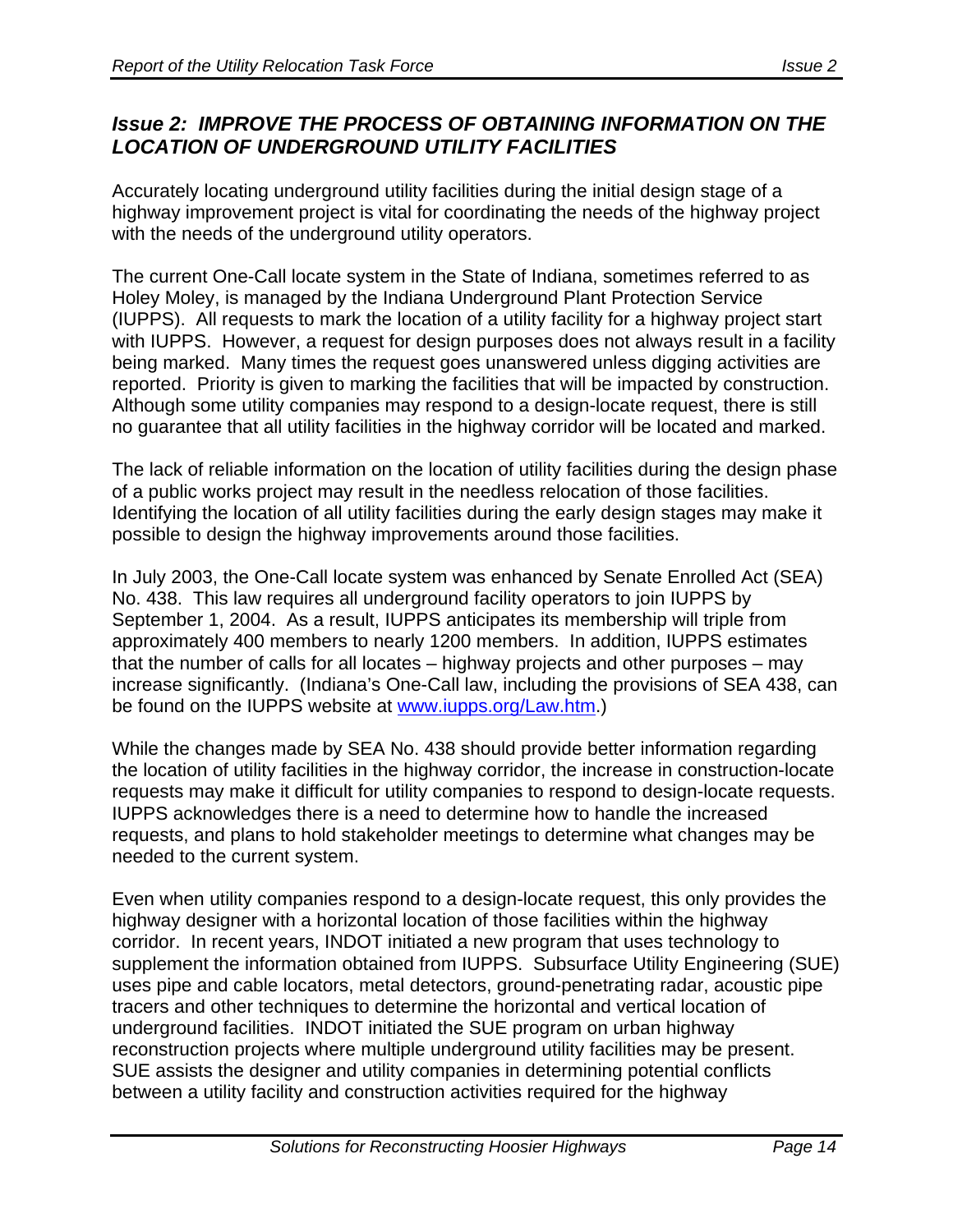improvement. Identifying and remedying the conflicts during the design phase of the highway project can minimize or eliminate costly delays during construction.

Subsurface Utility Engineering is an expensive up-front investment for locating underground utility facilities. A typical per mile cost of SUE in Indiana for an urban highway is approximately \$150,000. INDOT currently invests approximately \$625,000 annually in the SUE program. This represents approximately 1% of the department's design services budget.

#### *Recommendation 2A***:**

All utility facility owners should be required to respond to a design-locate request submitted through the Indiana Underground Plant Protection Service for a public improvement project.

#### *Recommendation 2B***:**

As stakeholders in the highway improvement process, INDOT, contractors and designers should participate in stakeholder meetings planned by IUPPS.

#### *Recommendation 2C***:**

INDOT should consider increasing the use of SUE on urban highway improvement projects.

- By providing better information on the location of their facilities during the design process, utility companies may not have to relocate their facilities.
- Contractors should benefit by having accurate information on the location of utility facilities and how those facilities could impact construction.
- INDOT should benefit by avoiding construction delays resulting from the relocation of utility facilities and getting bid prices from contractors that better reflect the impact of these relocations on construction.
- Motorists and adjacent property owners should benefit when a highway is completed on schedule.
- The benefit of stakeholder participation in the upcoming IUPPS meetings should be a One-Call system that fulfills the needs of the highway construction industry.
- SUE provides supplemental underground utility facility information that could minimize or eliminate problems during construction and thereby avoid costly delays. A Federal Highway Administration July 2002 report cites documentation to support project savings of \$4.62 for every \$1 invested in SUE.<sup>5</sup>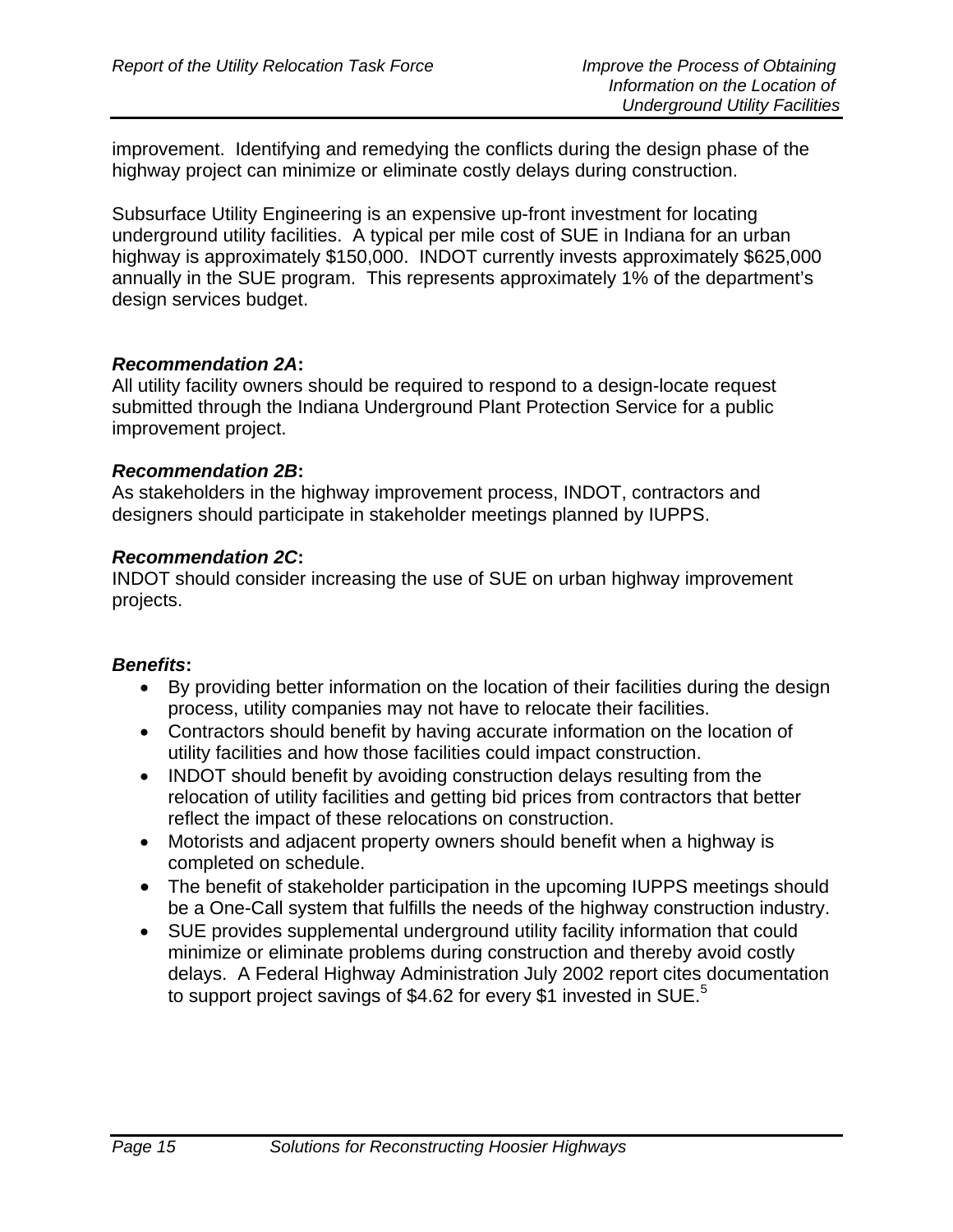# *Issue 3: IMPROVE COORDINATION AMONG PUBLIC AGENCIES, DESIGNERS AND UTILITIES THROUGHOUT THE DESIGN PROCESS*

Once the data collection process is complete and the utility facilities have been identified and located, highway improvement projects move through a design and plan development process established by INDOT. As the project design is developed, utility companies are contacted for input. When preliminary design information is available, plans are submitted for their review. As the preliminary design becomes a final product, utility companies are invited to attend field checks at the project site and other coordination meetings to discuss potential conflicts and relocation issues. These opportunities for coordination are critical and should be fully utilized for a highway project to be successful.

However, not all utility companies respond to correspondence related to the utility coordination process or attend on-site field checks or coordination meetings. These opportunities to communicate are vital to the design and utility coordination and accommodation process.

Construction project scheduling information is another key component in coordinating with utility companies. INDOT currently sends a list to utility companies providing information on the status of projects scheduled for construction letting over the next six months. INDOT also maintains a long-range list for projects that are expected to be bid in 6-12 months.

These INDOT project status reports are useful tools, but improvements are needed to make them more accessible and beneficial. From the utility company's perspective, an unexpected request to move a facility means unscheduled work and unplanned expense. Even scheduled work on a highway project that is delayed by INDOT may mean that supplies purchased for that job can't be used, or equipment is mobilized to the wrong location. $4$  More accurate and timely information on INDOT's project construction schedule should enable utility companies to make more efficient and costeffective use of their resources.

A highway improvement project moves through several development phases – an engineering report that determines the scope of needed improvements, a data collection survey, engineering design, a determination of the land needed for the improvement, formal acquisition of that land and, finally, construction contract preparation. As the project moves from phase to phase, project management – at both INDOT and utility companies – is often passed from one person or department to another. In those instances, no one person or department retains responsibility or control throughout the entire process. The operational characteristics of INDOT, utility companies and design consultants create this situation. Project continuity and responsibility are compromised as contact persons change within these organizations.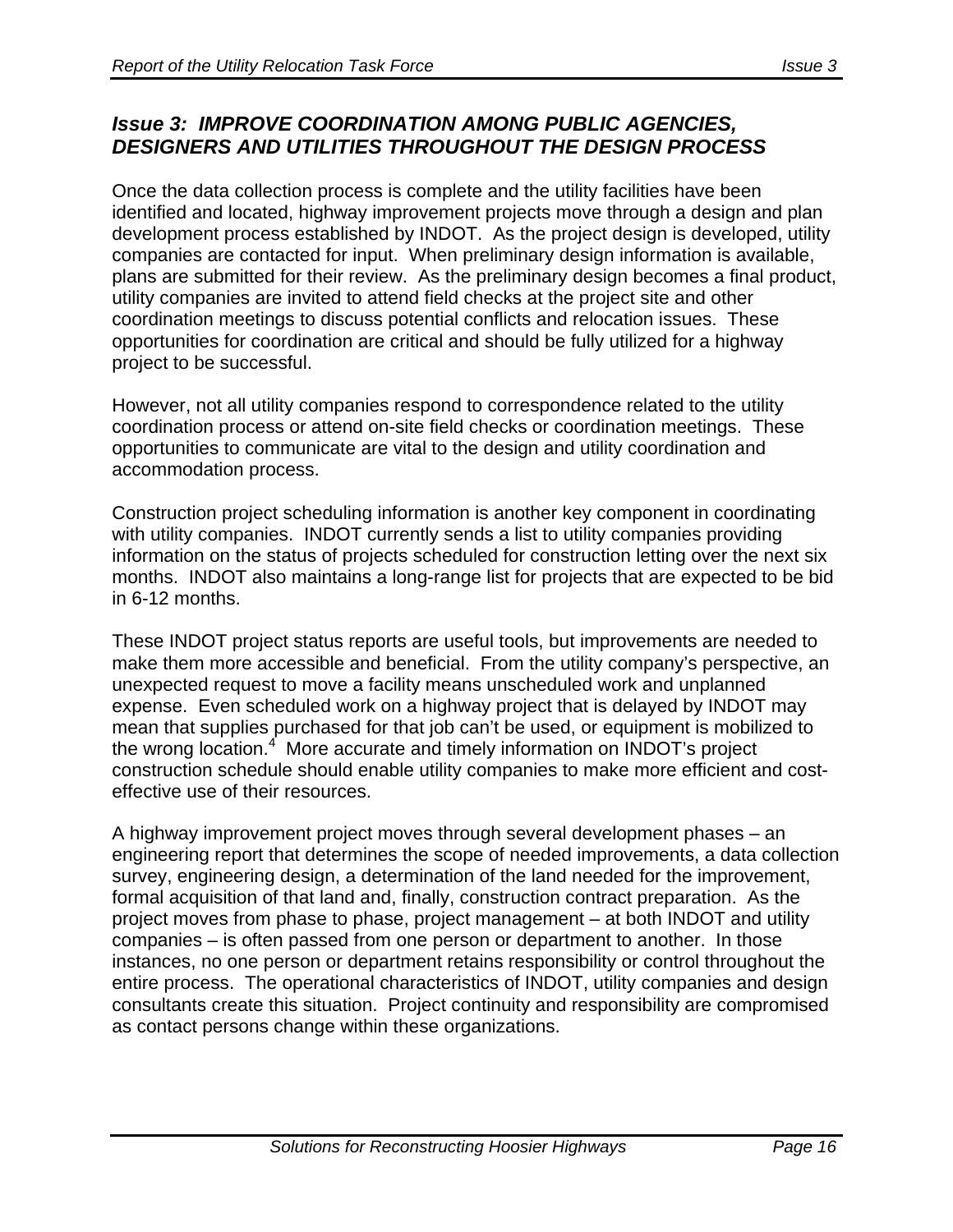Many urban highway projects take multiple years to proceed through the various phases. Installation of new utility facilities may occur in the highway corridor during these phases. Information on these installations, which require permitting, is not always known to the designer.

# *Recommendation 3A*:

INDOT should adopt rules and procedures that define the roles of INDOT, designers, and utility companies during the project development process. A first step has been taken with legislation enacted in 2003 that requires all utility companies to join the IUPPS. The next step is to define each party's role in this process. Specific time frames should be established for communications and the exchange of information among INDOT, designers and utility companies with consequences for nonperformance.

## *Recommendation 3B*:

INDOT should make the project status report available on-line where utility companies can access it easily. INDOT should continue to monitor the listing and make updates as needed. The updates should provide a means to determine what has changed and when it changed.

# *Recommendation 3C*:

INDOT should assign a Project Manager from its staff or a contracted design consultant to be responsible for all utility facility coordination during the scoping, survey, design and land acquisition phases of projects where significant conflicts are anticipated. The INDOT Project Manager should request a single point of contact from each affected utility company, and the utility company should ensure that the Project Manager is notified of any change in the contact person.

## *Recommendation 3D:*

Utility companies should attend the annual meeting INDOT conducts in each district to present its updated three-year plan. The INDOT District Utility Engineer should notify all utility companies operating within the district about these meetings.

## *Recommendation 3E:*

INDOT needs to evaluate its internal coordination processes to make certain that information about new utility facility installations, which affect planned improvements, is provided to plan designers.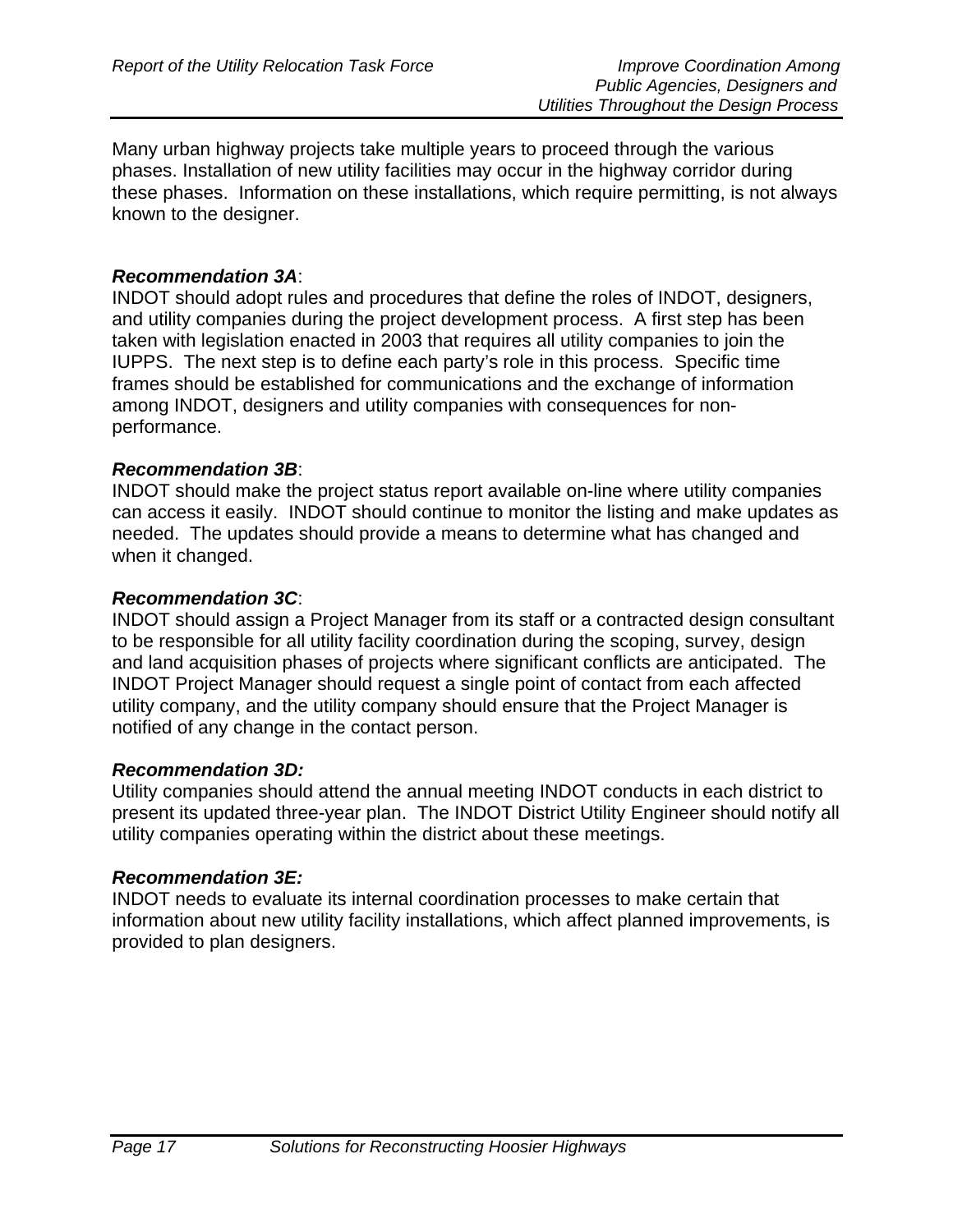- The primary benefit of improved coordination during the design process should be fewer delays during construction.
- Accurate up-front information about utility facility locations may allow designers to design around those facilities and thereby avoid the need to relocate them. The benefactors are the utility companies, contractors, motorists, adjacent property owners and other stakeholders in the project.
- Giving utility companies immediate access to a current list of upcoming INDOT construction projects should allow them to better plan their relocation activities and to properly budget for the relocation work.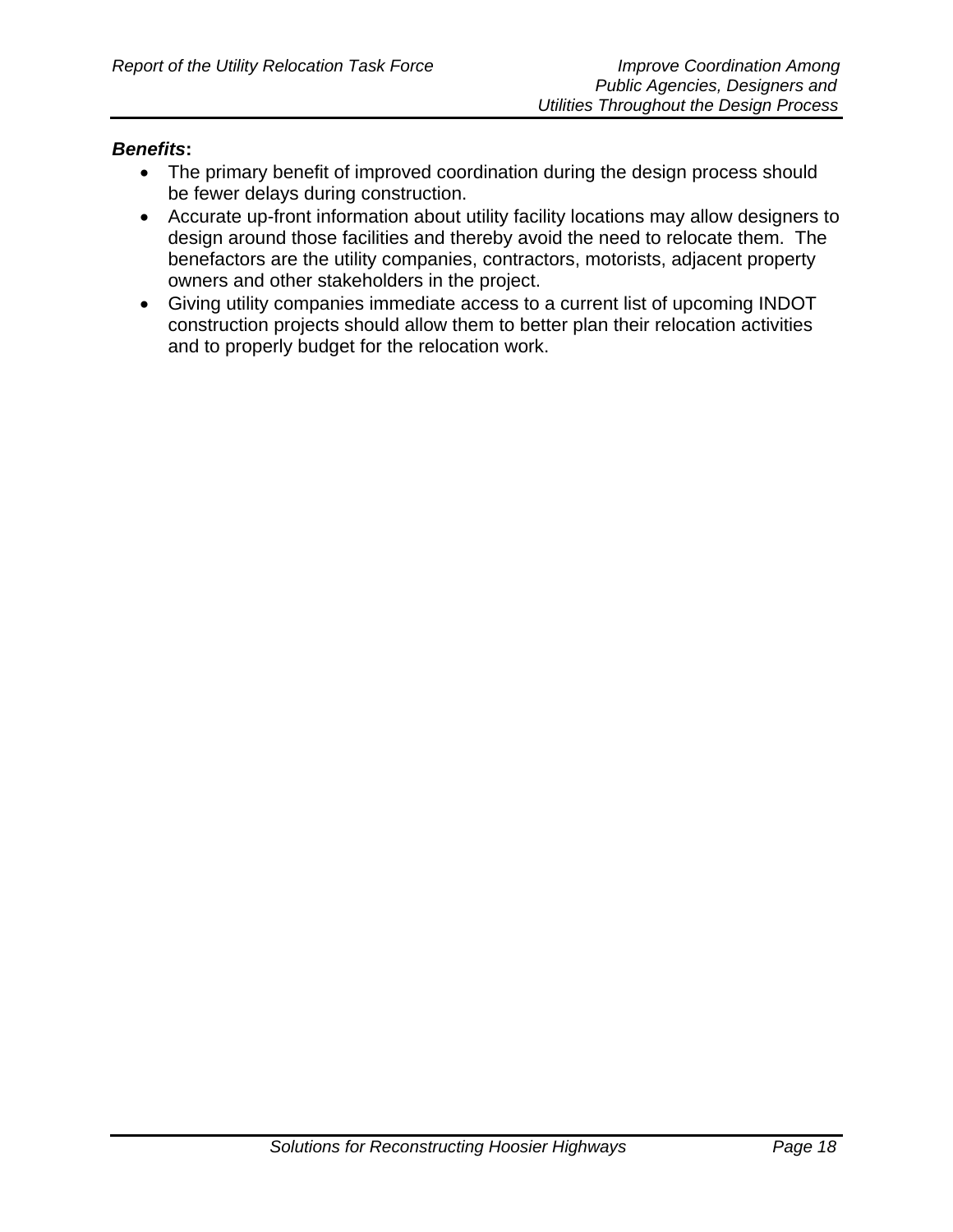# **Issue 4: MODIFY HIGHWAY DESIGN TO MINIMIZE UTILITY RELOCATIONS**

Utility companies have been maintaining facilities within and adjacent to the public road right-of-ways since the late 1800s. Beginning with distribution of basic municipal facilities (water, sewer and power), these right-of-ways now also contain natural gas, communications and cable television facilities. Since more than 90% of the roads currently in use were built prior to 1950, many of these roads have insufficient right-ofway to handle growing traffic demands and the proliferation of utility services. The underground environment has become increasingly congested as more and more utility facilities compete for limited space within and adjacent to the right-of-way.

As demand for the finite space in existing right-of-way increases, the difficulty and cost of adding new utility facilities and relocating existing utility facilities also increases. Just as significant is how utility service interruptions may add to public discontent with overall highway construction. It is therefore essential for planners, designers and builders of highway projects to minimize or avoid utility facility relocations.  $6$ 

Highway designers have little motivation to avoid utility facility relocations under the typical highway design process. Designers are often faced with very tight schedules for completing highway designs, which leave little time to explore alternatives that could minimize the need to move utility facilities. Efforts to "design around" existing utility facilities to avoid relocation often involve consideration of several alternatives. This extra work extends the design time and increases the design budget. When the project design is based only on where the utility facilities might be, or where they ought to be, the likelihood of encountering an undocumented facility during construction is much higher.<sup>7</sup>

When the impact on utility facilities is not considered early in the design process, delays are likely later, either for redesign of the highway work to address relocation of utility facilities or during construction while waiting for utility companies to finish their design, land acquisition and relocation work. The costs of relocating utility facilities increase significantly when not considered during the early design process. This is especially so if they are discovered after construction begins. The utility company must have time to prepare construction drawings, obtain the required materials for relocation and mobilize its crews for traffic control and construction.<sup>8</sup>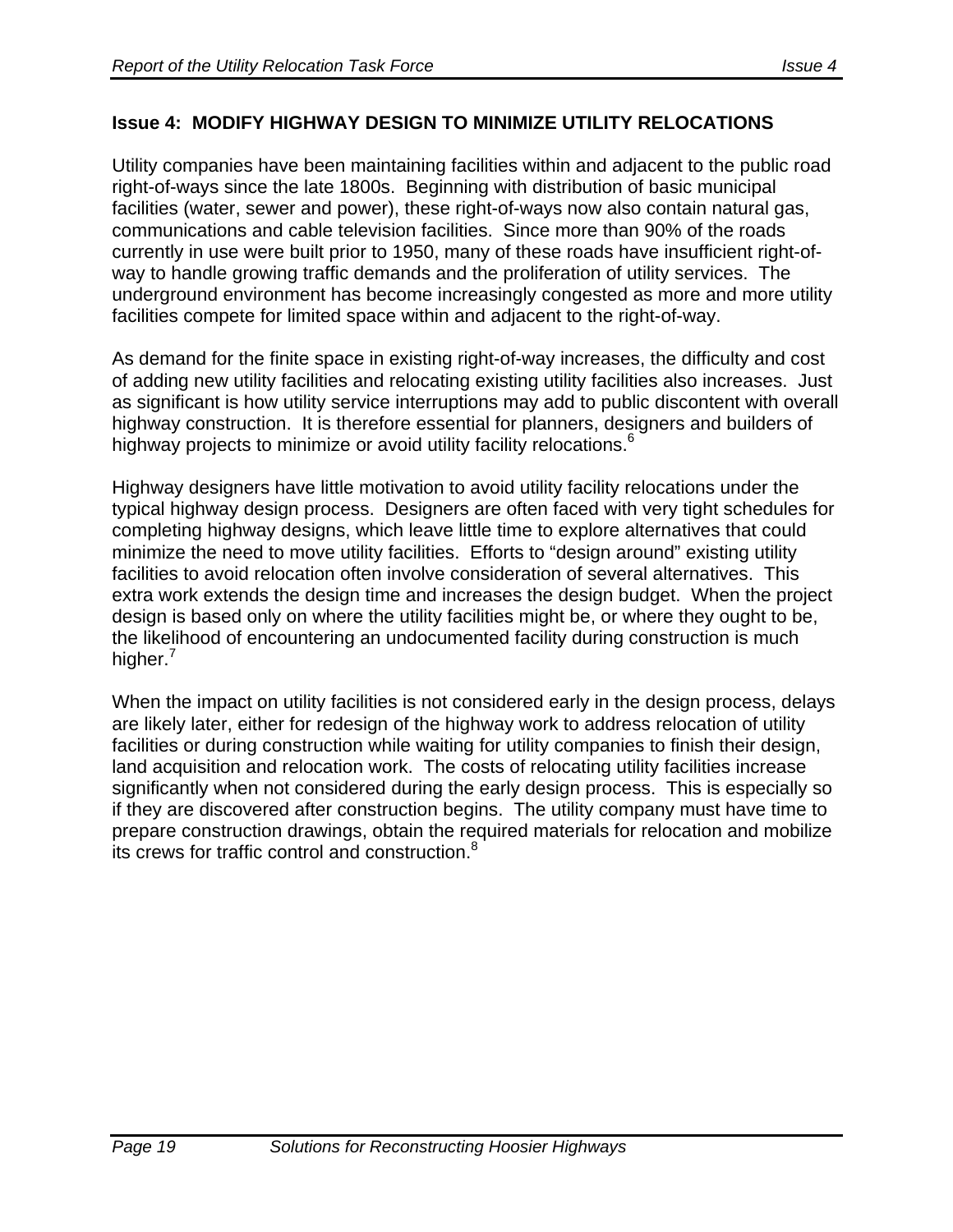## *Recommendation 4:*

As part of project scope, which is often defined five to seven years before construction begins for a major project, INDOT should consider how existing utility facilities would be affected by the planned highway improvements. A project design that considers only highway needs without recognizing the impact on utility facilities is at best only half a solution. When that solution leaves utility companies with no practical alternative, it is no solution at all.

Assessing the impact on utility facilities at this very early stage offers the best opportunity to modify the design in ways that minimize how the project will affect those facilities. Some utility companies may be able to leave their facilities where they are with no changes; other utility companies may need to relocate facilities and prefer to remain within the public road right-of-way, while other utility companies may prefer to relocate facilities to their own right-of-way or easement, separate from the highway right-of-way.

## *Benefits:*

• Considering the impact of a highway project on utility facilities at the scoping stage or early in the design process should lead to highway designs that better accommodate those facilities, reduce the costs for taxpayers and utility ratepayers, and lessen the impact of construction on the environment.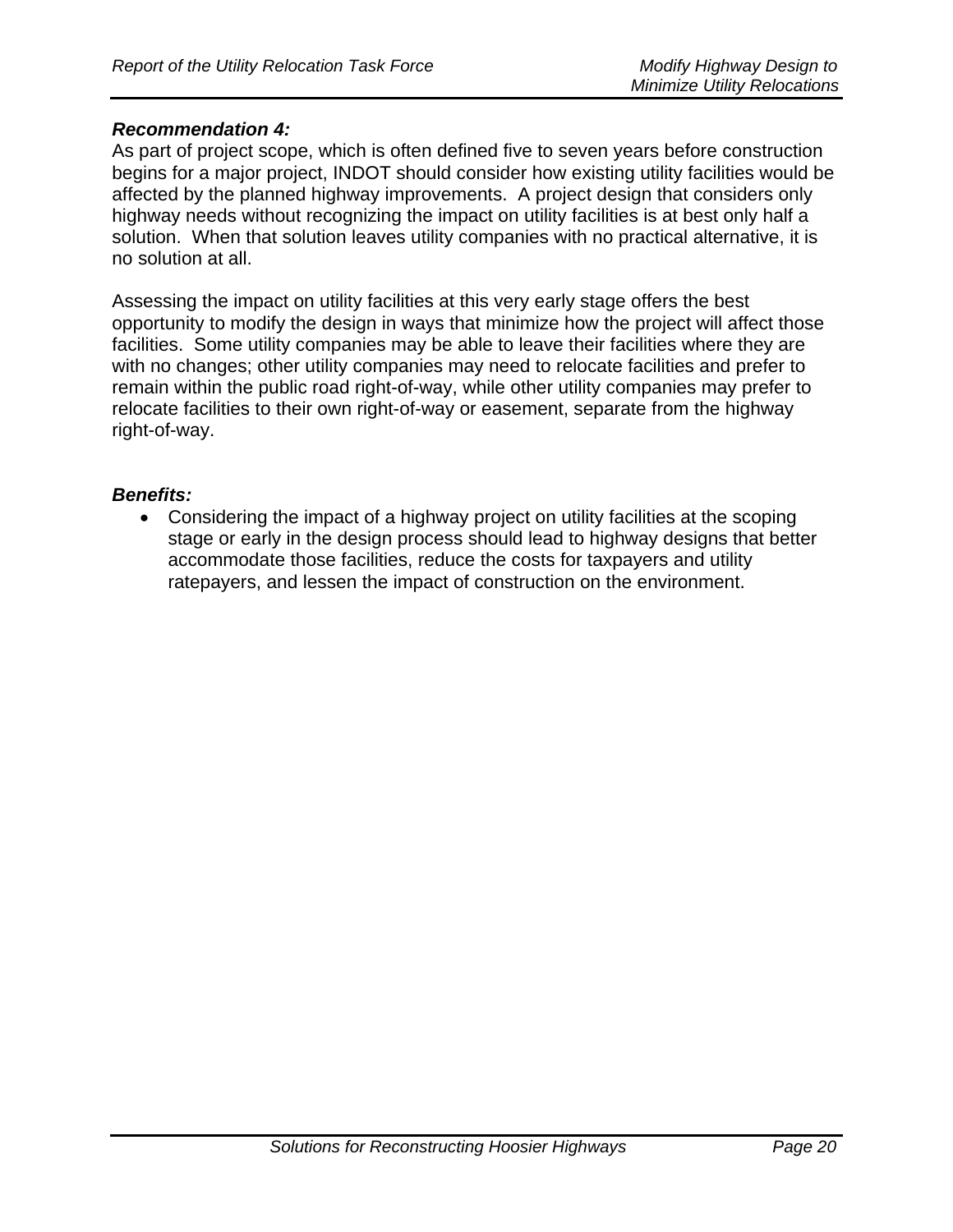# *Issue 5: OBTAIN SUFFICIENT RIGHT-OF-WAY TO ACCOMMODATE UTILITY RELOCATION WORK*

Road construction often cannot proceed until utility companies move their facilities out of the way. Those facilities cannot be moved without a place to move to. This is true whether INDOT acquires enough right-of-way to accommodate both the roadway and utility facilities, or whether each party acquires its own right-of-way and easements. Until there is sufficient space for both parties, construction of the highway improvements cannot proceed.

Utility companies have a right to place facilities on public right-of-way at no cost. In turn, they generally must relocate at their own expense if needed for construction, maintenance or safe operation of that roadway by INDOT. This relationship between INDOT and utility companies has existed for nearly 100 years. It began when utility companies gave up certain franchise rights in exchange for the right to occupy public road right-of-ways free of charge. This relationship has evolved over the years and is addressed by laws that are part of the Indiana Code and court decisions in Indiana and elsewhere.

Because right-of-way decisions have a significant impact on the relocation of utility facilities, now may be the time to examine INDOT's approach to right-of-way acquisition. Should the public road right-of-way be kept to the minimum width and expense needed to accommodate the roadway and shared with utilities only if space is available, or should the public road right-of-way be designed to accommodate both roadway and utility company needs? INDOT tends to favor a narrower answer to this question than utility companies although it is not a clear-cut issue. Some utility companies prefer to place their facilities on their own right-of-ways or easements rather than use public road right-of-way. There are pros and cons to both alternatives for both INDOT and utility companies, but it is an issue that merits further study.

This is a complex issue without any clear answers. Each roadway project may require a different solution. If INDOT buys enough public road right-of-way to accommodate both the roadway and utility facilities, INDOT would have higher initial costs to build roadways. This would reduce funding available for roadway improvements. By locating within the public road right-of-way, utility companies, however, could face future relocation costs if and when it becomes necessary to move facilities again to accommodate future roadway needs.

A related issue is INDOT's policy that generally prohibits placement of utility facilities in public road right-of-way for limited access highways. A limited access highway is either a freeway with limited points for entry and exit or a roadway that has limited intersecting roads and connecting driveways. INDOT's policy stems from a time when most limited access roads were rural in nature, with high speeds and few intersections or driveways. Utility facilities were excluded from these roads as a safety measure since drivers do not expect slow-moving or parked vehicles as might occur for maintenance of utility facilities. However, the designation of limited access highways in heavily developed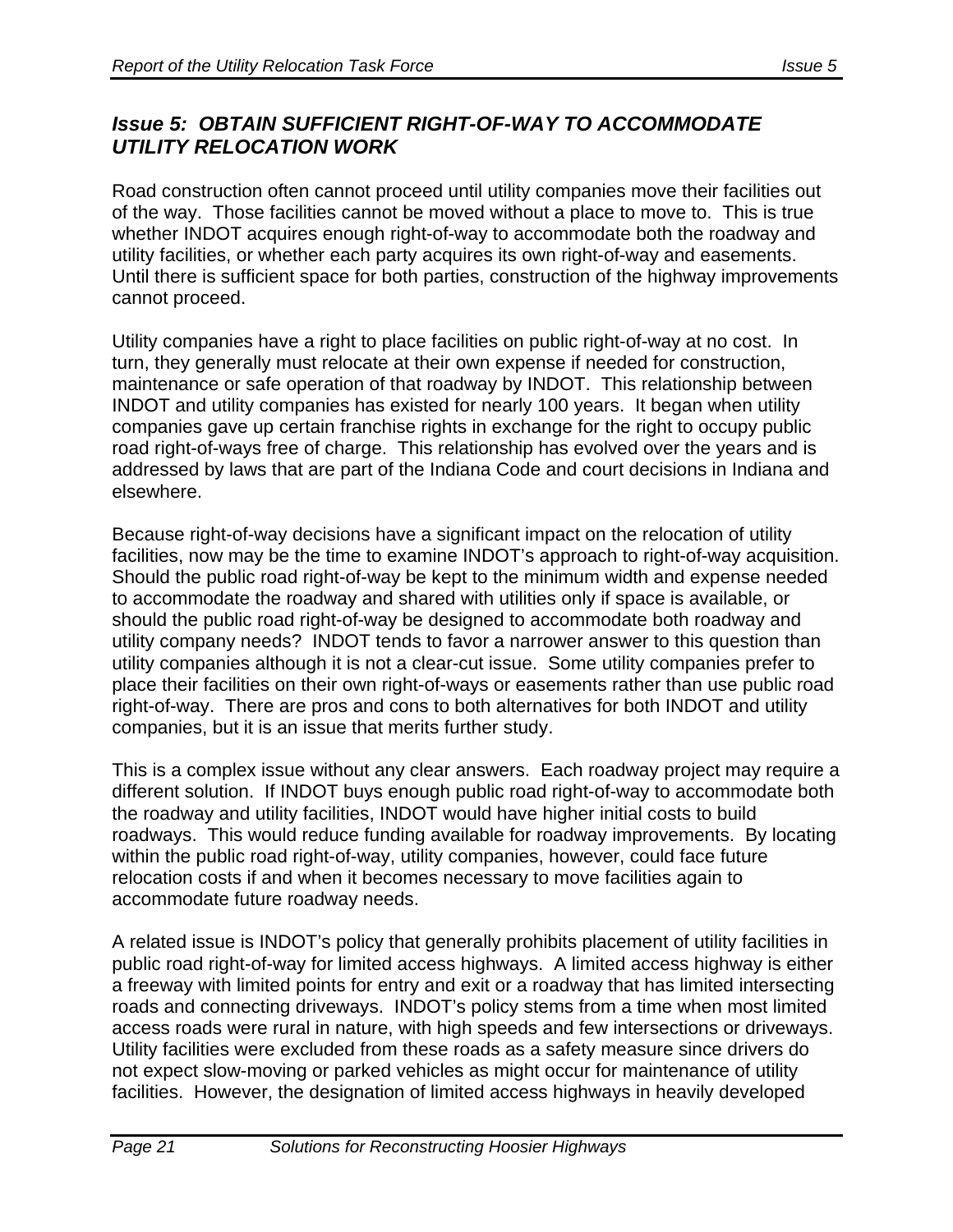urban areas is not so much a safety issue as it is a tool to control proliferation of driveways and resulting turn movements that add to traffic congestion. In some cases, utility facilities are already located in a public road right-of-way that INDOT wants to convert to a limited access highway. In these situations, INDOT normally wants all utility facilities relocated off the right-of-way. Delays to the improvement of these highways may occur because a utility company either requests accommodation within the right-of-way of the limited access highway or proceeds to acquire its own right-ofway on private property.

INDOT's policy regarding the designation of limited access highways restricts utility companies from placing facilities in some highway right-of-ways and forces those companies to separately acquire land for the placement of those facilities. This additional land acquisition process could delay the relocation of utility facilities.

# *Recommendation 5A:*

INDOT should consider revising its Utility Accommodation Policy (UAP) to be more flexible in accommodating utility facilities within the public road right-of-way for limited access highways. The UAP is a document that sets conditions and procedures for the placement of utility facilities in the public road right-of-way that are under INDOT's jurisdiction. In congested urban areas where there is little space for utility facilities outside the public right-of-way, allowing the placement of utility facilities within the rightof-way may be the only practical solution. Considering that motorists in those areas are already accustomed to slow moving, stopped, parked or turning vehicles, maintenance of utility facilities may not present any significant additional hazard. In rural areas, safety is more of a concern. However, other factors – such as requiring utility companies to place their facilities off the public right-of-way and into environmentally sensitive areas – should also be considered.

## *Recommendation 5B:*

INDOT and utility companies should consider whether INDOT should acquire all rightof-way needed for both roadway and placement of existing utility facilities, whether INDOT and utility companies should each acquire their own right-of-way or easements, or whether each project should be considered individually. In any event, there must be sufficient space to accommodate utility facilities or the roadway improvements cannot take place. To help ensure that there is sufficient space, INDOT should consider the impact of its projects on utility facilities and the amount of space available for utility facilities within or adjacent to the public road right-of-way. This should be done in a preliminary way at the environmental and scoping stage of a project and be reexamined during the design stage when more detailed information is available. While INDOT and utility companies clearly have vested interests in who pays for the initial cost of right-of-way acquisition, it must be kept in mind that the public ultimately pays for all costs, whether at the gas pump or through their utility bills.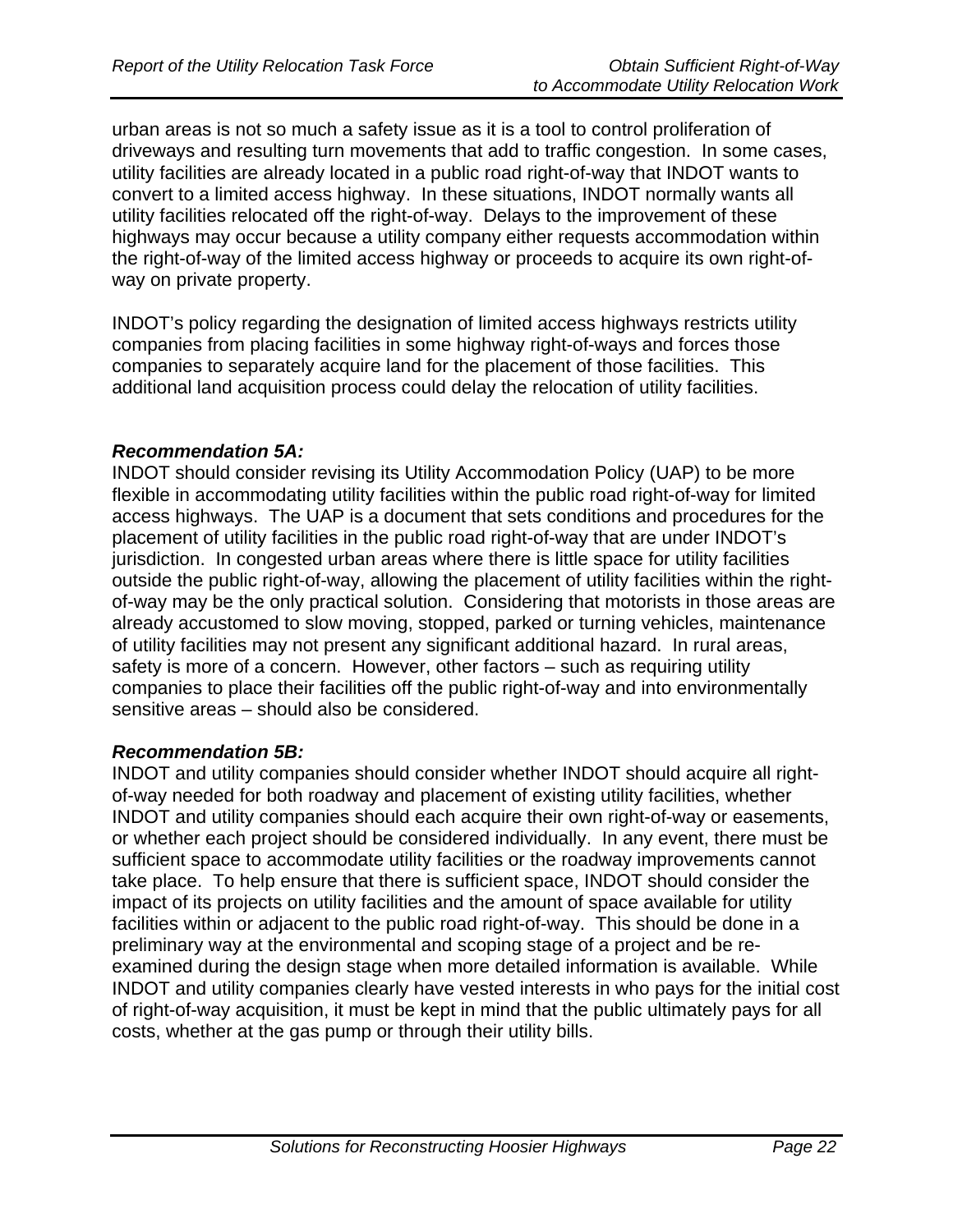- New guidelines with more flexibility in accommodating utility facilities on limited access right-of-way should help ensure that sufficient space is available for both roadway improvements and placement of existing utility facilities. Flexible guidelines should reduce delays that result from the present policy and should reduce the amount of land taken from adjoining private property owners.
- Flexible guidelines should also minimize the total cost of land needed to accommodate both the roadway and utility facilities. Environmental and agricultural impacts should also be minimized in rural areas.
- If the roadway design process includes consideration of whether there is sufficient space on or adjacent to the public road right-of-way to accommodate utility facilities, projects should proceed with better cooperation between INDOT and utility companies, which should result in lower costs, fewer delays and less inconvenience for the public.
- These benefits could also be realized on local road projects if counties, cities and towns were also to adopt flexible right-of-way guidelines.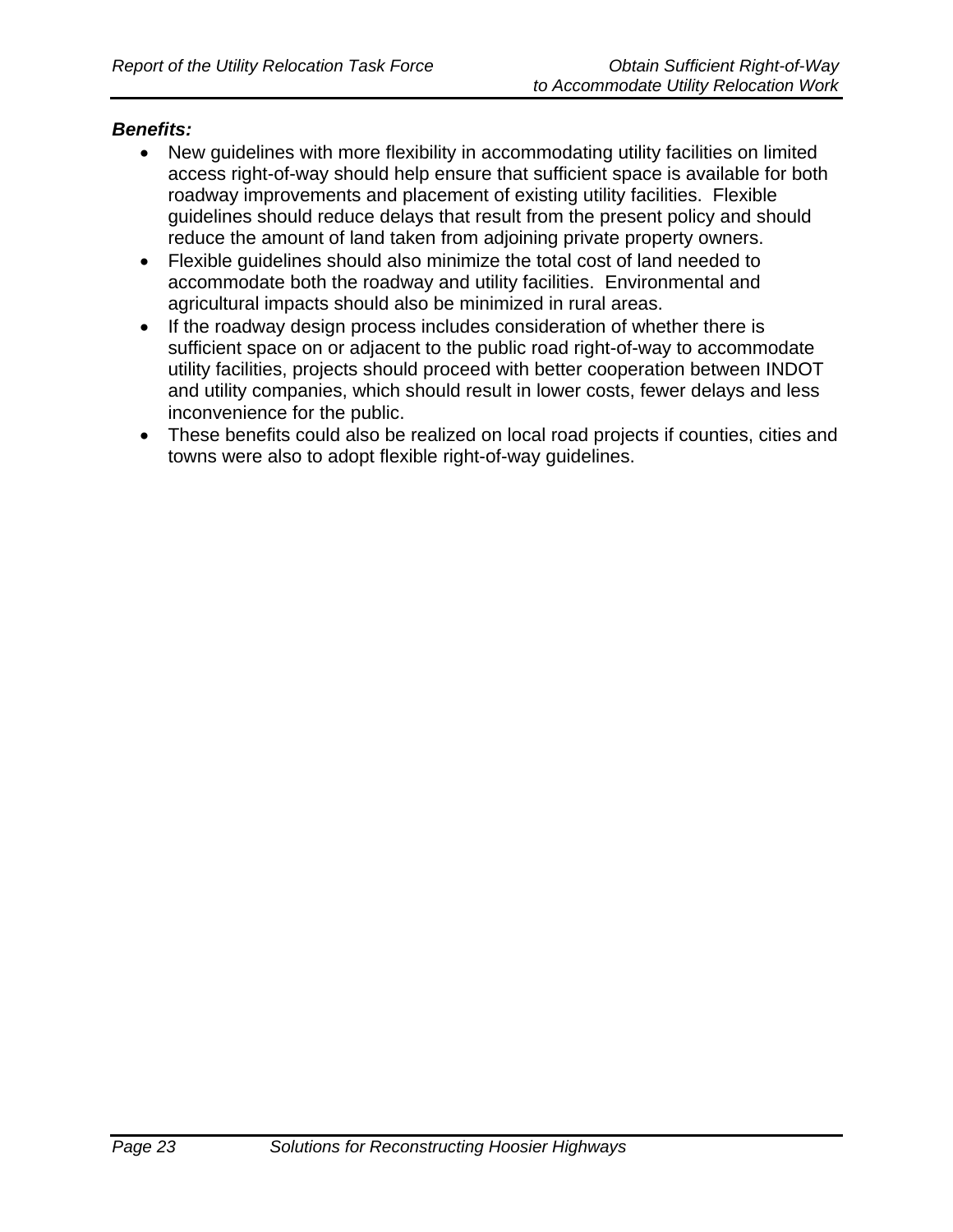# *Issue 6: STREAMLINE THE RIGHT-OF-WAY ACQUISITION PROCESS*

Acquisition of new right-of-way is a process that takes time, even when property owners are agreeable to the project and proposed right-of-way limits. If condemnation is needed, it becomes much more time consuming and adversely affects both INDOT and utility companies.

INDOT generally buys only enough right-of-way to accommodate the roadway work. If a utility company cannot be accommodated within that space, delays may occur because the utility company must acquire its own easement or right-of-way on private property separate from the public road right-of-way. Utility companies cannot proceed with their own land acquisition until the proposed new public right-of-way limits are firmly established. If the public right-of-way limits are still subject to change due to design reasons, concessions to property owners or condemnation proceedings, then the utility company is unable to proceed to any significant degree with its own design and property acquisition.

In fact, property owners often will not negotiate with utility companies until after all rightof-way issues are settled with INDOT. If INDOT had to resort to condemnation to acquire a particular land parcel, utility companies often face the same situation in dealing with that property owner. In that instance, two lengthy condemnation proceedings must be completed before the roadway can be built. At the time when INDOT has finally secured all needed right-of-way and is ready to proceed with roadway construction, the utility company right-of-way acquisition process may just be starting and can significantly delay roadway improvements. A roadway project requiring the acquisition of a hundred different properties can be delayed for years by a lengthy condemnation process for just a single property. Until all land is acquired, the project may not be constructible from the perspective of the highway contractor or utility companies.

Indiana's eminent domain laws do not recognize a process used in many other states that allows a public agency immediate access to needed property even while protecting a property owner's right to obtain a fair and reasonable settlement.

# *Recommendation 6A:*

INDOT and utility companies should look for ways to streamline the process used to acquire new right-of-way and easements. INDOT and utility companies should also examine laws in other states that allow expedited access to land during the condemnation process to determine if any opportunity exists within current Indiana law for similar expedited access. If not, INDOT and utility companies should work with legislators to propose legislation that would allow expedited access in condemnation cases when there is a public need for the project. At the same time, the rights of property owners to obtain a fair and reasonable settlement must be protected.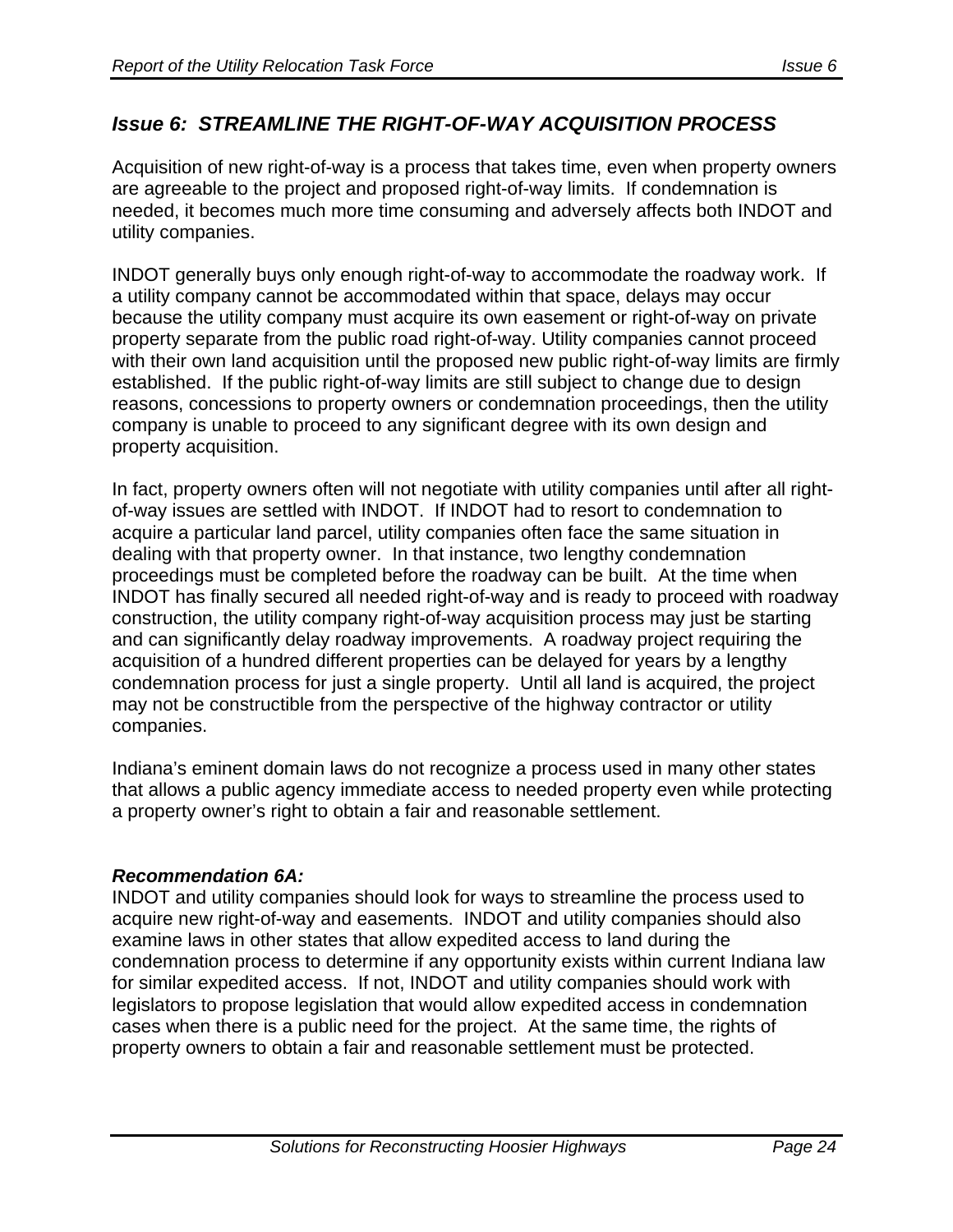## *Recommendation 6B:*

INDOT clearly has the ability to purchase land needed for highway purposes. If highway work cannot proceed until adequate right-of-way is acquired for relocation of utility facilities, then it could be argued that the acquisition of sufficient additional road right-ofway to accommodate the relocation of utility facilities is a necessary and integral part of the roadway project and is within INDOT's authority. INDOT and utility companies should jointly consider allowing INDOT to acquire such additional public road right-ofway. One factor that will need to be considered is whether utility companies should share in the acquisition costs.

- Streamlining the processes used by INDOT and utility companies to acquire land should permit highway projects to be completed sooner with less uncertainty in project schedules and ultimately at lower costs since construction costs tend to increase with delays.
- Providing expedited access to property in condemnation cases should also help speed completion of projects without depriving property owners of their right to a fair and reasonable cost settlement.
- Allowing INDOT to acquire all the right-of-way for both highway and utility facility needs should enable the overall project to move forward faster because this would avoid the present two-step process. Currently, INDOT initially acquires right-of-way needed for the highway and then the utility company proceeds to acquire its easement or right-of-way.
- The public benefits because highway projects should get done faster with lower costs and less delay.
- Property owners should benefit because they are only subjected to the acquisition process once. All impacts are known up front, compared to the present process where property owners reach agreement with INDOT only to find out that they still have to deal with one or more utility companies.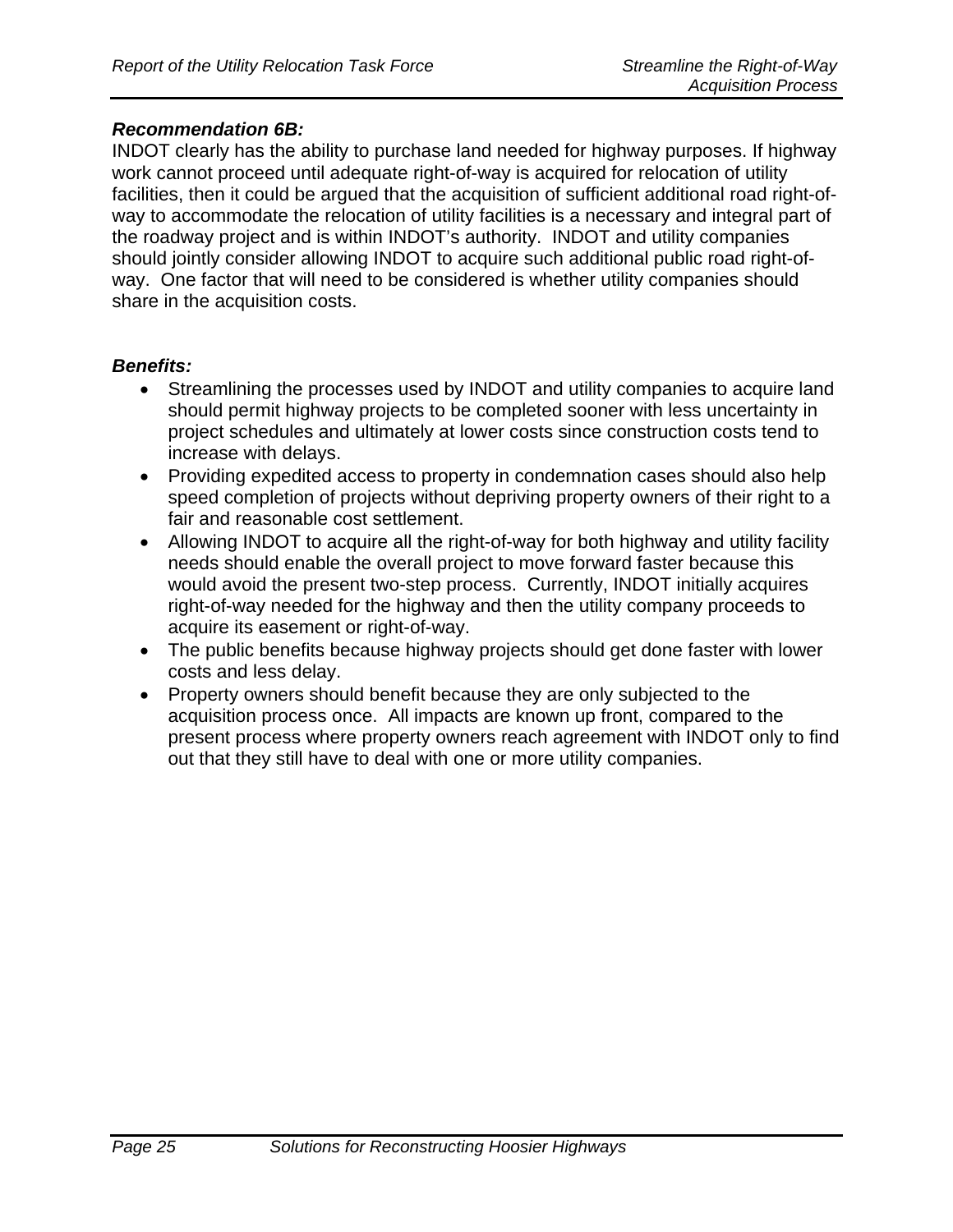# *Issue 7: INCLUDE ADEQUATE UTILITY RELOCATION WORK PLANS IN HIGHWAY IMPROVEMENT CONTRACT DOCUMENTS*

The final product in improved coordination among INDOT, its designer and utility companies is a utility company work plan for relocation of its facilities. Each utility company coordinates its relocation needs with the highway design and prepares a relocation work plan. These plans are submitted to INDOT for review and coordination with other utility companies. These work plans are currently submitted to INDOT in a variety of forms, from simple free-hand drawings to complete computer-drafted drawings. INDOT then transforms these drawings into words and includes a brief description of each utility company's relocation plan in the highway construction contract documents.

Currently, an all-inclusive utility relocation drawing is not developed or included in the final highway plans for bidding and construction.

# *Recommendation 7A:*

All utility companies should be required to provide INDOT with information that can be combined to provide a complete layout of all proposed utility facility relocations. The plan details should include a detailed schedule of how the relocation activities will proceed. INDOT should determine the format to be used for this information.

# *Recommendation 7B:*

INDOT should create rules and procedures, based on the Wisconsin model, for the preparation, coordination and scheduling of realistic utility company relocation work plans that should be part of the contract documents. Work plans should define scheduling and timing for relocations. The work plans should be complete and included in the bidding documents for INDOT's highway improvement project. Contractors should be required to coordinate their work with the work plans and schedules included in the contract documents.

# *Recommendation 7C:*

The highway plan designer should be responsible for coordinating the proposed utility company work plans with the proposed construction plans in order to minimize conflicts between those work plans and the construction plans.

# *Benefits:*

• An all-inclusive relocation plan for all utility facilities should provide contractors with the necessary information to coordinate their operations with those relocations to minimize conflicts and delays. This, in turn, will reduce costs for all parties involved. This will also help in identifying conflicts between the planned utility facility relocation activities of the different utility companies and aid coordination between different utility companies in performing their relocations.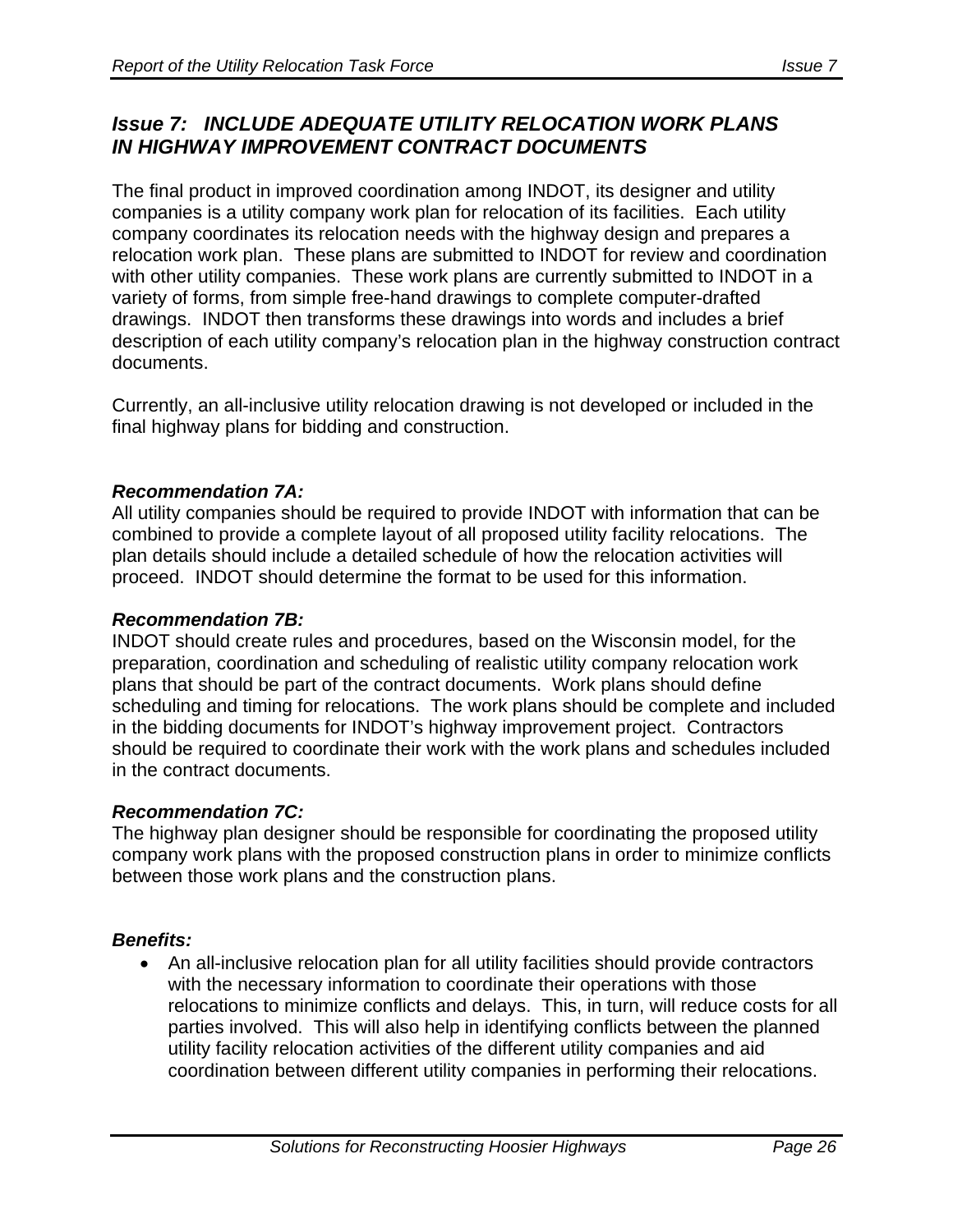- Giving contractors access to utility company work plans as part of the bid documents that a contractor reviews prior to submitting its bid would allow contractors to reliably determine construction methods, schedules and project costs. Ultimately, this should minimize the construction and scheduling conflicts on a project that sometimes now occur because the contractor has either incomplete pre-bid information about utility company relocation plans or no such information.
- Utility companies should benefit by being able to prepare work plans that coordinate with the design of the project. Coordination with utility companies would start earlier in the design process, giving each utility company more advance notice of construction requirements for the project.
- INDOT should benefit by having bids prepared on the basis of accurate knowledge of the project requirements with respect to coordination with utility companies. Ultimately, bids that are prepared based on better pre-bid information should lead to lower costs for INDOT projects.
- The public should benefit from expedited completion of the work at lower costs. Businesses near the construction project should benefit from less disruption for their customers.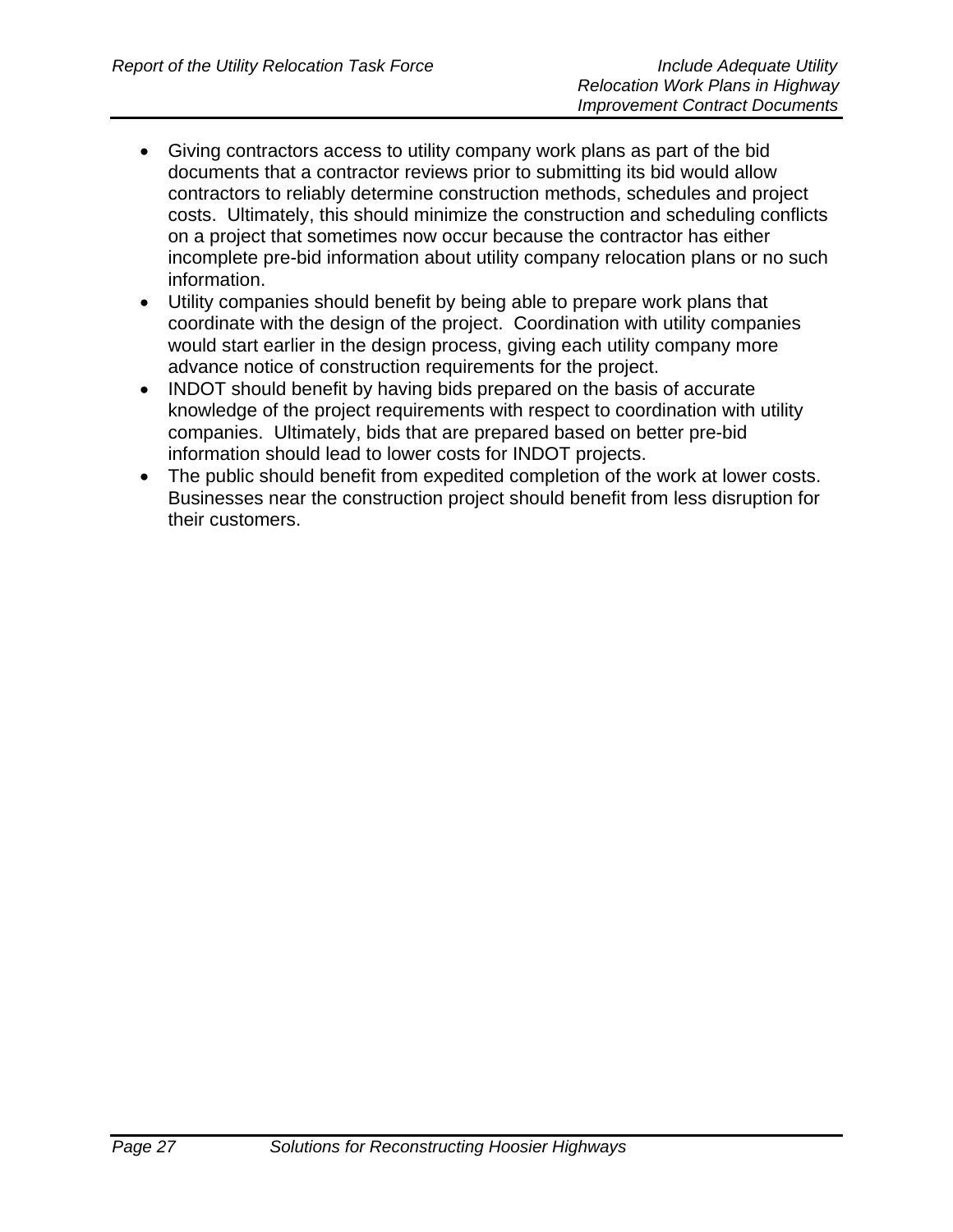# *Issue 8: PREPARE THE RIGHT-OF-WAY TO EXPEDITE UTILITY RELOCATION WORK*

Right-of-way preparation includes: (1) staking the right-of-way limits; (2) clearing trees and brush; (3) demolition and removal of buildings, driveways and other objects in the way of new construction; and (4) preliminary roadway grading and earthwork activities.

Utility companies could proceed with their relocation work sooner if the right-of-way was staked, cleared and graded earlier.While INDOT sometimes stakes the right-of-way in advance of a highway contract, this is not always the case. INDOT also sometimes has its highway contractor clear those parts of the right-of-way needed for utility company work – but not needed for highway work. However, this is not always the case.

Currently, a utility company is responsible for all aspects of right-of-way preparation if it either owns its own right-of-way, has an easement on private property, or places facilities on the highway right-of-way unrelated to a highway improvement project. This would include hiring a surveyor to mark the limits of the right-of-way, clearing trees and brush, and demolishing and removing buildings or other objects, along with all grading and earthwork, erosion control, environmental permits, clean up and revegetation.

However, when relocation of utility facilities is needed to accommodate a highway project, the situation is more complicated. As part of the highway construction contract, INDOT normally pays a contractor to do staking, clearing, demolition and grading needed for the highway work. A potential source of delay and disruption for a highway contract is eliminated if a utility facility is moved before a highway contract is awarded. However, to move earlier, the utility company must do staking, clearing and grading work that would otherwise have been done by the highway contractor. In many instances, such work by utility companies is not eligible for reimbursement.

To further complicate matters, staking the right-of-way early to accommodate the relocation of utility facilities is likely to result in the additional expense of staking the right-of-way a second time to accommodate the highway work. Some areas of the rightof-way may also need to be cleared to accommodate the relocation of utility facilities, but are outside the limits needed for highway work. The costs of the highway project are increased if the highway contractor does this additional clearing.

Planning and coordinating the construction of a major highway project that also involves relocation of multiple utility company facilities is a complex process. This process also presents significant risks for highway contractors who have little or no control over the relocation of utility facilities in most highway contracts. Because there are presently no practical mechanisms to hold utility companies accountable for their delays, the highway contractor at times cannot complete the highway work until all utility companies have relocated their facilities. The process is also prone to conflict because the contractor and utility companies must work in the same area at the same time, each with their own schedules and issues. The different crews tend to get in each other's way. This could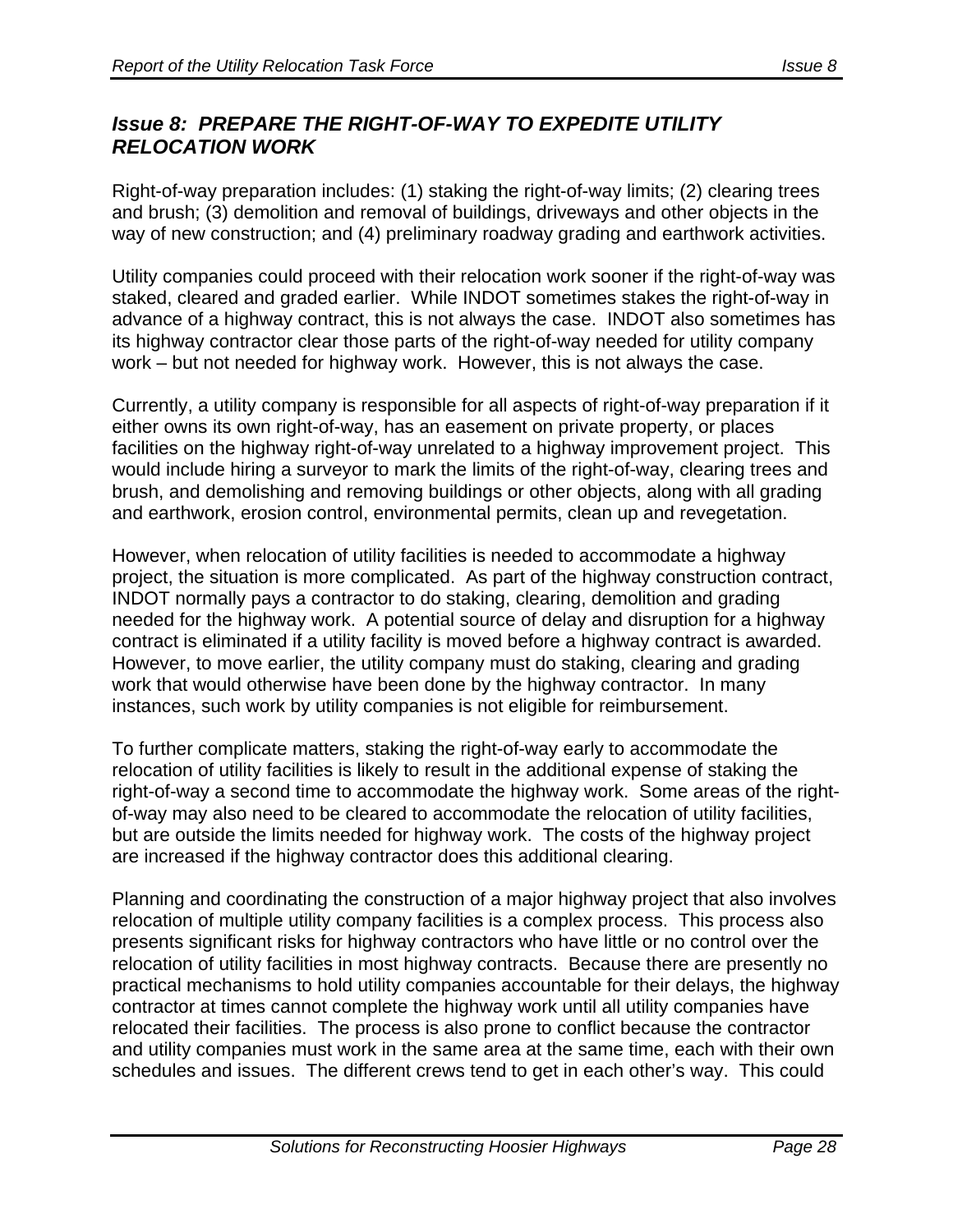lead to delays, extra expense and work for all parties, and additional inconvenience for the public.

Even when all parties work closely together, an unexpected delay by one utility company may result in a cascading series of delays, rework and extra costs for the other utility companies and the highway contractor.

# *Recommendation 8A:*

At a minimum, INDOT should develop clear, written guidelines for early preparation of the right-of-way. The guidelines should clarify what is reimbursable and what is not and the respective rights and responsibilities of each party. This should be followed with periodic training sessions for INDOT, designer, utility company and contractor personnel.

# *Recommendation 8B:*

INDOT should consider taking responsibility for all staking, clearing, demolition and preliminary grading needed within the highway right-of-way to accommodate the relocation of utility facilities. INDOT could pay the utility company to do the work, let an early highway contract just for this purpose, or make it part of the regular highway contract. When appropriate, the possibility of early clearing and right-of-way staking to expedite the relocation of utility facilities should be investigated during the design process and incorporated into the bidding documents.

## *Recommendation 8C:*

INDOT and utility companies should consider allowing the highway contractor to relocate some or all of the utility facilities as part of the highway construction contract, especially in congested urban areas where there is little room for multiple utility companies and the highway contractor to all work in the same space at the same time. However caused, a delay still affects the schedule and constructability of the overall project and means still more inconvenience and expense to the public. An alternate method would be to have a separate construction project to allow for relocation of utility facilities prior to the start of the main highway construction project. If contractors are to perform this work, a complete and accurate set of utility relocation plans must be provided by the utility companies.

## *Recommendation 8D:*

If all of the right-of-way for a highway improvement project has not been acquired, the impact of any missing land parcels on timely relocation of utility facilities should be considered before the project is scheduled for letting. No highway contract should be let if there are right-of-way exceptions that preclude timely relocation of utility facilities, or where the utility company has not had time to acquire its own right-of-way or easements.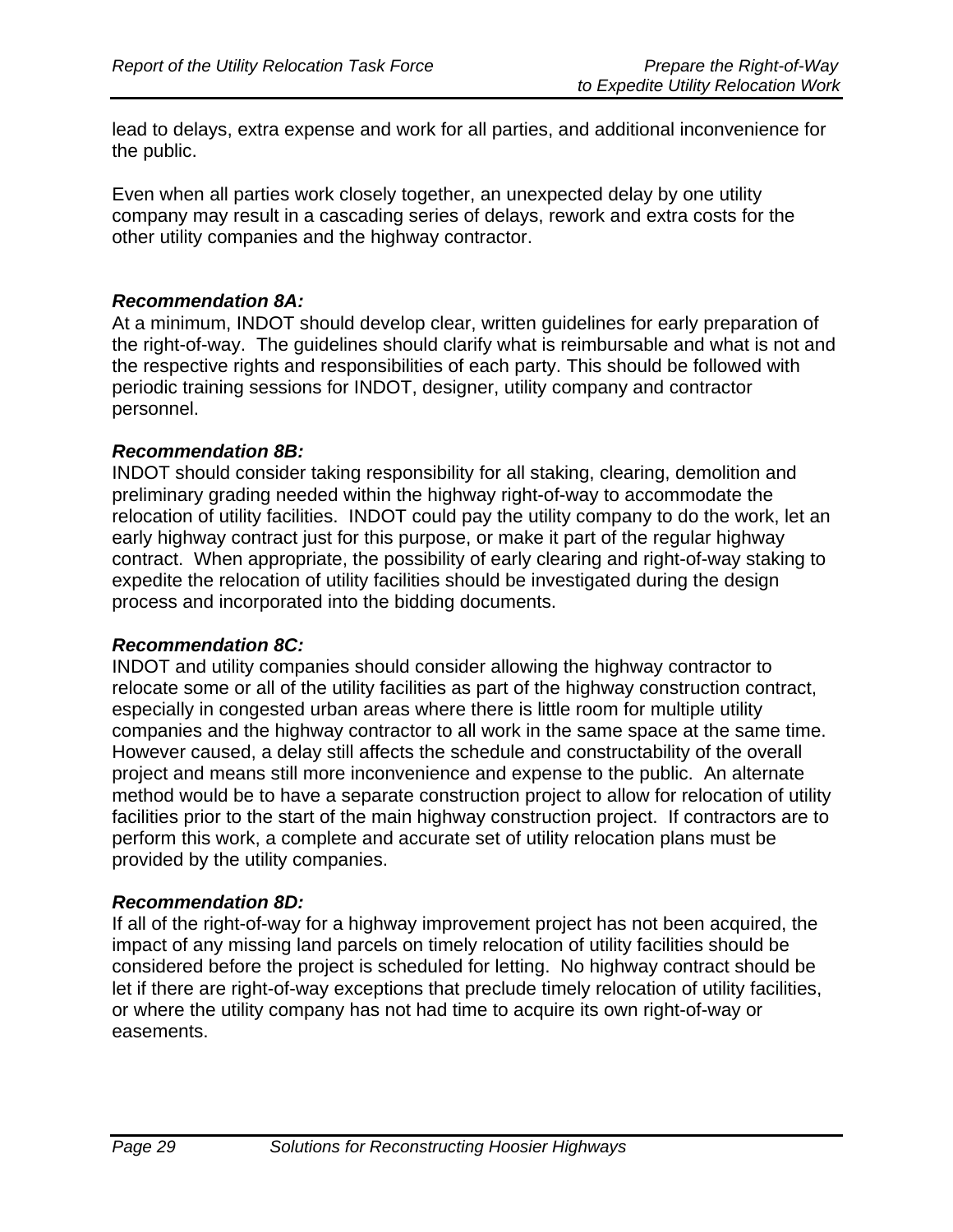## *Recommendation 8E*:

If a highway construction project proceeds with significant right-of-way exceptions, the construction bid documents for the highway project should note the status of land acquisition problems as well as the status and anticipated schedule of any needed utility company work so this information is available to contractors preparing their bids. If land acquisition problems or uncertainties about the relocation of utility facilities still exist once the bid process is concluded, a decision should be made on whether to delay construction. An update on the status of these outstanding issues should be discussed at the preconstruction conference.

- Paying utility companies for clearing and staking or letting a separate contract for this work should eliminate a potential source of delay and disruption for highway improvement work and should allow the work to proceed more efficiently and at lower cost.
- If the contractor is in charge of both the highway work and relocation of utility facilities, the contractor should be in a better position to identify and control critical schedule elements for the job. This should ultimately lead to getting the work done faster and, possibly, at a lower cost for both INDOT and utility companies.
- The public should benefit from a job done on time and at a lower cost.
- Alternate methods of construction should allow relocation of utility facilities to occur prior to the major INDOT project, which should shorten construction duration.
- Contractors should benefit by having the relocation of utility facilities scheduled in advance of the INDOT project, with those relocations either completed prior to the project or in better coordination with the INDOT project.
- The public should benefit by having construction durations for the INDOT project compressed, although separate contracts with utility companies could mean disrupting the roadway traffic twice – first for the utility company work, and then later for the highway construction work.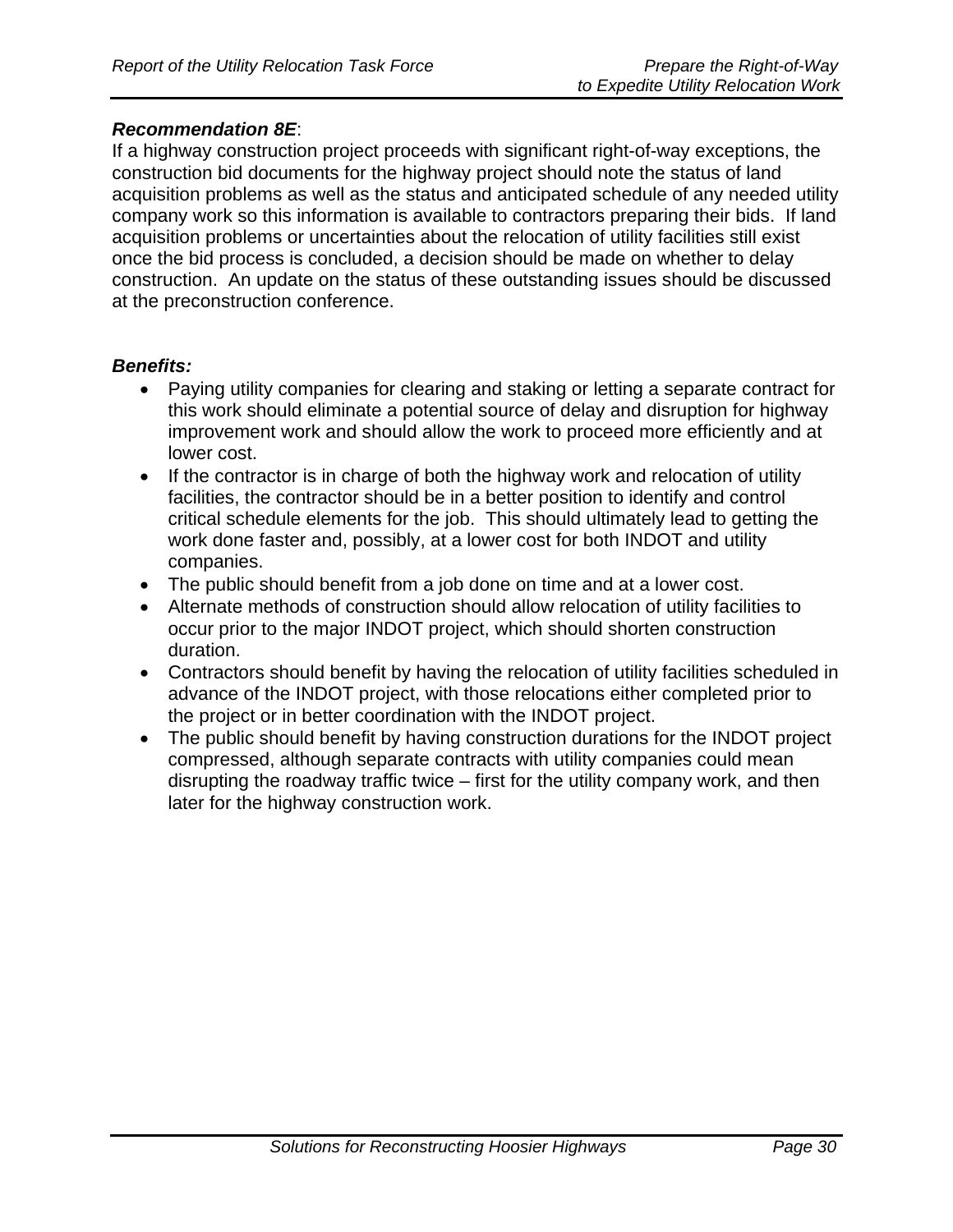# *Issue 9: DETERMINE THE ROLE INDOT SHOULD TAKE IN MANAGING THE PUBLIC RIGHT-OF-WAY ALONG STATE HIGHWAY CORRIDORS*

Judicious management of the right-of-way is the key to resolving most of the issues outlined in this report. This, in part, revolves around whether INDOT should acquire extra right-of-way for utility facilities when those facilities must be moved to accommodate a highway project. It is a key fundamental public policy issue.

Utility companies and INDOT both ultimately exist to serve public interests. Utility companies have the authority to acquire easements and right-of-way separate from any control or involvement by INDOT. If a utility company chooses to acquire its own easements and right-of-way, INDOT has no control over that acquisition. Multiple utility companies acting independently to acquire their own easements or right-of-way to accommodate a highway project is not a cost effective or efficient process. While utility companies serve a public interest, they do not necessarily all serve the same public interests and may even compete with one another in some situations.

If INDOT acquires all of the land needed for both the highway and utility facilities, it should be in a better position to manage the overall process, including relocation of utility facilities.

If INDOT does not adequately manage the public road right-of-way, utility companies are likely to compete with one another for the "best" location in the right-of-way. Coordination among utility companies is sometimes lacking. Some utility companies do not provide adequate information on their relocation plans or proceed with work that differs from their submitted relocation plan. There may also be a lack of information on where utility facilities are located within the right-of-way.

This lack of information occurs, in part, because INDOT has not compiled a database about the placement of utility facilities within the right-of-way even though utility companies must obtain permits to install or service facilities within the right-of-way. It also occurs, in part, because some utility companies do not always follow their own plans for placing facilities or in keeping records of the actual placement locations.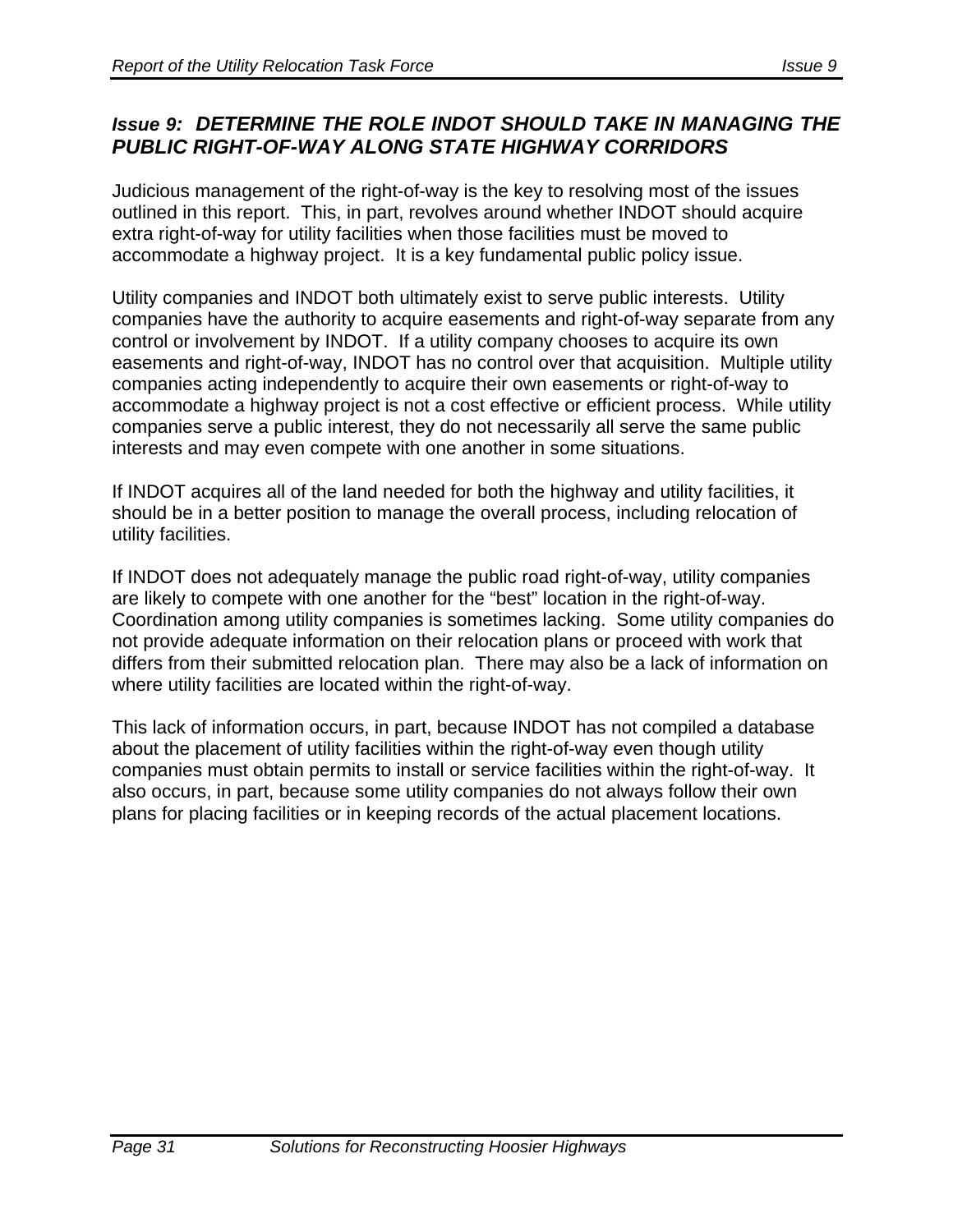# *Recommendation 9A:*

INDOT and utility companies should consider whether INDOT should use its authority to acquire and manage all the land needed for roadway improvements and placement of utility facilities. Consideration should be given to whether INDOT should acquire that land for every highway improvement project, or whether it is simply a policy decision for INDOT to make on a case-by-case basis. Implementing such a practice would require policy changes and promulgation of rules by INDOT to clarify the roles and responsibilities of each party. Consideration must be given as to whether utility companies must accept this practice or could still independently acquire their own easements and right-of-way.

## *Recommendation 9B:*

INDOT and utility companies should work together to develop guidelines regarding which utility facilities go in which part of the right-of-way and why, and to resolve any conflicts among the various utility companies. The findings of a Joint Transportation Research Project conducted by Purdue University regarding INDOT's Utility Accommodation Policy should be considered in developing these guidelines.

## *Recommendation 9C:*

INDOT should consider enhancements to its permit process that would allow it to develop a database that uses Geographic Information System (GIS) coordinates and provides information on the location of newly placed or maintained utility facilities.

- The total amount of land needed by INDOT and utility companies should be minimized if INDOT acquires the land needed by all parties and can establish who occupies which part of that land. This should also help make the overall process more efficient with fewer delays and lower costs. Property owners would conduct business with only one entity – rather than several – and should be able to retain more of their property.
- Guidelines on the placement of utility facilities within the right-of-way should help provide a basis for initial decisions and a way to resolve potential conflicts. Instead of an "each utility company for itself" approach, guidelines should help establish a closer working relationship, speed up the process and reduce potential conflicts during construction. Inconvenience for the motoring public should also be reduced.
- Collecting accurate horizontal and vertical location information when utility companies obtain permits to install new facilities or work on existing facilities within the right-of-way should allow INDOT to develop a database of such information. This database should help INDOT know when future planned improvements may conflict with existing utility facilities.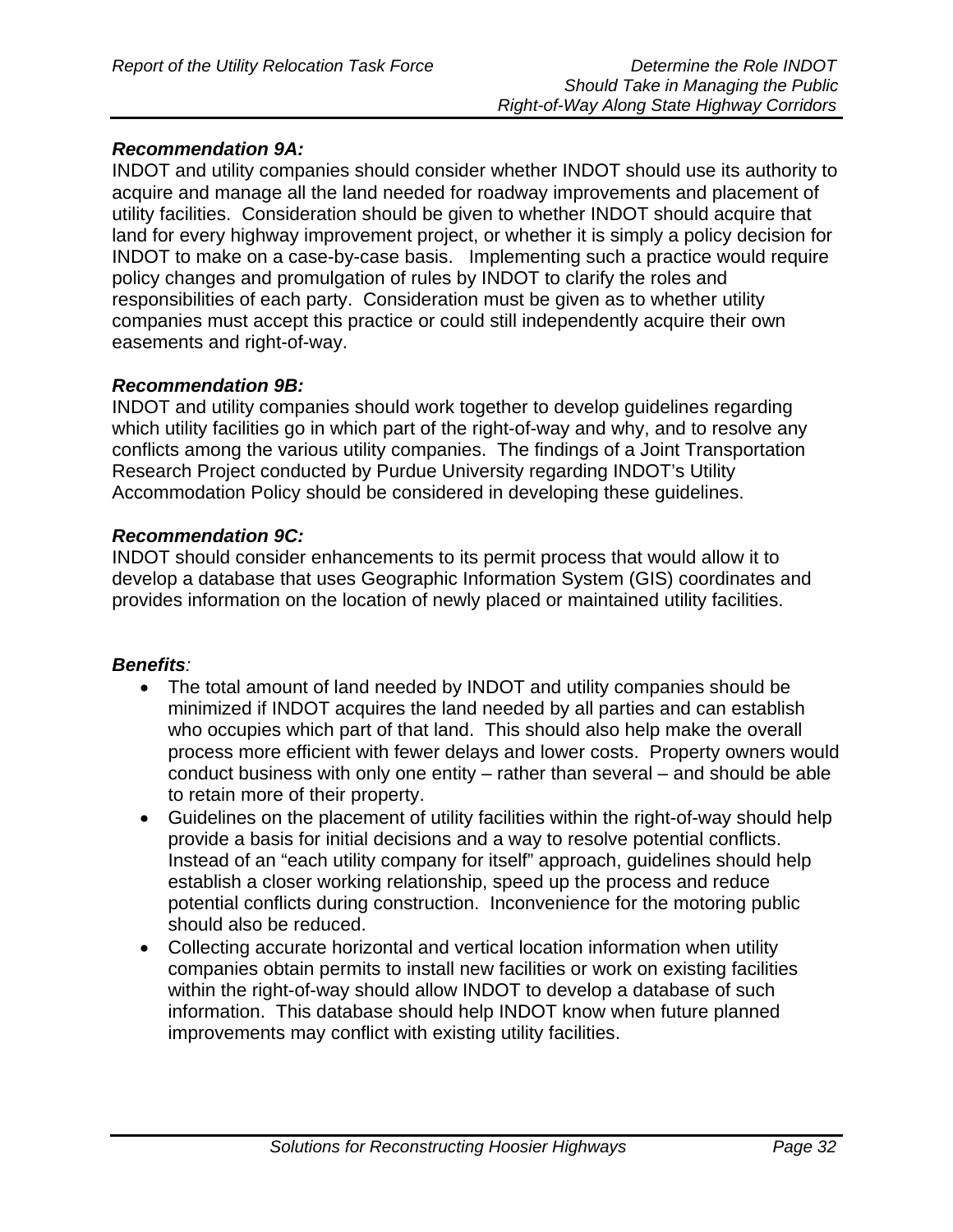# *Issue 10: IMPROVE THE UTILITY RELOCATION COORDINATION PROCESS DURING CONSTRUCTION*

The construction phase of a highway improvement project begins after all of the design, right-of-way acquisition and the letting processes have concluded with the award of a contract to the successful low-bid contractor. At that time, all of the previously unrelated parties of a project are first put together as the team to build the project. In this sense, the project team includes the designer (INDOT or consultant), INDOT's project engineer and staff, the contractor (along with material suppliers, subcontractors and craft workers) and the utility companies (represented by both their engineering and field construction staffs).

During the bid process, the contractor must rely on information about the status and timing of utility facility adjustments that may be based on minimal detail and assumptions since utility company work plans and proposed construction schedules are not usually a part of the bidding documents. While the contractor is contractually responsible to INDOT for the successful completion of the project, the contractor has no contractual relationship with the utility companies that are involved with the project. Coordination among the members of the project construction team is required for the successful completion of the project.

The highway contractor's schedule (and costs) may be impacted by utility company relocation schedules that are different than anticipated. On the other hand, a utility company's relocation activity might be impacted when the contractor's schedule changes. Improved communications are needed among all parties. Better coordination processes are particularly needed for major projects that have significant relocation of utility facilities.

INDOT has utilized a formalized communications process known as "partnering" on many contracts in recent years to maintain communications among all parties to the construction project. The initial meeting and continuing project meetings keep all parties informed as the project evolves. Partnering can aid communications among the utility companies involved with the project that may have work plans that need to be coordinated. This process puts all the individual entities of the construction project together as a team to manage the project in a manner that benefits all parties.

# *Recommendation 10A:*

For major and complex projects that involve the relocation of utility facilities, a pre-bid meeting should be held with the affected utility companies soon after construction plans are issued to allow contractors to obtain information directly from the utility companies regarding their relocation and adjustment requirements. Scheduling of work pertaining to the relocation of utility facilities should be discussed at this time so all bidders will have detailed information regarding the nature and scope of such required adjustments. Representatives of all affected utility companies should attend this meeting to discuss their work plans. It may be necessary for INDOT to require attendance by affected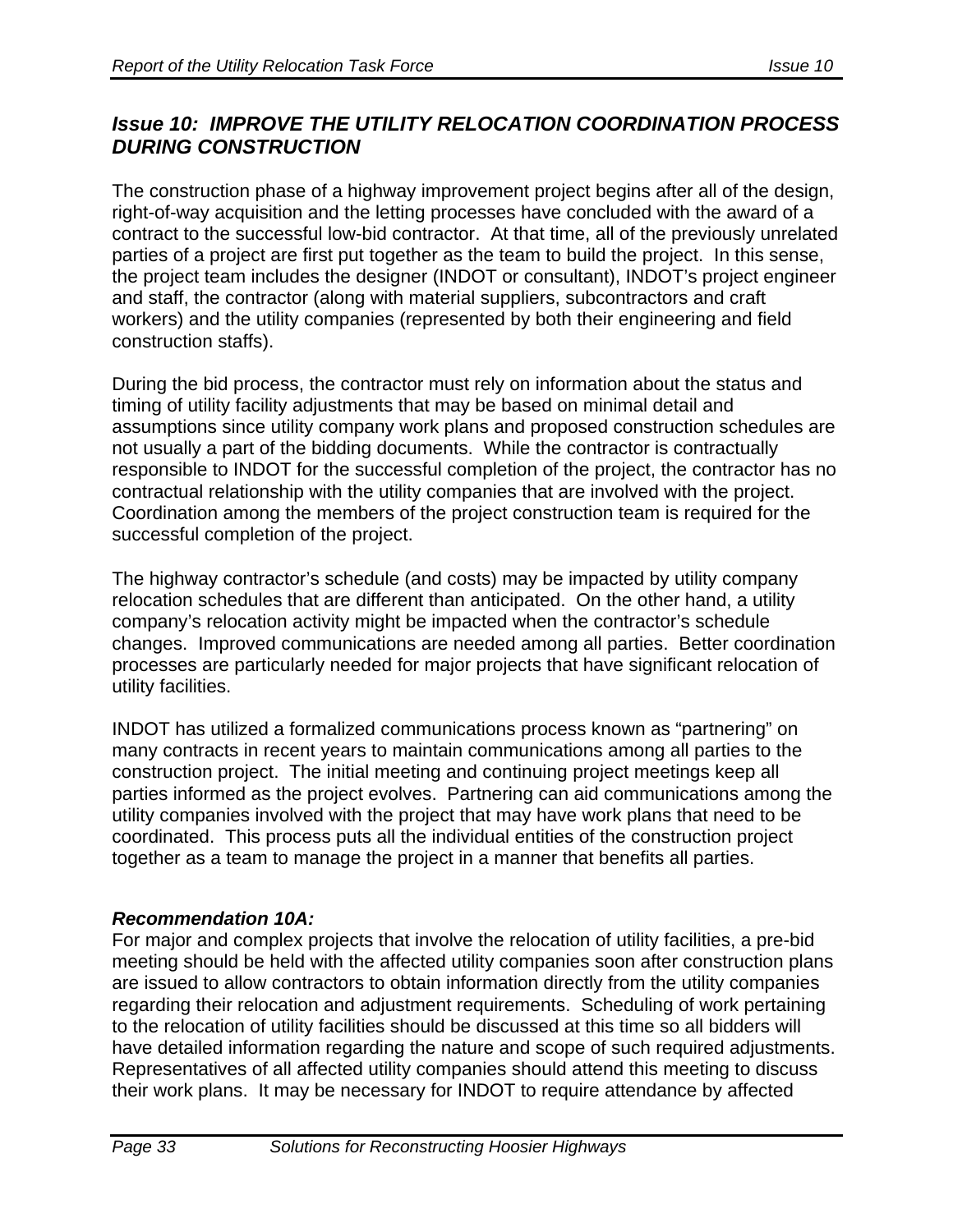utility companies.The date of the pre-bid meeting with the utility companies should be stated in the construction contract bid documents. INDOT should provide adequate advance notice to the utility companies regarding the date of the meeting. Minutes of this meeting should be recorded by INDOT and distributed prior to bid to those contractors who have obtained plans for that particular project.

# *Recommendation 10B:*

A preliminary pre-construction or coordination meeting with utility companies should be scheduled for those projects involving significant relocations of utility facilities. This should typically be held 10-14 days after the letting date and the date for this meeting should be stated in the bid documents.This meeting would be in advance of the formal pre-construction meeting. All utility companies involved in the project should be required to attend. This would allow the contractor to present its proposed construction schedule based on the assumptions it made during the bidding process. At that time, utility companies could start to interface their work into the contractor's schedule and identify potential conflicts and problems that could impact the critical path of the contractor's schedule. If necessary, and if all parties agree, the project schedule could be revised for presentation at the formal pre-construction meeting.

# *Recommendation 10C:*

Partnering should be initiated and continued during the life of those projects where there needs to be close coordination between the relocation of utility facilities and the highway contractor's work. All utility companies should be involved in this process. This should help ensure that utility companies install their facilities as planned.

- The contractor should benefit by having more complete information from which to bid the project. Construction means and methods, along with production rates and schedules, can be more accurately determined with more complete information regarding utility company work plans for the project. This should lead to lower bid prices. This should also help eliminate the adversarial atmosphere that sometimes occurs when a contractor's plan of work, developed during the bidding process, cannot be implemented due to a lack of coordination with utility company work plans that were unknown at the time of letting.
- INDOT and the public should benefit from improved communications among contractors and utility companies, which should enable contractors to do a better job of project planning at the pre-bid stage. This should translate into fewer construction delays and traffic restrictions.
- An increased level of cooperation among the project team members should reduce traffic congestion and disruption for the public.
- Holding a coordination meeting with utility companies prior to the formal preconstruction meeting should allow those companies to compare their work plans and determine if there are conflicts that need to be resolved. Utility company involvement at this stage may eliminate the need for such involvement at the formal pre-construction meeting that INDOT holds with the contractor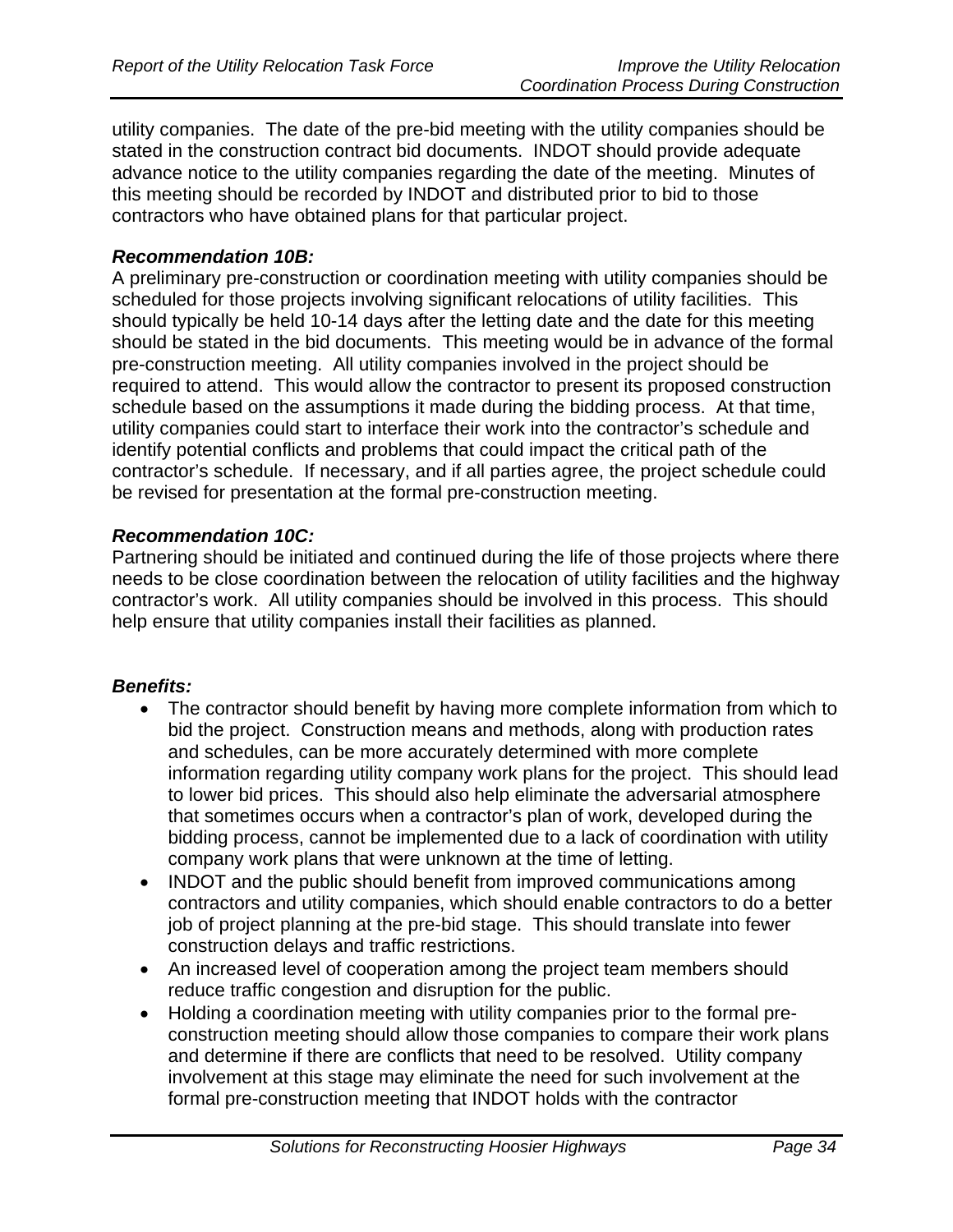# *Issue 11: DEVELOP A PROCESS FOR DEALING WITH CONFLICTS WHEN UNEXPECTED UTILITY FACILITIES ARE ENCOUNTERED DURING CONSTRUCTION*

Even with additional effort and enhanced planning during the design process*,* problems may still be encountered during construction with unknown utility facilities, abandoned utility facilities or additional utility facilities that may now need to be adjusted, relocated or abandoned. Abandoned facilities represent out-of-service utility lines that have been abandoned in place. Abandoned facilities are generally of unknown origin and are attributed to either a lack of records indicating their presence or the original owner being out of business or otherwise unavailable to locate these facilities. Abandoned facilities sometimes still contain product, and when found, create a potentially hazardous situation. Encountering an abandoned facility during construction can mean a major delay while the facility is identified and either removed or sealed. Since abandoned and active facilities are often near one another, the abandoned lines may be marked as active and vice-versa, leaving the active facility vulnerable to potential damage.<sup>9</sup>

There is no defined procedure for handling unknown or abandoned utility facilities or additional utility facilities that now need to be adjusted, relocated or abandoned. This potential problem requires a plan to be in place that provides compensation for the contractor (if appropriate), adjusts the schedule as needed and provides for utility company response to the needed relocation.

# *Recommendation 11A:*

INDOT should develop a formal policy regarding what to do upon the discovery of unknown or abandoned utility facilities and utility facilities not previously planned for relocation. The policy should define the responsibilities for INDOT as project owner/designer, the highway contractor and those utility companies that own the affected facilities. The handling of abandoned utility facilities that may have no current ownership should also be addressed in this policy. Compensation for contractors that incur delays and additional costs due to encountering these unexpected utility facilities should be addressed. The policy should also:

- Set forth the legal requirements for dealing with an unknown utility facility on the jobsite.
- Clarify a utility company's responsibility when a previously unknown utility line on the project site is identified as belonging to that utility company.
- Provide a procedure to follow in situations where the owner of the unknown utility facility cannot be determined, and for handling such facilities when it cannot be determined if the line is active or abandoned.
- Determine how the highway contractor is to be compensated for dealing with an unknown or abandoned utility facility that interferes with the contractor's work or facilities previously unplanned for relocation that must now be moved.
- Determine the responsibility the project owner (INDOT or other public agency) has for unknown utility facilities that are discovered after work has been initiated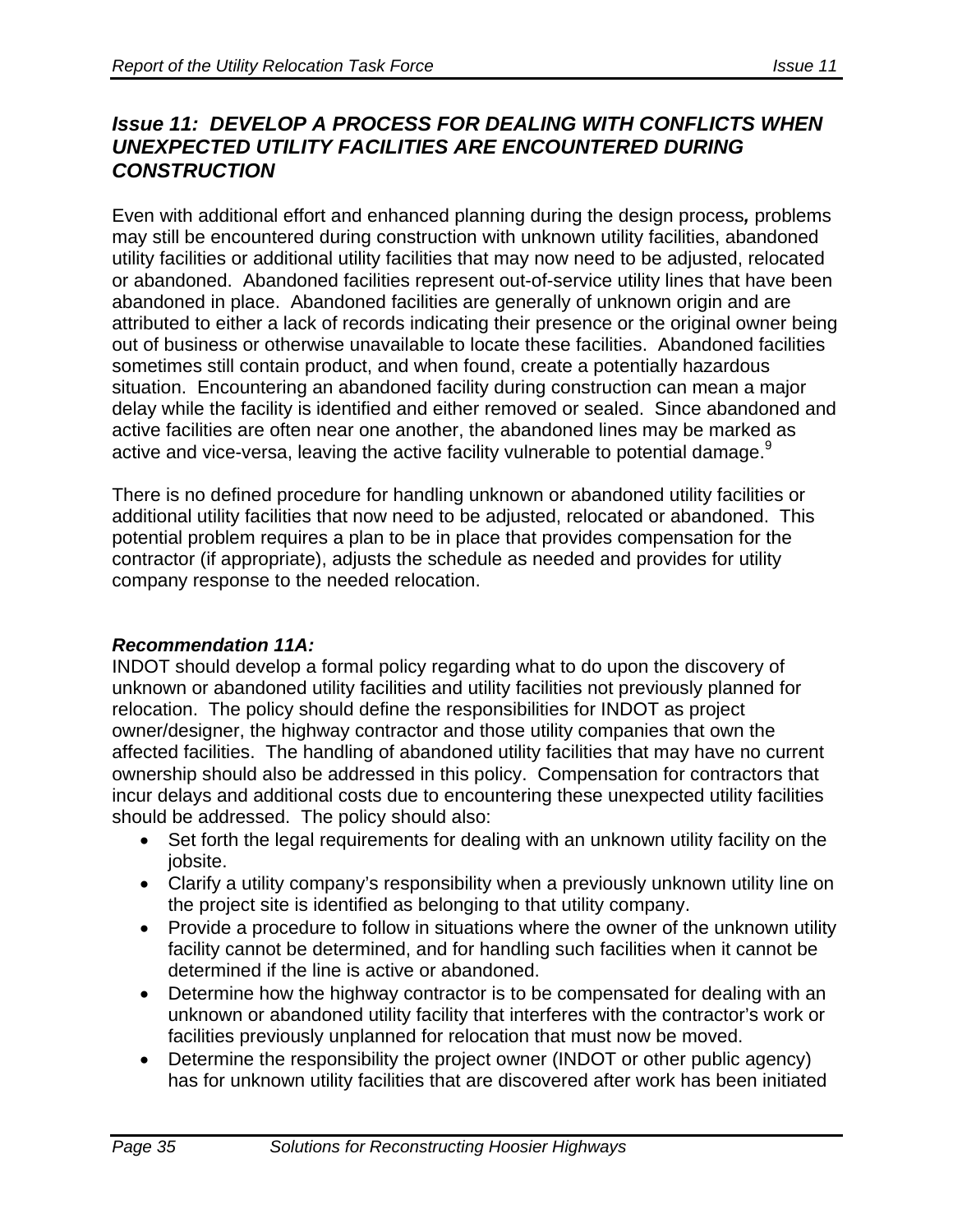## *Recommendation 11B:*

In addition to developing a policy, an appropriate specification should be added to the INDOT Standard Specifications to address the handling of unexpected utility facilities that are discovered during construction. Specifications currently in effect in other states and jurisdictions, particularly the Illinois specification for unknown utility facilities, should be reviewed for their effectiveness.

- Having a process in place to deal with the discovery of unexpected utility facilities should lessen the potential for adversarial relationships on jobsites between INDOT and contractors. A defined process should allow each party to know what is expected and what action(s) to take to resolve the problem and move forward on the project. This should also provide the contractor fair compensation for any additional costs incurred as a result of an unknown utility facility and provide INDOT with a procedure for determining the validity of such costs.
- Moving the construction process toward completion without finger pointing or inactivity while the parties try to resolve issues should be a significant benefit for the public.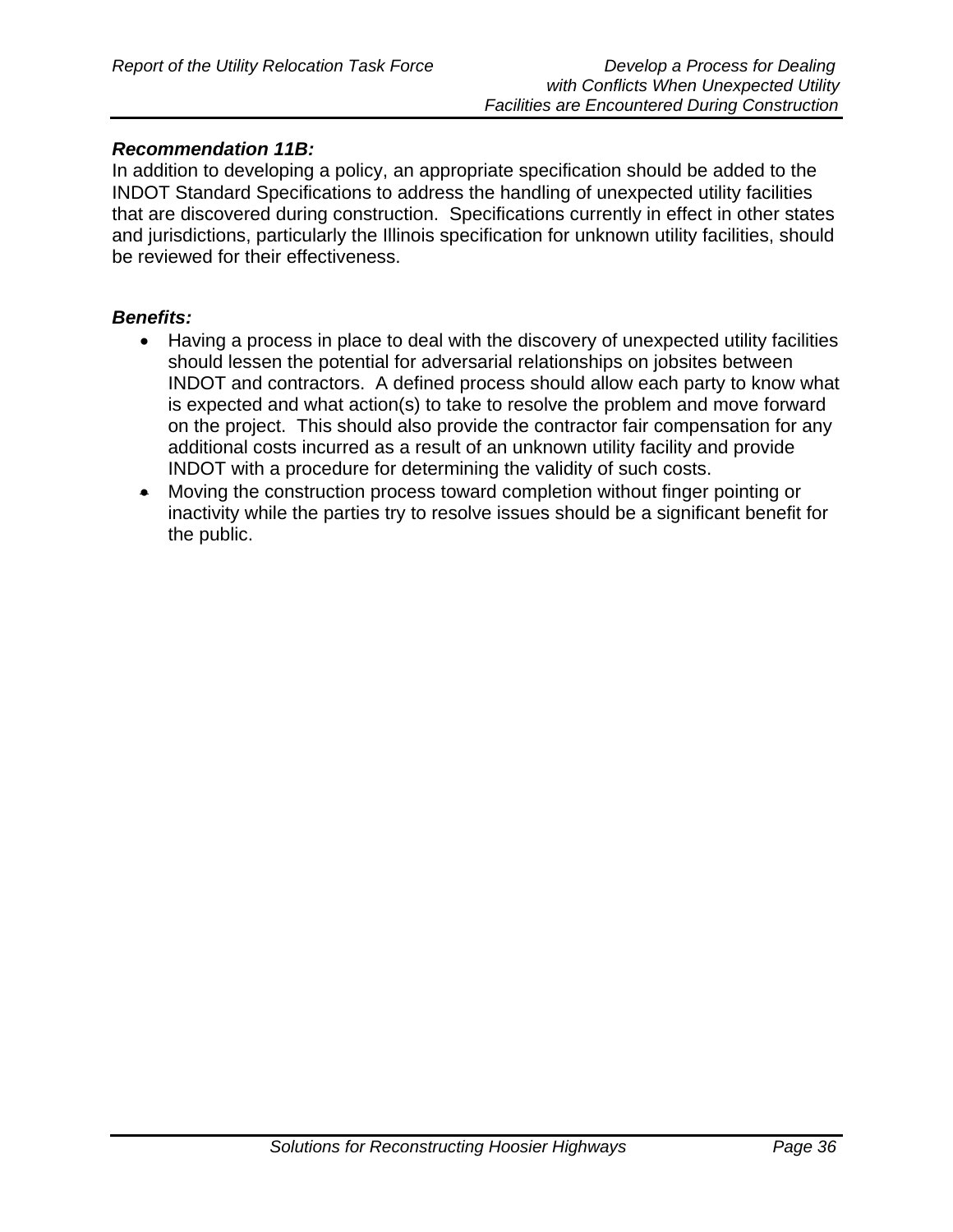# *CONCLUSION*

Events in the past few years have made it clear that processes for highway improvement projects involving the relocation of utility facilities must change. Better communication, coordination and cooperation among the highway agency, design consultants, utility companies and contractors are essential to minimize disruption for motorists and nearby property owners and to reduce the time and cost of completing these projects.

Utility companies and government agencies both need to use the right-of-way to fulfill their respective legal duties to serve the public. Since the right-of-way is host to a complex network of utility facilities, highway improvement projects are likely to result in conflicts with those facilities. Such conflicts are likely to become more commonplace as a growing population demands greater highway vehicular capacity and enhanced utility services. This report details many of the factors that contribute to the problems experienced today.

This report also presents some initial ideas for addressing those issues. These ideas should be the starting point for a more comprehensive examination of those issues.

The Utility Relocation Task Force believes that implementation of these recommendations – or others that will be determined after further study – should minimize, if not eliminate, delays and additional costs associated with these projects. The ultimate goal is to have procedures in place throughout the highway improvement process that: (1) provide for improved communication, coordination and cooperation among the partners; (2) clearly assign responsibilities to each of the partners and (3) assure accountability when a partner does not fulfill any of its assigned responsibilities.

The Task Force is now taking steps to bring others into this discussion for their input and ideas. At the same time, it is committed to developing an implementation plan that will involve a more detailed analysis of these possible solutions.

The Task Force acknowledges that this period of additional study will take time but must be done as soon as possible and followed by action. At the same time, the Task Force understands that the failure to implement change may be a recipe for future chaos.

The Task Force strongly encourages swift implementation for those plan elements pertaining to accountability. The remaining elements should be implemented as soon as the details are finalized in an implementation plan.

Bottom line, when highway improvement projects involve the relocation of utility facilities all parties, including the public, deserve timely and cost effective completion of these projects.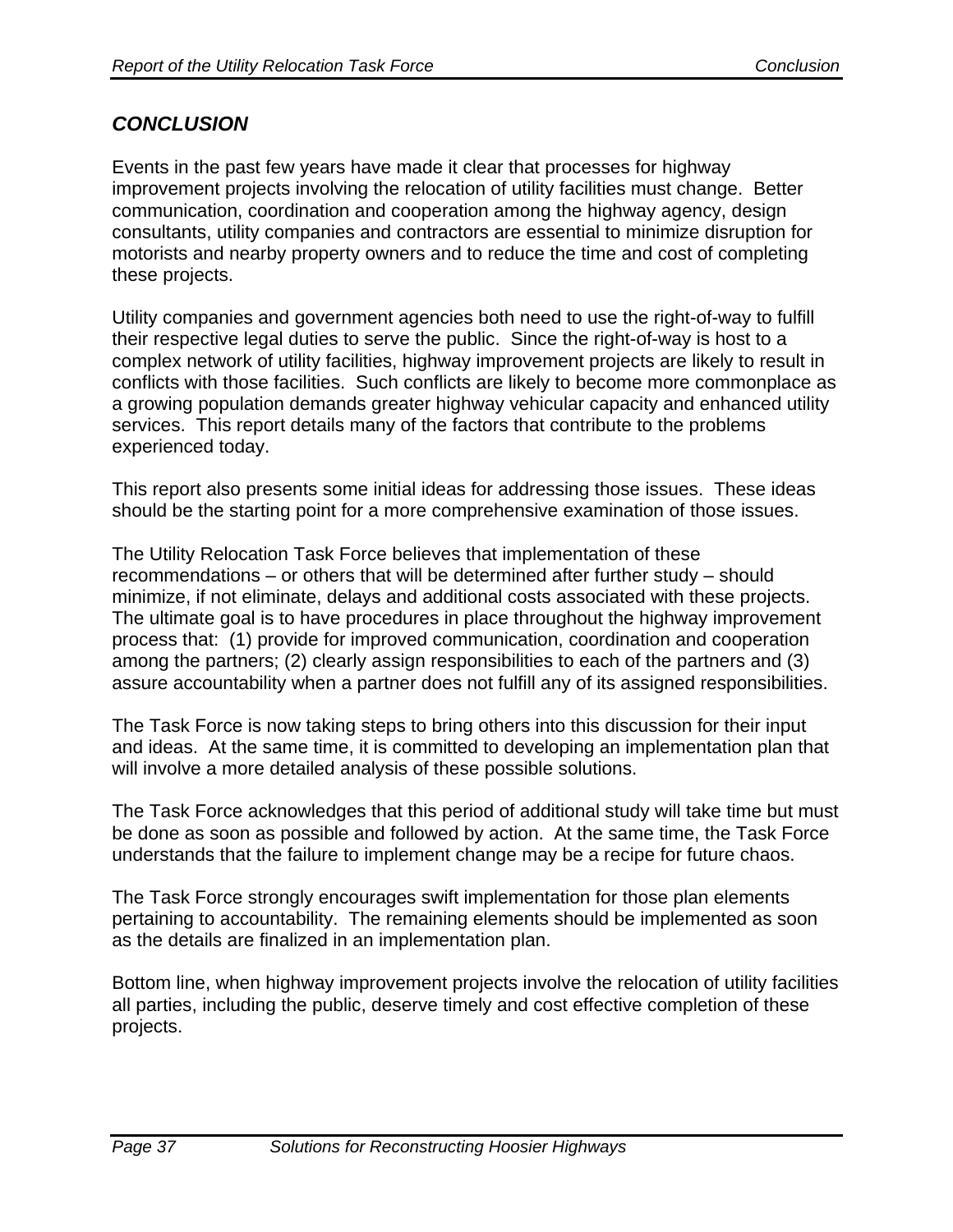# *CREDITS*

- 1 *Technically Speaking right-of-way management: Keeping the peace in overcrowded utility corridors*, page 1, by Carter & Burgess, Inc., Fort Worth, Texas, 2002.
- 2 *Transportation Infrastructure: Impacts of Utility Relocations on Highway and Bridge Projects*, page 4, Report to Congressional Requesters by United States General Accounting Office, June 1999.
- 3 *Viewing and Discussion Guide CCC: Making the Effort Works!,* page 2, Federal Highway Administration, Program Administration (HIPA-20), March 2002.
- 4 *Avoiding Utility Relocations*, page 3, U.S. Department of Transportation, Federal Highway Administration, Research, Development and Technology, (DTFH61-01-C-00024), July 2002.
- 5 *Cost Savings on Highway Projects Utilizing Subsurface Utility Engineering*, Executive Summary page vii, prepared by Purdue University Department of Building Construction Management for U.S. Department of Transportation, Federal Highway Administration, Office of Program Administration, (FHWA-IF-00-014), January 2000.
- 6 *Avoiding Utility Relocations*, page II-2.
- 7 *Avoiding Utility Relocations*, page 3.
- 8 *Avoiding Utility Relocations*, page II-8.
- 9 *Avoiding Utility Relocations*, page II-7.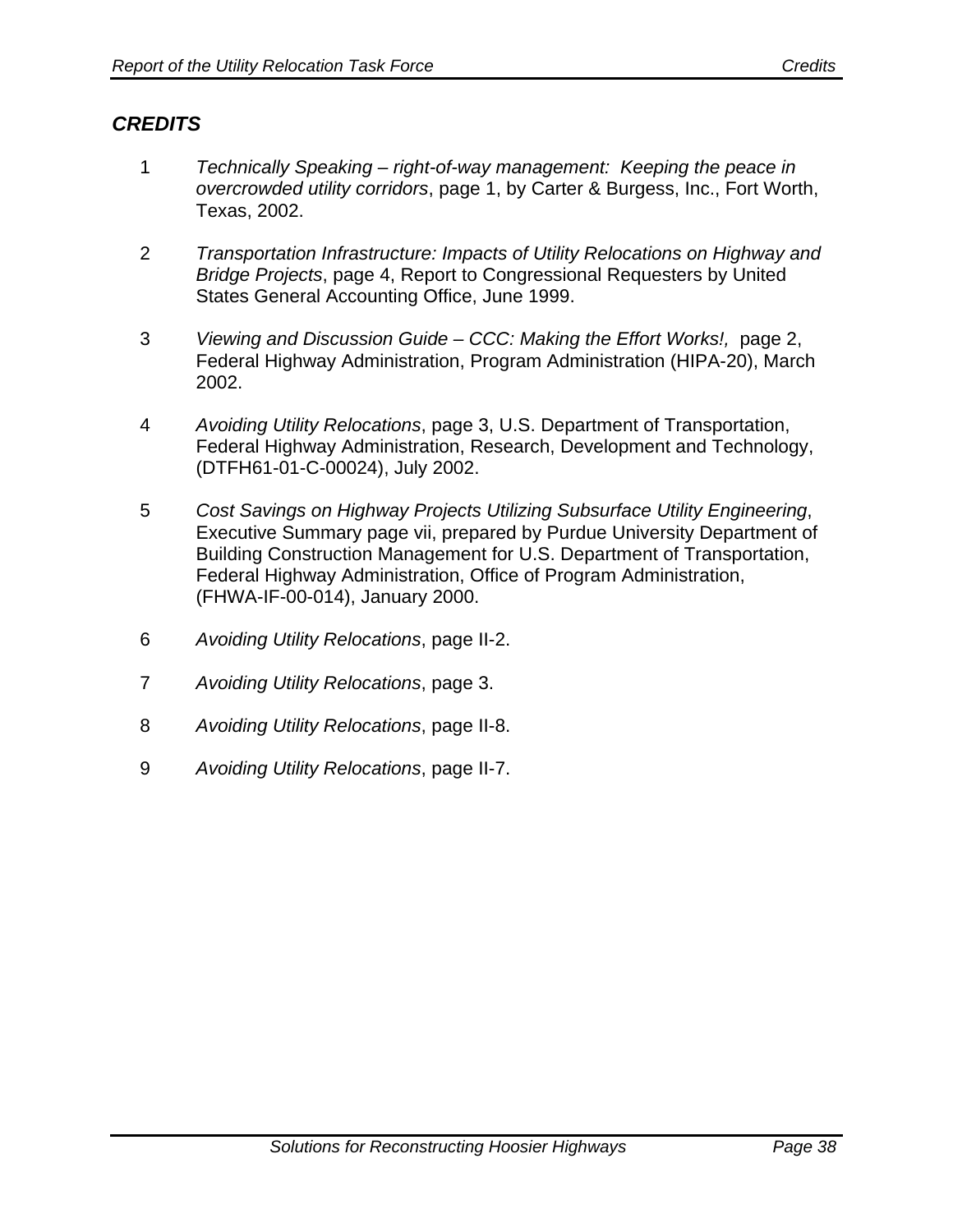# *APPENDIX A*

# **WISCONSIN LAW Chapter 84 State Truck Highways; Federal Aid**

#### **84.063 Utility facilities relocation. (1)** DEFINITIONS. In this section:

(a) "Highway improvement" means a state trunk highway improvement project.

(b) "Utility facility" means any pipe, pipeline, duct, wire line, conduit, pole, tower, equipment or other structure, whether aboveground or underground, used for any of the following:

1. The transmission or distribution of electrical power or light.

2. The transmission, distribution or delivery of heat, water, gas, sewer, telegraph or telecommunication services.

**(2)** NOTIFICATION. (a) If a utility facility is within the right–of–way of a proposed highway improvement, the department shall identify the owner and notify the owner in writing of the proposed improvement.

(b) Within a specified period after the date the notice is received, the utility facility owner shall provide the department with a description and the general location of each utility facility in the proposed highway improvement right–of–way.

**(3)** PLANS. (a) If a utility facility owner provides the information required under sub. (2), the department shall send the utility facility owner at least one set of available project plans for the proposed highway improvement, including the location of the owner's existing utility facilities.

(b) Within a specified period after receiving the project plans, the owner shall provide the department with a work plan. The period of time within which the owner is required to provide the department with a work plan shall reflect whether the utility facility owner is required to coordinate its work plan with another utility facility owner. The work plan provided by the owner shall include all of the following:

1. A copy of the project plans that verifies the location of all of the owner's existing utility facilities specified on the plans by the department and that identifies the owners' proposed location of relocated or additional utility facilities within the right–of–way of the proposed improvement.

2. A plan and a schedule of working days necessary to obtain any approval required by a governmental agency and to accomplish any proposed relocation or adjustment required by the proposed improvement.

(c) The department shall review and approve a work plan submitted under par. (b) for compliance with permit requirements and to ensure that the plan is reasonable. Approval of a work plan under this paragraph does not waive any requirement for approval of the work plan by any other governmental agency. The utility facility owner shall notify the department when all required approvals have been obtained. After receiving notification that all approvals have been obtained, the department shall notify the owner of the date on which the owner may proceed with its utility facility relocation work.

(d) The department shall notify the utility facility owner of any change in the highway improvement that requires additional relocation or adjustment of utility facilities. The department and the owner shall agree on a reasonable time to accomplish the additional work.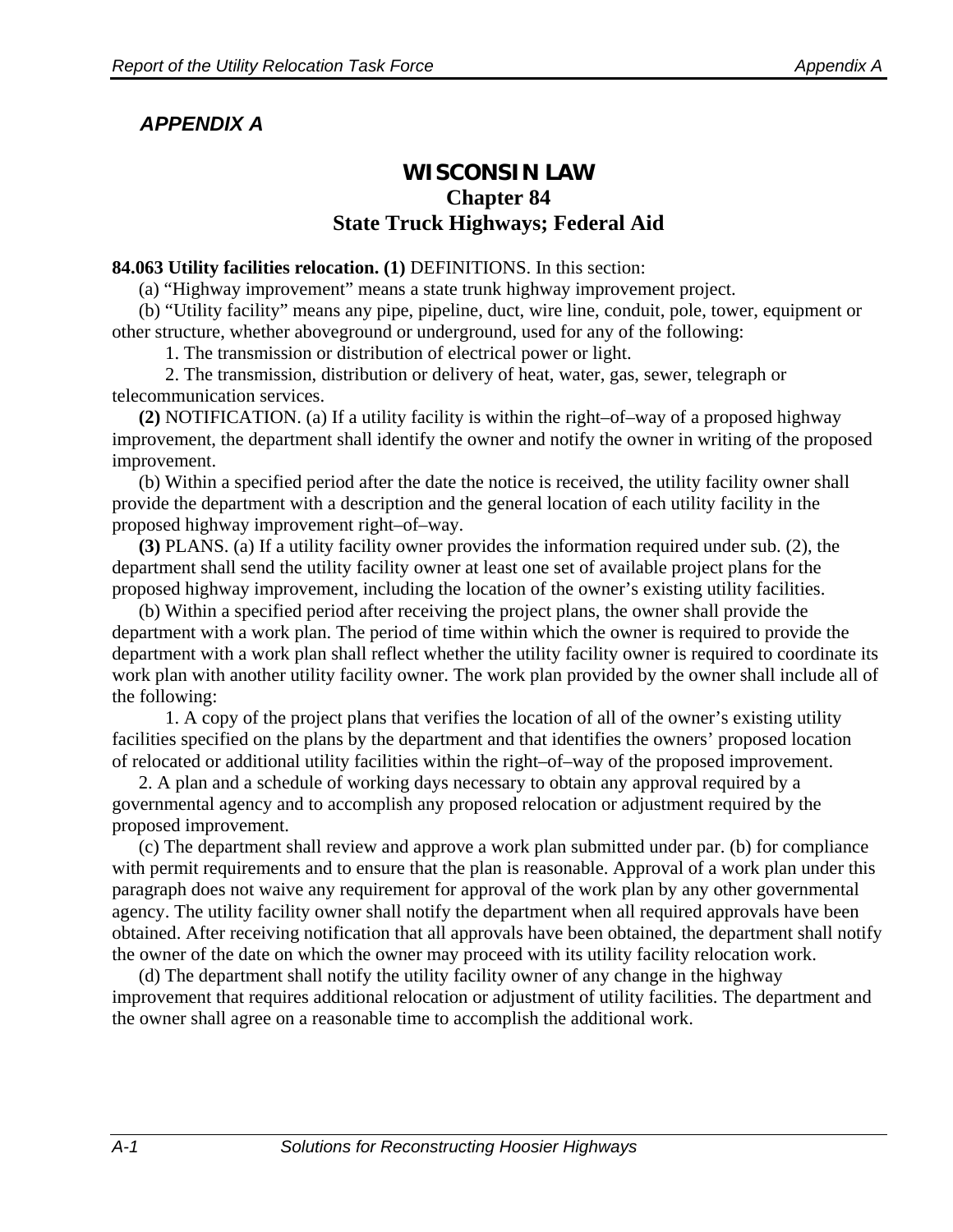**(4)** RESPONSIBILITIES. (a) If additional utility facility relocation or adjustment work is required under sub. (3) (d), the department shall reimburse the owner for the additional work.

(b) The project contractor shall be responsible for any damages negligently caused to a utility facility.

(c) If the utility facility owner fails to comply with sub. (3), the department or its contractor shall not be liable to the owner for damages to a utility facility resulting from the highway improvement if the department or its contractor complies with s. 182.0175 (2), and the owner shall be liable to the department or its contractor for damages resulting from the failure to comply.

**(5)** RULES. The department shall promulgate rules to implement and administer this section. **History:** 1991 a. 39; 1999 a. 85.

**Cross Reference:** See also ch. Trans 220, Wis. adm. code.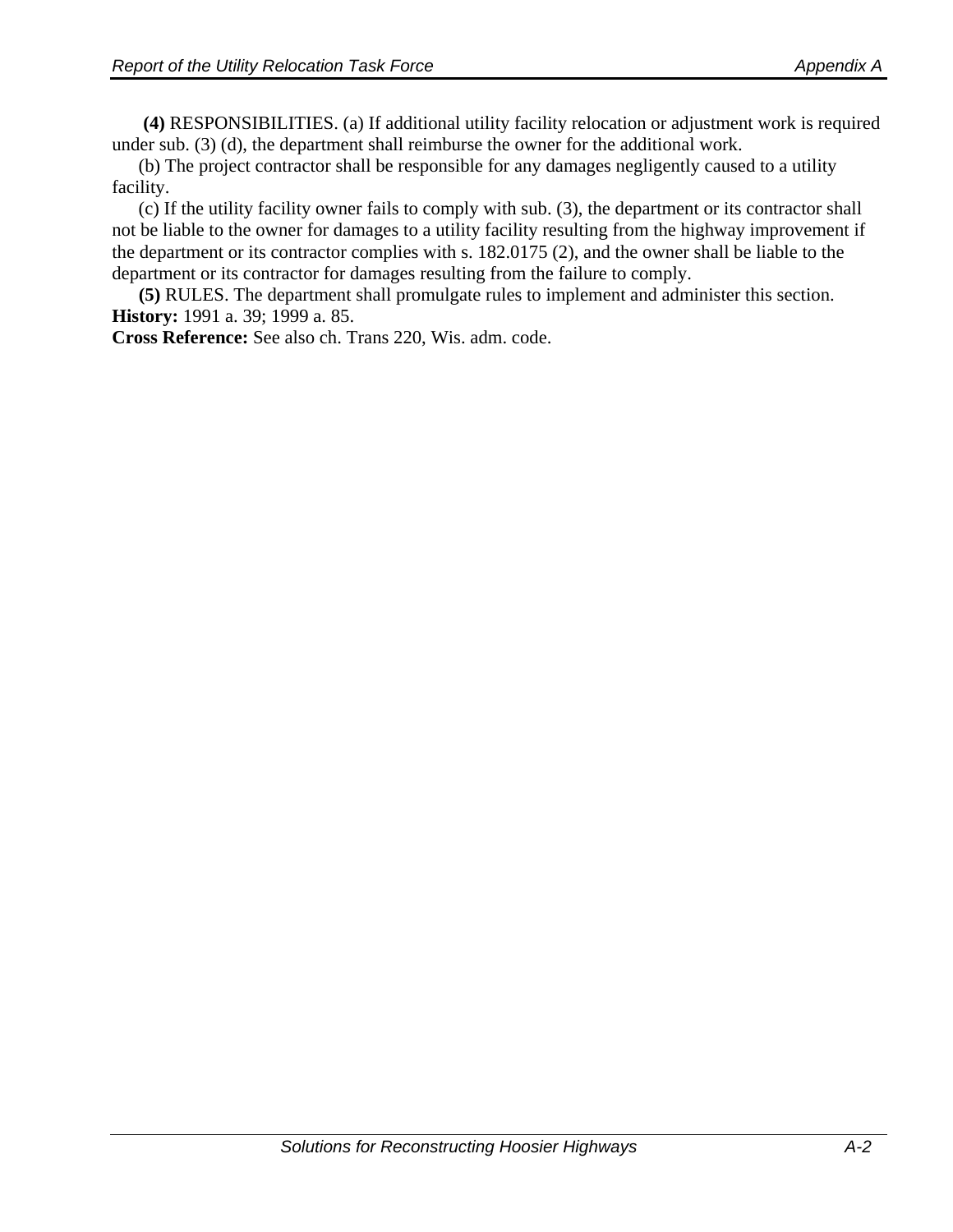# *APPENDIX B*

# **WISCONSIN RULES Wisconsin Department of Transportation**

# **Chapter Trans 220 UTILITY FACILITIES RELOCATION**

Trans 220.01 Purpose and scope. Trans 220.04 Notification. Trans 220.03 Definitions. Trans 220.06 Responsibilities.

Trans 220.02 Applicability. Trans 220.05 Project and work plans.

# **Trans 220.01 Purpose and scope.** The purpose of this chapter is:

**(1)** To establish the administrative procedures for implementing s. 84.063, Stats., and to prevent delays to proposed state trunk highway improvement projects and contractor delay and expense due to uncertain scheduling of utility relocations.

**(2)** To define a process and scheduling procedure to deal with utility conflicts with state trunk highway construction and arrange for their timely resolution.

**(3)** To integrate the utility facility relocation process under s. 84.063, Stats., with several pre– existing statutes and regulations, including the following:

(a) The obligations of utilities and highway planners and contractors under s. 182.0175, Stats.;

(b) The obligations of utilities to pay the cost of protection or changes to utility facilities to accommodate highway work under s. 66.0831, Stats.; and

(c) The obligations of utilities to comply with the conditions of permits issued for the location of utilities within highways under s. 86.07 (2), Stats., and 23 CFR part 645 (April 1, 1993).

**(4)** To comply with federal law regarding utility accommodation when the project is on any right of way of any federal–aid highway and funded in whole or in part with federal funds (23 USC 109 (l) (1993)).

**(5)** To make it clear that this chapter is not applicable to railroad facility relocations or adjustments.

**History:** Cr. Register, February, 1994, No. 458, eff. 3–1–94; **correction in (3) (b) made under s. 13.93 (2m) (b) 7., Stats**.

**Trans 220.02 Applicability. (1)** This chapter applies to state trunk highway improvement projects which have utility facilities located on them and are let for construction after this chapter has been published and for which the department has mailed the notification and plans prescribed in ss. Trans 220.04 and 220.05

**(2)** The department shall begin sending the notification and plans prescribed in ss. Trans 220.04 and 220.05 for all state trunk highway improvement projects for which the design process is initiated after this chapter is published. The department will not be required to resend the notification and plans if it has already done so prior to this chapter being published.

**(3)** This chapter does not apply to the alteration or relocation of railroad facilities. **History:** Cr. Register, February, 1994, No. 458, eff. 3–1–94.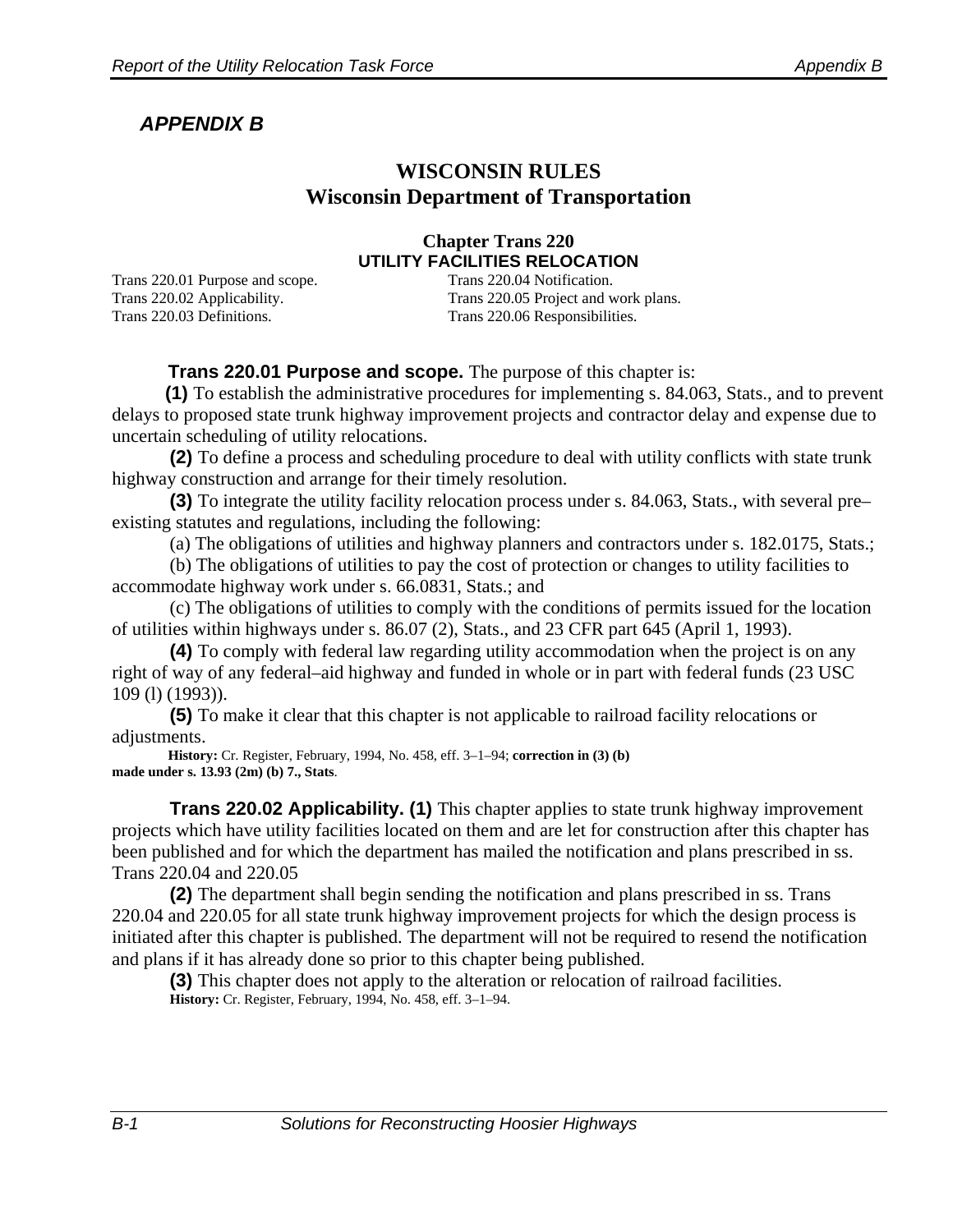**Trans 220.03 Definitions.** The definition of words and phrases in s. 84.063, Stats., apply to this chapter. In this chapter:

**(1)** "Business day" means any calendar day of the year exclusive of Saturdays, Sundays and legal holidays.

**(2)** "Calendar day" means any day of the year; if more than one day, it means any consecutive days of any year or years.

**(3)** "Compensable work" means utility facility alteration or relocation work for which the department will reimburse the utility facility owner under programs or policies of the department, including s. 84.295 (4m), Stats.

**(4)** "Contractor" means the person or entity that enters into an improvement project contract with the department under s. 84.06, Stats., and subcontractors or suppliers to the contractor.

**(5)** "Department" means the department of transportation or its agent.

**(6)** "Highway" has the meaning given in s. 340.01 (22), Stats.

**(7)** "Improvement" has the meaning given in s. 84.06 (1), Stats.

**(8)** "Letting date" means the date the department receives and opens bids for an improvement.

**(9)** "Mail" means a written transmittal, currently dated and sent to the addressee by regular or certified, return receipt requested United States postal service mail or other means.

**(10)** "Major reconditioning" means an improvement project which includes pavement resurfacing or minor reconditioning plus shoulder widening, ditch restoration, reduction of curvature or grades and intersection improvements.

**(11)** "Minor reconditioning" means an improvement project which includes pavement resurfacing, pavement widening, shoulder paving and intersection improvements.

**(12)** "Noncompensable work" means utility facility alteration or relocation work which the owner must carry out without cost to the department.

**(13)** "Owner" means the owner of a utility facility.

**(14)** "Project plan" means a plan for a highway improvement suitable for the design of utility facility alterations or relocations which the department sends to the owner.

**(15)** "Reconstruction" means an improvement project which rebuilds an existing facility and may include reducing curvature or grades and widening pavement and shoulders.

**16)** "Resurfacing" means an improvement project which provides a new roadway surface on an existing pavement and may include minor base patching, intersection paving, shoulder gravel and selective beam guard.

**(17)** "State trunk highway" means any highway designated as part of the state trunk highway system pursuant to s. 84.02 or 84.29, Stats., exclusive of connecting highways.

**(18)** "Utility facility" includes cable services.

**(19)** "Work plan" means a plan of the owner to carry out utility facility alteration or relocation work to accommodate an improvement project of the department.

**(20)** "Working day" means a business day on which weather and other conditions not under the control of the owner will permit utility facility alteration and relocation work to proceed for at least 8 hours of the day with the normal working force of the owner engaged in performing the controlling item of work in accordance with the owner's approved work plan. In determining the normal working force of the owner, consideration shall be given for any diversion of the owner's working force that is required to respond to an emergency involving restoration of critical utility service.

**History:** Cr. Register, February, 1994, No. 458, eff. 3–1–94.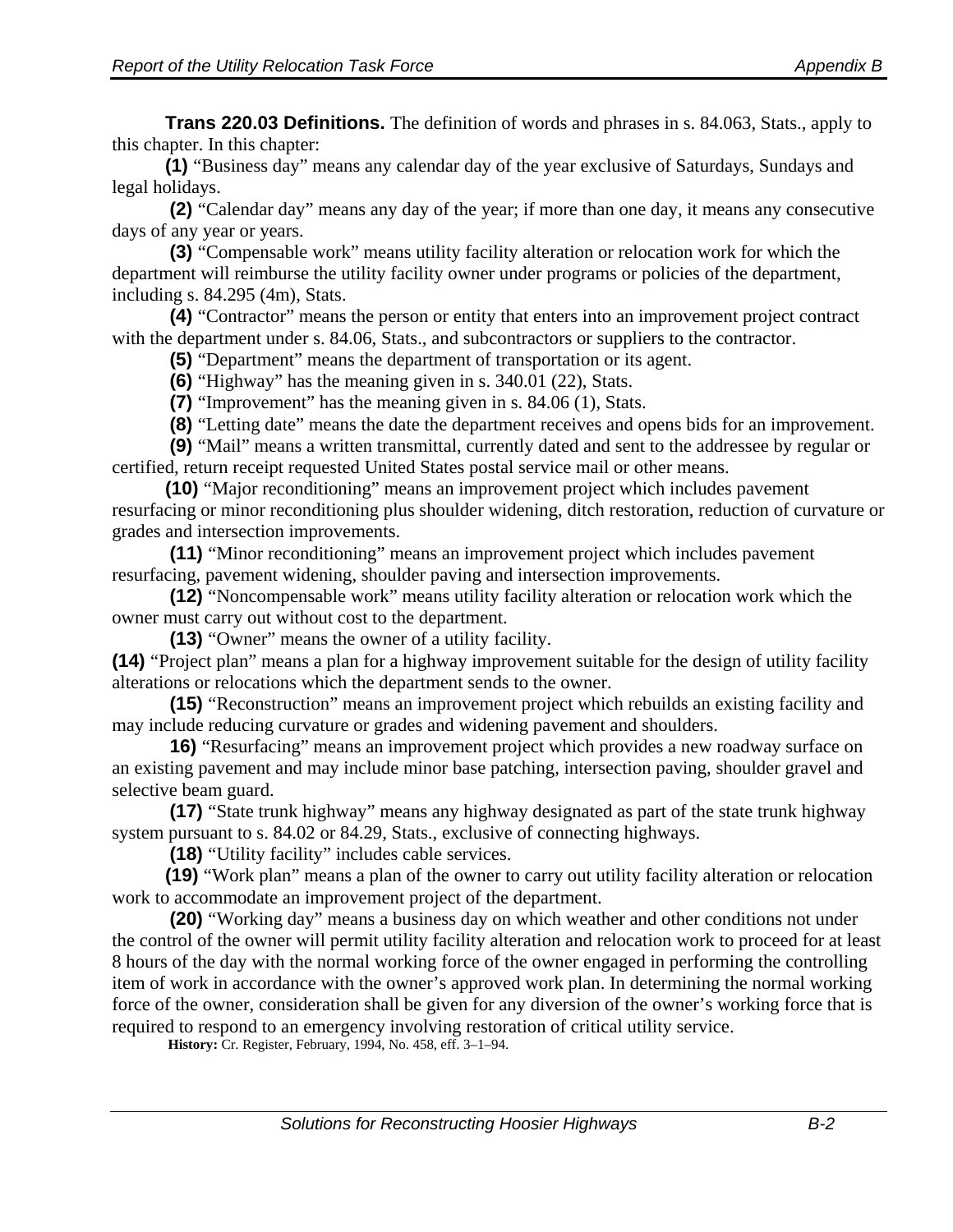**Trans 220.04 Notification. (1)** The department shall make a reasonable effort to determine what utility facilities are located within the right of way of a proposed improvement project by researching permit files, reviewing map files maintained by the department, field investigation or contact with one call locating services, and through contacts with local governmental units.

**(2)** The department shall identify the owner of facilities determined in sub. (1) by name.

**(3)** The department shall notify the owner of the proposed improvement by mail. The department may include a receipt of mailing form with the notification, in which case the owner shall complete the form and mail it back to the department within 7 calendar days of receipt.

**(4)** The notification shall include the name or route number, or both, of the highway, the geographical limits of the improvement, general description of the work to be done, desired date for completion of utility coordination and anticipated year of construction of the improvement.

**(5)** Within 60 calendar days of mailing the notification referred to in sub. (3), the owner shall provide the information specified in s. 84.063 (2) (b), Stats., by mail; that is, a description and the general location of each utility facility in the vicinity of the improvement. The utility shall reply whether or not it has facilities in the vicinity.

**Note:** Section 84.063 (2) (b), Stats., reads as follows:

**(**2) (b) *Within a specified period after the date the notice is received, the utility facility owner shall provide the department with a description and the general location of each utility facility in the proposed highway improvement right–of–way.*  **History:** Cr. Register, February, 1994, No. 458, eff. 3–1–94.

**Trans 220.05 Project and work plans. (1)** After the owner responds with the information specified in s. 84.063 (2) (b), Stats., the department shall mail the owner at least one set of the available project plan. The project plan shall show all existing utility facilities known to the department that are located in the right of way where they will conflict with the improvement.

**(2)** The department may include a receipt of mailing form. If a receipt of mailing form is sent, the owner shall complete the form and mail it back to the department within 7 calendar days of receipt.

**(3)** The project plan need only show those portions of the improvement which give the project location, the owner's existing utility facilities and how those facilities will be affected by the improvement. The department will also provide any additional and duplicate plan information needed by the owner to design and layout the removal, relocation or adjustment of existing utility facilities and the placement of relocated or additional facilities within the project limits.

**(4)** The owner shall provide the department with a work plan. The work plan shall be furnished within 60 calendar days after the date of mailing of the project plan by the department for resurfacing projects; within 90 calendar days for minor reconditioning projects; and within 120 calendar days for major reconditioning, reconstruction or new construction projects. Upon owner request or its own initiative, when the department determines there is a potential for conflict between work plans, the department will schedule a meeting that the owners are required to attend to coordinate the work. An additional 30 calendar days will be allowed to furnish the work plan if coordination is required with other utility facility owners or if the work is compensable.

**(5)** For noncompensable work, the work plan shall include, in addition to the information required in s. 84.063 (3) (b), Stats., a narrative description of what work will be done; whether the work is dependent on work by another owner; whether the work will be done prior to highway construction and which work will be necessary

to coordinate with the work of the contractor; when the work will be started and the length of time in working days required to complete the work. A listing of approvals required by governmental agencies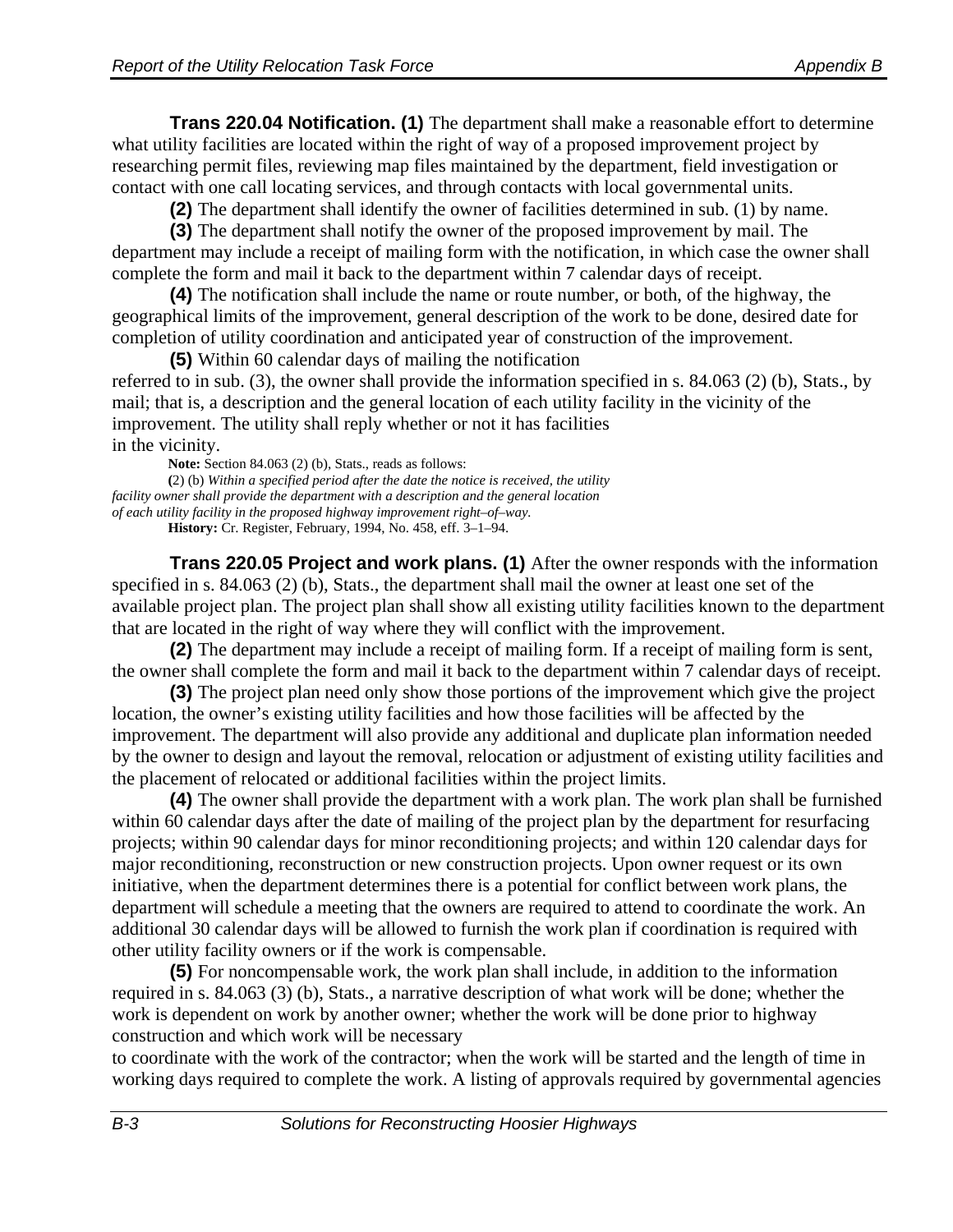and the expected time schedule to obtain those approvals shall be provided. The project plan furnished by the department shall be reviewed by the owner to verify that the owner's utility facilities are shown. If the facilities are not shown, the owner shall mark their location and return the marked up project plan to the department with a dated transmittal. If the utility facilities are shown, the owner shall advise the department by mail and need not return the project plan. For noncompensable work, the owner may also submit a request for a utility alteration or relocation loan pursuant to s. 84.065, Stats., and ch. Trans 30. If the owner's proposed relocated or additional utility facilities will be relocated within the highway right–of–way, a permit application may be submitted at the same time in accordance with "The Policy for the Accommodation of Utilities Within Highway Right– of–Way" of the department.

**Note:** A copy of this policy may be obtained at no cost upon request to the Division of Highways, Department of Transportation, P.O. Box 7916, Room 651, Madison, WI 53707–7916, telephone (608) 266–0233.

**Note:** Section 84.063 (3) (b), Stats., reads as follows:

(3) (b) *Within a specified period after receiving the project plans, the owner shall provide the department with a work plan. The period of time within which the owner is required to provide the department with a work plan shall reflect whether the utility facility owner is required to coordinate its work plan with another utility facility owner. The work plan provided by the owner shall include all of the following:* 

1. *A copy of the project plans that verifies the location of all of the owner's existing utility facilities specified on the plans by the department and that identifies the owner's proposed location of relocated* or additional utility facilities within the right–of–way of the proposed improvement.

2. *A plan and a schedule of working days necessary to obtain any approval required by a governmental agency and to accomplish any proposed relocation or adjustment required by the proposed improvement.* 

**(6)** For compensable work, in addition to the items specified in sub. (5), the work plan shall include an estimate of cost for utility facilities relocation including appropriate credits for betterments, used life and salvage. An executed conveyance of rights or quit–claim deed to the property occupied by the owner's facilities if one is required by the improvement project may be submitted at this time.

**(7)** The department shall review the work plan to ensure compatibility with permit requirements, the improvement plans and construction schedule, reasonableness of relocation scheme and reasonableness of cost for compensable work. If the work plan submitted by the owner is not compatible or reasonable, the department shall advise the owner by mail as soon as practicable. If sent through regular mail, the department may include a receipt of mailing form. If a receipt of mailing form is sent, the owner shall complete the form and mail it back to the department within 7 calendar days of receipt. The owner shall submit a revised work plan within 30 calendar days of receipt of advice by the department that the work plan is not compatible or reasonable. The department shall review the revised work plan and if the work plan is still not compatible or reasonable, the work plan revision process shall be repeated. When the work plan is compatible and reasonable, the department shall advise the owner by mail of its approval.

**(8)** The owner shall notify the department by mail within 15 calendar days of receiving all required approvals from government agencies.

**(9)** The department shall notify the owner by mail not less than 30 calendar days before the owner is required to begin the work provided for in the approved work plan. The department may include a receipt of mailing form which the owner shall complete and return within 7 calendar days of receipt.

**(10)** If the owner's approved work plan is dependent on work by the contractor, the contractor shall provide the department and the owner a good faith notice 14 to 16 calendar days before the work is expected to be complete and ready for the owner to begin its work. The contractor shall follow up with a confirmation notice to the department and the owner not less than 3 working days before the work will be ready for the owner to begin its work.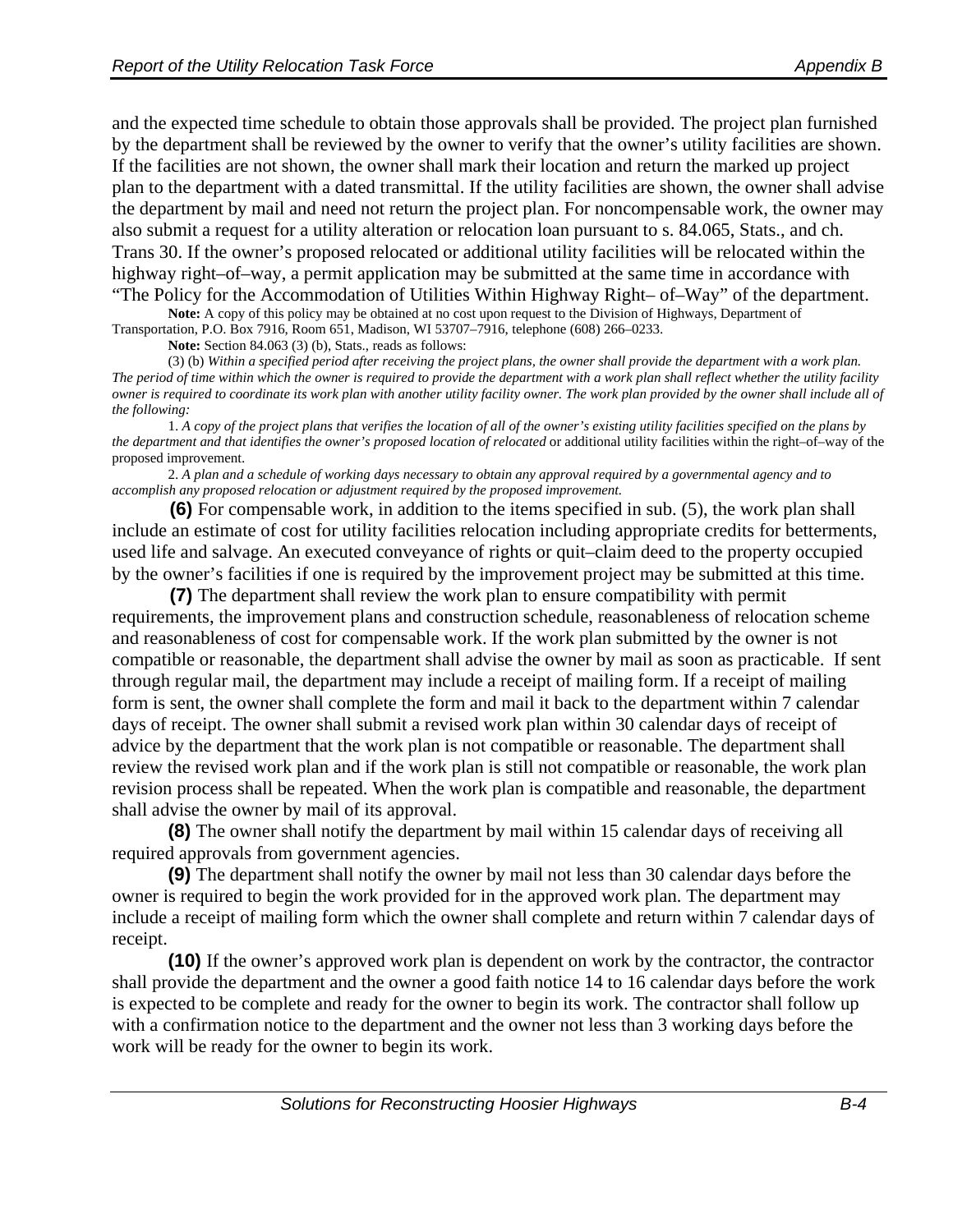**(11)** The owner shall notify the department when its work has started. The owner shall complete its work within the time frame described in its work plan. The owner shall notify the department when the work is complete. Notices of work start and work completion shall be sent by mail within 15 calendar days of starting and completing the work, respectively.

 **(12)** If, prior to the letting date of the highway improvement project, the department's project plan is changed so that additional utility relocation or adjustment work is found necessary, the department shall furnish a revised project plan per subs. (1) to (3), and the owner shall provide the department with a revised work plan per subs. (4) and (5), except that the time allowed for the owner to submit the revised work plan after receipt of the revised project plan shall not exceed 60 calendar days. Revisions to the project plan shall be identified to the owner.

**(13)** If, after the letting date of the highway improvement project, additional utility relocation or adjustment work is found necessary, the department shall notify the owner. The department and the owner shall agree on a revised work plan.

**(14)** If additional utility relocation or adjustment work is found necessary after the owner has been notified per sub. (9), refer to s. Trans 220.06.

**History:** Cr. Register, February, 1994, No. 458, eff. 3–1–94.

**Trans 220.06 Responsibilities. (1)** If the department requires additional work to a utility facility after the facility has been relocated or adjusted in accordance with a work plan approved by the department, the department shall bear the reasonable cost of the additional work.

**(2)** If the department requires relocation or adjustment of a noncompensable utility facility that was originally determined, per the work plan, to not need relocation or adjustment, the owner shall bear the cost of the relocation or adjustment.

**(3)** If the department requires relocation or adjustment of a compensable utility facility that was originally determined, per the work plan, to not need relocation or adjustment, the department shall bear the reasonable cost of the relocation or adjustment.

**(4)** The owner shall bear the cost of additional work to any portion of its facilities after the facilities have been relocated or adjusted in accordance with a work plan approved by the department if the additional work is required by the department due to error by the owner in preparation of work plans for, field location of, or construction of the relocation or adjustment of its facilities.

**(5)** The contractor shall be responsible for compliance with s.182.0175 (2), Stats., with respect to precautions to be taken to avoid and prevent damage to utility facilities.

**(6)** (a) The owner shall complete alteration or relocation of its utility facilities in accordance with the work plan approved by the department.

(b) The work shall be completed by the owner within the time frame of the approved work plan.

**(7)** (a) If the owner has complied with ss. 66.0831, 84.063 and 182.0175, Stats., and this chapter and the utility facilities are damaged by the contractor, the contractor shall be responsible to the owner for damages if the contractor has not complied with s.182.0175 (2), Stats.

(b) The contractor shall not be responsible for damage to utility facilities if it has complied with ss. 182.0175 (2) and 66.0831, Stats.

(c) If the owner fails to provide a work plan as provided in s.Trans 220.05, or fails to complete the alteration or relocation of its facilities in accordance with the work plan approved by the department as provided in s. Trans 220.05, the owner shall be liable to the contractor for all delay costs and liquidated damages incurred by the contractor which are caused by or which grow out of failure of the owner to carry out and complete its work in accordance with the approved work plan.

.